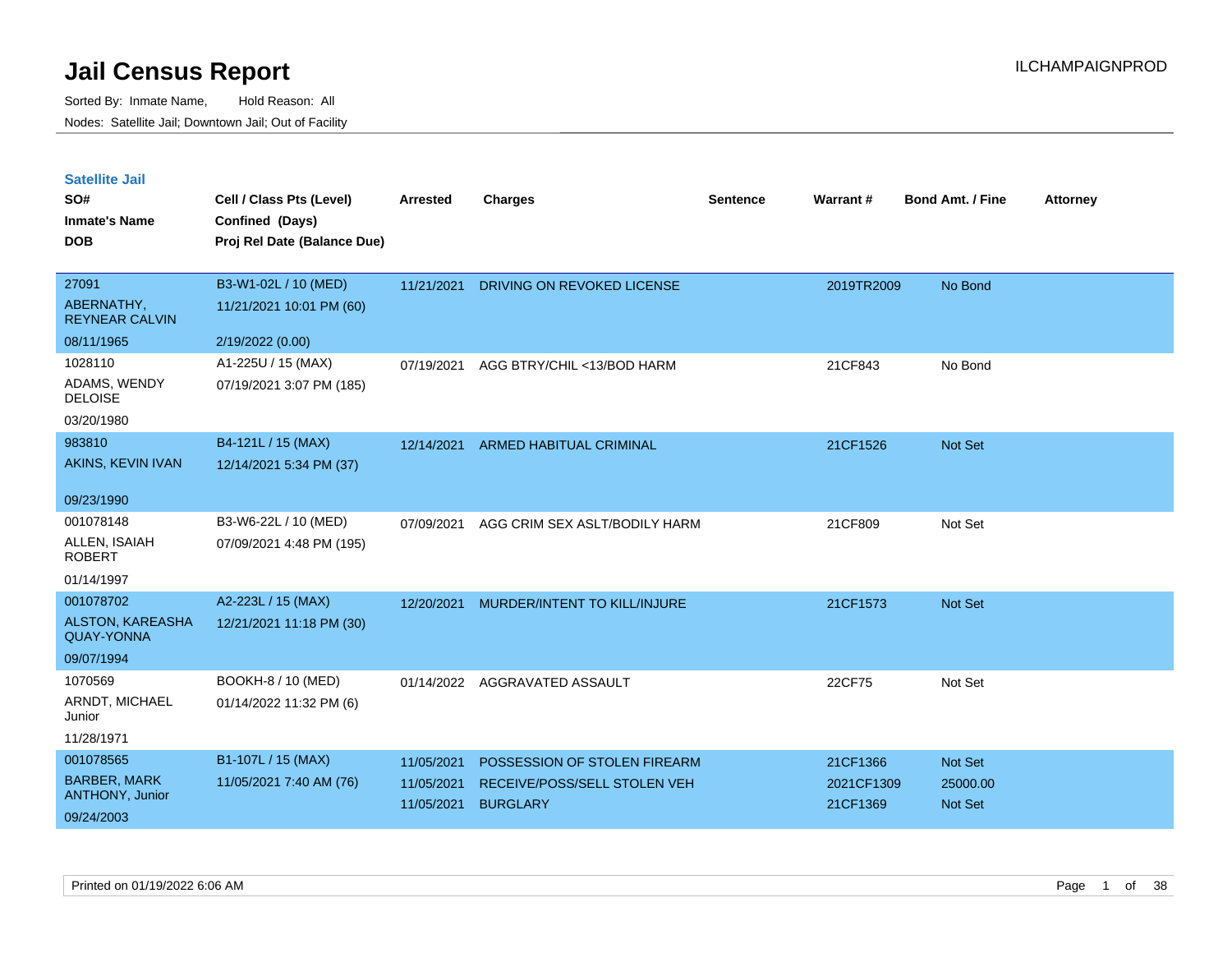| SO#<br><b>Inmate's Name</b><br><b>DOB</b>                              | Cell / Class Pts (Level)<br><b>Confined (Days)</b><br>Proj Rel Date (Balance Due) | <b>Arrested</b> | <b>Charges</b>                                                                                                                                                                                                                                                                                         | <b>Sentence</b> | Warrant#                                                                            | <b>Bond Amt. / Fine</b>                                                       | <b>Attorney</b>                   |
|------------------------------------------------------------------------|-----------------------------------------------------------------------------------|-----------------|--------------------------------------------------------------------------------------------------------------------------------------------------------------------------------------------------------------------------------------------------------------------------------------------------------|-----------------|-------------------------------------------------------------------------------------|-------------------------------------------------------------------------------|-----------------------------------|
| 518851<br>BARKER, ALEXANDER  01/11/2022 2:37 PM (9)<br><b>MASSIE</b>   | A3-216L / 10 (ADS)                                                                |                 | 01/11/2022 DRIVING ON REVOKED LICENSE<br>01/11/2022 OBSTRUCTING IDENTIFICATION<br>01/11/2022 FELON POSS/USE WEAPON/FIREARM<br>01/11/2022 POSS AMT CON SUB EXCEPT(A)/(D)<br>01/11/2022 BAD CHK/OBTAIN CON PROP/>150<br>01/11/2022 BAD CHK/OBTAIN CON PROP/>150<br>01/11/2022 METH DELIVERY/15<100 GRAMS | 20y (DOC)       | 2020TR16539<br>2020CM222<br>20CF361<br>2020CF863<br>20CF192<br>19CF1686<br>20CF1383 | 1500.00<br>1500.00<br>15000.00<br>15000.00<br>15000.00<br>15000.00<br>No Bond |                                   |
| 09/24/1986                                                             |                                                                                   |                 |                                                                                                                                                                                                                                                                                                        |                 |                                                                                     |                                                                               |                                   |
| 001078778<br>BASILIO-NICOLA,<br>MATEO<br>02/24/1988                    | BOOKH-3<br>01/18/2022 9:07 PM (2)                                                 |                 | 01/18/2022 DOMESTIC BATTERY<br>01/18/2022 INTERF REPT DOMESTIC VIOLENCE                                                                                                                                                                                                                                |                 | 2022CMAWOW<br>2022CMAWOW                                                            | Not Set<br>Not Set                                                            |                                   |
| 1073281<br><b>BASLER, MONET</b><br><b>MARISA</b><br>08/17/1994         | A2-222L / 5 (ADS)<br>11/15/2021 11:08 PM (66)                                     | 11/15/2021      | DOM BTRY/CONTACT/1-2 PRECONV                                                                                                                                                                                                                                                                           |                 | 2021CF206                                                                           | 5000.00                                                                       |                                   |
| 1072477<br>BEASLEY, KEVIN CORY 01/13/2022 8:47 PM (7)                  | BOOKH-7 / 15 (MAX)                                                                |                 | 01/13/2022 FELON POSS/USE WEAPON/FIREARM                                                                                                                                                                                                                                                               |                 | 22CF74                                                                              | Not Set                                                                       |                                   |
| 06/16/2000                                                             |                                                                                   |                 |                                                                                                                                                                                                                                                                                                        |                 |                                                                                     |                                                                               |                                   |
| 001078535<br>BERRY, DAVID ISAAC                                        | B2-T2-07U / 15 (SPH)<br>10/26/2021 10:52 AM (86)                                  |                 | 10/26/2021 CRIM SEX ASSAULT/FORCE                                                                                                                                                                                                                                                                      |                 | 21CF1305                                                                            | Not Set                                                                       |                                   |
| 09/23/2000                                                             |                                                                                   |                 |                                                                                                                                                                                                                                                                                                        |                 |                                                                                     |                                                                               |                                   |
| 1057334<br>BEVERLY, DAVID<br><b>BENJAMIN</b>                           | B4-221U / 15 (MAX)<br>10/27/2021 1:42 PM (85)                                     | 10/27/2021      | MURDER/INTENT TO KILL/INJURE                                                                                                                                                                                                                                                                           |                 |                                                                                     | No Bond                                                                       |                                   |
| 03/31/1987                                                             |                                                                                   |                 |                                                                                                                                                                                                                                                                                                        |                 |                                                                                     |                                                                               |                                   |
| 1042245<br><b>BLUE-CARTER,</b><br><b>JAZZLYN KAYONNA</b><br>07/07/1996 | A2-220U / 5 (ADS)<br>01/05/2022 10:05 PM (15)                                     | 01/05/2022      | DRVG UNDER INFLU OF ALCOHOL<br>01/05/2022 AGG DUI/LIC SUSP OR REVOKED                                                                                                                                                                                                                                  |                 | 17DT479<br>22CF19                                                                   | 25000.00<br>Not Set                                                           |                                   |
| Printed on 01/19/2022 6:06 AM                                          |                                                                                   |                 |                                                                                                                                                                                                                                                                                                        |                 |                                                                                     |                                                                               | Page<br>$2^{\circ}$<br>- 38<br>of |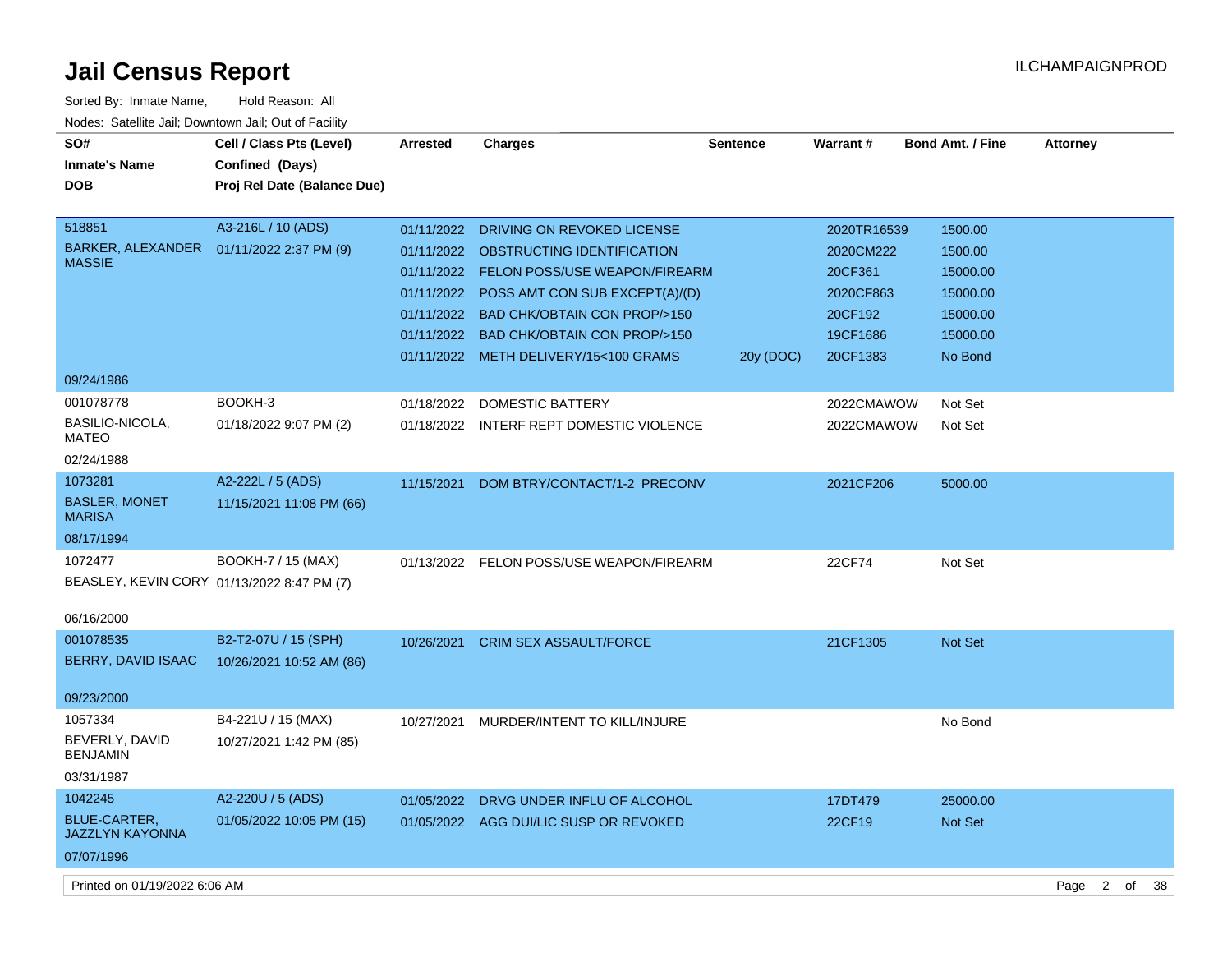| ivodes. Satellite Jali, Downtown Jali, Out of Facility |                                             |                 |                                       |                 |            |                         |                 |
|--------------------------------------------------------|---------------------------------------------|-----------------|---------------------------------------|-----------------|------------|-------------------------|-----------------|
| SO#                                                    | Cell / Class Pts (Level)                    | <b>Arrested</b> | <b>Charges</b>                        | <b>Sentence</b> | Warrant#   | <b>Bond Amt. / Fine</b> | <b>Attorney</b> |
| <b>Inmate's Name</b>                                   | Confined (Days)                             |                 |                                       |                 |            |                         |                 |
| DOB                                                    | Proj Rel Date (Balance Due)                 |                 |                                       |                 |            |                         |                 |
|                                                        |                                             |                 |                                       |                 |            |                         |                 |
| 51247                                                  | B1-202U / 10 (MED)                          | 04/15/2021      | FELON POSS/USE WEAPON/FIREARM         |                 | 21CF411    | Not Set                 |                 |
| <b>BROWN, DANTE</b><br><b>MAURICE</b>                  | 04/15/2021 6:24 PM (280)                    |                 |                                       |                 |            |                         |                 |
| 04/19/1979                                             |                                             |                 |                                       |                 |            |                         |                 |
| 29957                                                  | B4-222L / 15 (MAX)                          | 11/13/2021      | FELON POSS/USE WEAPON/FIREARM         |                 | 21CF1390   | Not Set                 |                 |
| BROWN, RODNEY<br>LOUIS                                 | 11/13/2021 8:57 PM (68)                     | 11/13/2021      | AGG CRIM SX AB/>5 YR OLDER VIC        |                 | 2019CF0718 | 250000.00               |                 |
| 01/07/1968                                             |                                             |                 |                                       |                 |            |                         |                 |
| 001077945                                              | A1-224U / 10 (MED)                          | 11/13/2021      | AGG ASLT PEACE OFF/FIRE/ER WRK        |                 | 2021CF637  | 1000.00                 |                 |
| <b>BROWN, SIDREA</b>                                   | 11/13/2021 10:49 AM (68)                    | 11/13/2021      | <b>BURGLARY</b>                       |                 | 2021CF543  | 50000.00                |                 |
| <b>RENEIA</b>                                          |                                             | 11/17/2021      | <b>BURGLARY</b>                       |                 | 21CF1264   | 1000.00                 |                 |
| 07/23/1992                                             |                                             |                 |                                       |                 |            |                         |                 |
| 001078739                                              | BOOKF-2 / 5 (ADS)                           |                 | 01/05/2022 CRIMINAL TRESPASS BUILDING |                 | 2020CM392  | 1000.00                 |                 |
| BRYANT, JUDITH ANN                                     | 01/05/2022 6:36 PM (15)                     |                 |                                       |                 |            |                         |                 |
| 10/22/1957                                             |                                             |                 |                                       |                 |            |                         |                 |
| 995894                                                 | A4-106L / 10 (ADS)                          | 12/28/2021      | FELON POSSESS WEAPON/2ND+             | 5y (DOC)        | 2020CF709  | No Bond                 |                 |
|                                                        | BUTLER, JAMES LYNN 12/28/2021 11:05 AM (23) |                 |                                       |                 |            |                         |                 |
| 12/04/1991                                             |                                             |                 |                                       |                 |            |                         |                 |
| 56936                                                  | A3-215L / 15 (SPH)                          | 11/01/2021      | PUBLIC INDECENCY/EXPOSURE/3+          | 3y/0m/0d (DO    |            | Not Set                 |                 |
| CALDWELL, STEVEN<br>ANDRE                              | 11/01/2021 1:09 PM (80)                     |                 |                                       |                 |            |                         |                 |
| 04/19/1982                                             |                                             |                 |                                       |                 |            |                         |                 |
| 001077954                                              | B3-W1-04L / 10 (MED)                        | 12/21/2021      | <b>RESIDENTIAL BURGLARY</b>           |                 | 21CF1570   | <b>Not Set</b>          |                 |
|                                                        | CALKINS, STEVEN RAY 12/21/2021 6:35 AM (30) |                 |                                       |                 |            |                         |                 |
|                                                        |                                             |                 |                                       |                 |            |                         |                 |
| 01/01/1992                                             |                                             |                 |                                       |                 |            |                         |                 |
| 39474                                                  | B1-101U / 10 (ADS)                          | 07/06/2021      | MFG/DEL 15<100 GR HEROIN/ANLG         |                 | 21CF792    | Not Set                 |                 |
| CAMPBELL, AARON<br>JACOB                               | 07/06/2021 11:56 PM (198)                   |                 |                                       |                 |            |                         |                 |
| 07/18/1974                                             |                                             |                 |                                       |                 |            |                         |                 |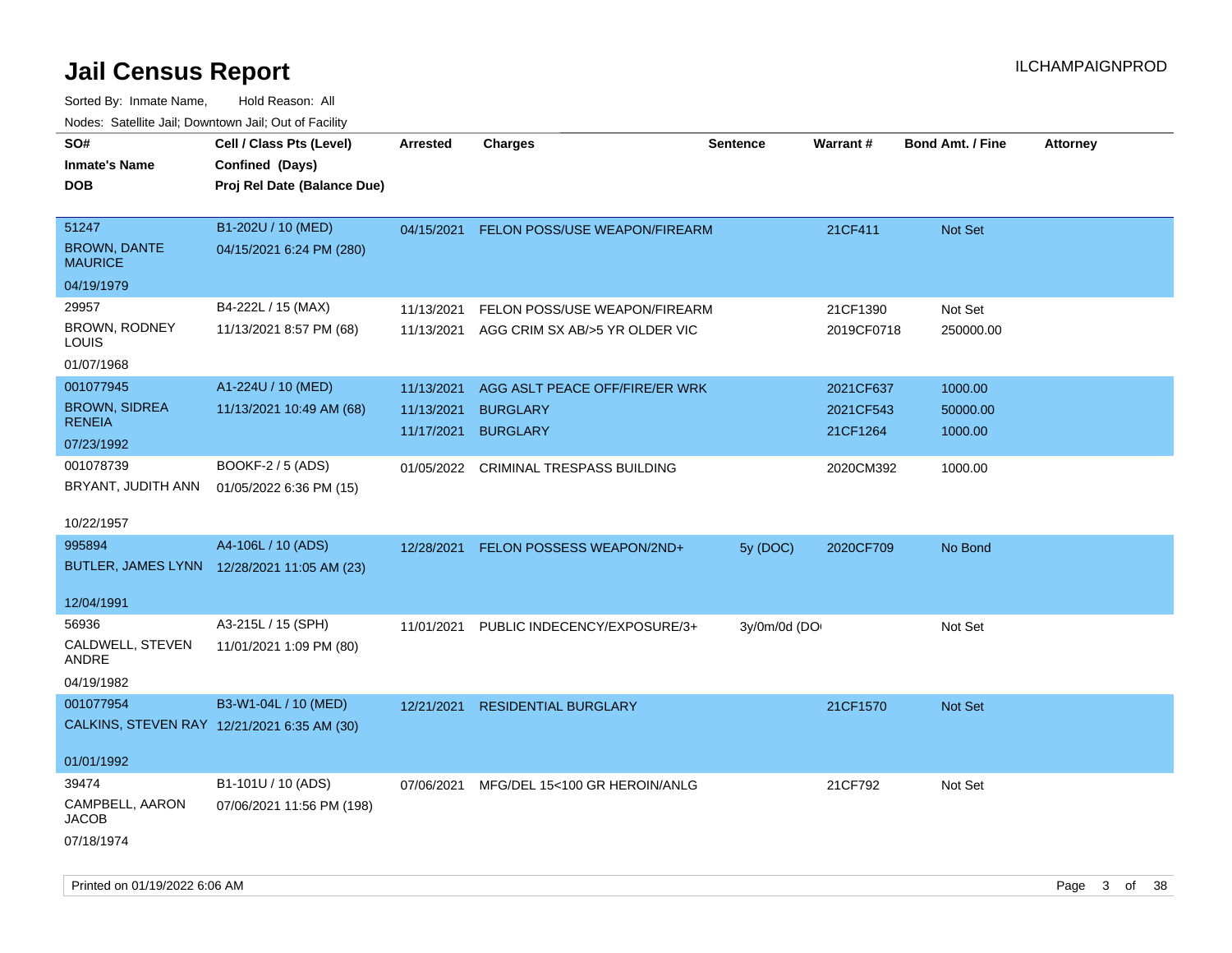Sorted By: Inmate Name, Hold Reason: All Nodes: Satellite Jail; Downtown Jail; Out of Facility

| SO#<br><b>Inmate's Name</b><br><b>DOB</b>                                         | Cell / Class Pts (Level)<br>Confined (Days)<br>Proj Rel Date (Balance Due) | <b>Arrested</b>                        | <b>Charges</b>                                                                       | <b>Sentence</b> | <b>Warrant#</b>                  | <b>Bond Amt. / Fine</b>       | <b>Attorney</b> |
|-----------------------------------------------------------------------------------|----------------------------------------------------------------------------|----------------------------------------|--------------------------------------------------------------------------------------|-----------------|----------------------------------|-------------------------------|-----------------|
| 1003950<br><b>CANTU, NESTOR</b><br><b>ANTHONY</b><br>03/01/1983                   | A4-206L / 5 (ADS)<br>01/11/2022 5:12 PM (9)<br>1/20/2022 (0.00)            |                                        | 01/11/2022 DRIVING ON REVOKED LICENSE                                                |                 | 21TR6769                         | Not Set                       |                 |
| 48473<br>CARRINGTON, ALBERT 01/14/2022 6:08 PM (6)<br>LAMONT, Third<br>10/03/1966 | BOOKH-6 / 10 (MED)                                                         | 01/14/2022                             | VIOLATE OP/OTHER PRIOR                                                               |                 | 22CF70                           | Not Set                       |                 |
| 1060436<br>CARTER, DERESHEO<br><b>DEWAYNE</b><br>09/10/1991                       | A4-204L / 5 (ADS)<br>01/06/2022 8:43 PM (14)                               | 01/06/2022                             | AGGRAVATED UNLAWFUL RESTRAINT<br>01/06/2022 FELON ESCAPE/PEACE OFFICER               |                 | 22CF29<br>22CF28                 | Not Set<br><b>Not Set</b>     |                 |
| 001078729<br>CARTER, TROY<br><b>DEMON</b><br>01/02/2004                           | A4-105L / 15 (ADS)<br>01/02/2022 10:29 AM (18)                             | 01/02/2022                             | MURDER/INTENT TO KILL/INJURE                                                         |                 | 20CF396                          | 1000000.00                    |                 |
| 1029088<br>CHAPPLE, MALIK<br><b>BIANCO</b><br>10/25/1994                          | B1-201U / 10 (MED)<br>12/22/2021 10:02 AM (29)                             | 12/21/2021                             | FELON POSS/USE FIREARM PRIOR                                                         |                 | 21CF1338                         | 250000.00                     |                 |
| 001077485<br>COLBERT, ARIEANA<br><b>FELICIA</b><br>12/13/2000                     | A1-227L / 15 (MAX)<br>12/21/2021 2:08 PM (30)                              | 12/21/2021                             | MURDER/INTENT TO KILL/INJURE                                                         |                 | 2021CF1282                       | 1000000.00                    |                 |
| 1048488<br>COLSON, WAYNE<br><b>ARTHUR, Third</b><br>10/14/1995                    | A4-105U / 10 (ADS)<br>12/30/2021 8:27 AM (21)                              | 12/30/2021                             | ARMED VIOLENCE/CATEGORY I                                                            |                 | 2022CF4                          | <b>Not Set</b>                |                 |
| 34805<br>11/16/1971                                                               | A3-214L / 15 (MAX)<br>CONERLY, KIN JOSEPH 10/01/2021 1:53 AM (111)         | 10/01/2021<br>10/01/2021<br>10/06/2021 | <b>DOMESTIC BATTERY</b><br>ARMED HABITUAL CRIMINAL<br>POSS STOLEN VEHICLE > \$25,000 |                 | 21CF1183<br>21CF1184<br>19CF1786 | Not Set<br>Not Set<br>Not Set |                 |

Printed on 01/19/2022 6:06 AM Page 4 of 38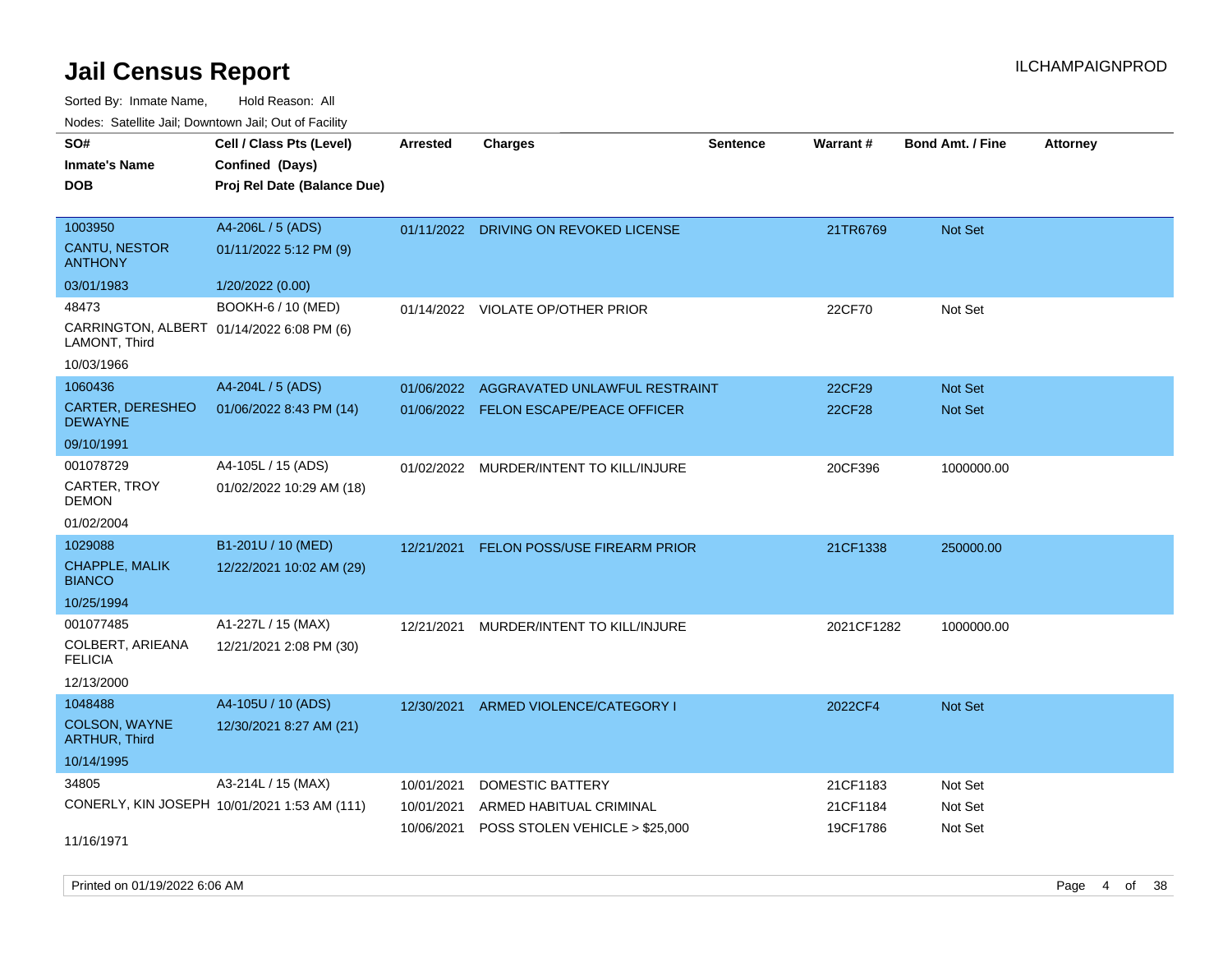Sorted By: Inmate Name, Hold Reason: All Nodes: Satellite Jail; Downtown Jail; Out of Facility

| SO#<br><b>Inmate's Name</b>                                     | Cell / Class Pts (Level)<br>Confined (Days)       | <b>Arrested</b>          | <b>Charges</b>                                                                                                  | <b>Sentence</b> | <b>Warrant#</b>                              | <b>Bond Amt. / Fine</b>         | <b>Attorney</b> |
|-----------------------------------------------------------------|---------------------------------------------------|--------------------------|-----------------------------------------------------------------------------------------------------------------|-----------------|----------------------------------------------|---------------------------------|-----------------|
| <b>DOB</b>                                                      | Proj Rel Date (Balance Due)                       |                          |                                                                                                                 |                 |                                              |                                 |                 |
| 958936<br><b>COWAN, CAPRICE</b><br><b>CASHAY</b><br>07/19/1988  | BOOKF-2 / 10 (ADS)<br>01/11/2022 7:04 PM (9)      | 01/11/2022<br>01/11/2022 | <b>DRIVING ON REVOKED LICENSE</b><br>FELON FAIL/RETURN FRM FURLOUGH<br>01/12/2022 AGG BATTERY/USE DEADLY WEAPON |                 | 21TR4771<br>21CF1351<br>2y/6m (DOC) 18CF1571 | 2500.00<br>150000.00<br>No Bond |                 |
| 1074319<br>CRAIG, DAVUCCI<br><b>DAVION</b><br>08/02/2001        | B2-T1-04L / 15 (SPH)<br>10/12/2021 11:36 AM (100) | 10/12/2021<br>10/14/2021 | AGGRAVATED CRUELTY TO ANIMALS<br><b>MURDER</b>                                                                  |                 | 21CF1238<br>21CF1239                         | Not Set<br>Not Set              |                 |
| 001077549<br>CRISTOBAL-MATEO,<br><b>CRISTOBAL</b><br>12/02/1988 | B2-T3-10L / 10 (SPH)<br>12/22/2020 1:17 PM (394)  | 12/22/2020               | PRED CRIM SEX ASLT/VICTIM <13                                                                                   |                 | 2020CF1469                                   | Not Set                         |                 |
| 1076848<br>CROSS, STEED<br><b>GATHON</b><br>10/11/1974          | BOOKH-8<br>01/18/2022 4:02 PM (2)                 |                          | 01/18/2022 AGG BATTERY/PUBLIC PLACE                                                                             |                 | 20CF1491                                     | No Bond                         |                 |
| 988538<br>DAVIDSON, HARLEY<br><b>KYLE SCOTT</b><br>08/05/1990   | B1-106L / 10 (MED)<br>12/21/2021 5:45 AM (30)     | 12/21/2021               | <b>AGGRAVATED DOMESTIC BATTERY</b>                                                                              |                 | 21CF1564                                     | Not Set                         |                 |
| 1023587<br>DAVIS, MARTIN<br><b>DENNIS</b><br>12/02/1994         | B1-203U / 15 (MAX)<br>09/24/2021 9:38 PM (118)    | 09/24/2021<br>09/24/2021 | MFG/DEL CANNABIS/2.5-10 GRAMS<br>ARMED HABITUAL CRIMINAL                                                        |                 | 21CF1155<br>2021-CF681                       | Not Set<br>500000.00            |                 |
| 001078538<br>DAWKINS, LEN<br>03/23/1987                         | B1-205L / 10 (MED)<br>10/26/2021 8:18 PM (86)     | 10/26/2021               | <b>CRIM SEX ASSAULT/FORCE</b>                                                                                   |                 | 21CF1301                                     | Not Set                         |                 |
| 56972<br>DAY, DANIEL JOSEPH                                     | B3-W3-10L / 10 (MED)<br>08/30/2021 3:07 PM (143)  | 08/30/2021<br>09/04/2021 | POSS STOLEN VEHICLE > \$25,000<br><b>BURGLARY</b>                                                               |                 | 21CF1044<br>21CF1054                         | Not Set<br>Not Set              |                 |

10/16/1982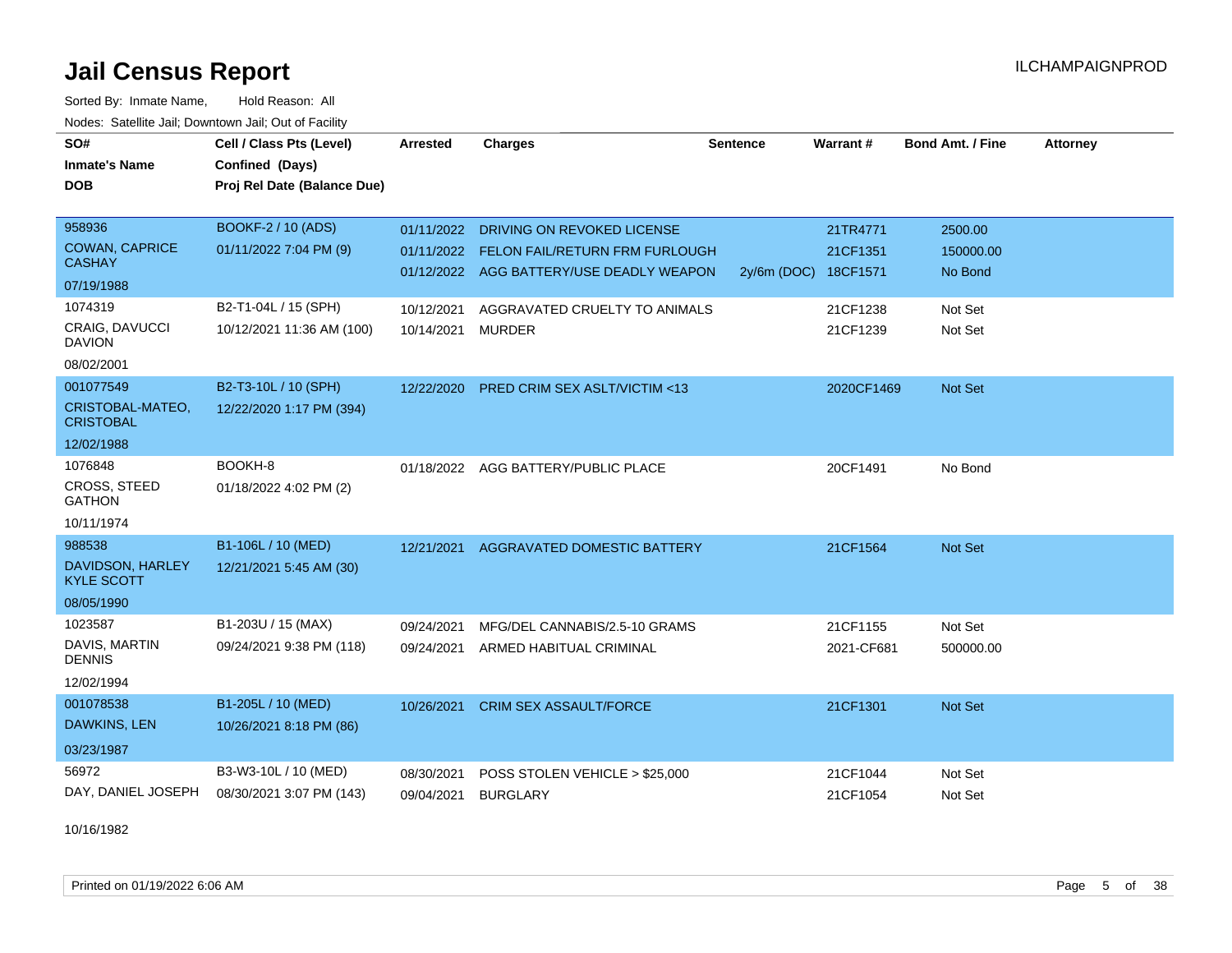| SO#<br><b>Inmate's Name</b><br><b>DOB</b> | Cell / Class Pts (Level)<br>Confined (Days)<br>Proj Rel Date (Balance Due) | Arrested   | <b>Charges</b>                            | <b>Sentence</b> | Warrant#    | Bond Amt. / Fine | <b>Attorney</b> |
|-------------------------------------------|----------------------------------------------------------------------------|------------|-------------------------------------------|-----------------|-------------|------------------|-----------------|
| 49972                                     | A4-104U / 10 (ADS)                                                         |            | 01/03/2022 FELON POSS/USE WEAPON/FIREARM  | 2y (DOC)        | 20CF1476    | No Bond          |                 |
| DICKERSON,<br><b>RAYMOND COLLIER</b>      | 01/03/2022 11:10 AM (17)                                                   |            |                                           |                 |             |                  |                 |
| 08/16/1978                                |                                                                            |            |                                           |                 |             |                  |                 |
| 25659                                     | B4-125L / 15 (MAX)                                                         | 06/15/2021 | <b>RESIDENTIAL BURGLARY</b>               |                 | 2020CF1218  | 50000.00         |                 |
| DORRIS, LORENZO                           | 06/15/2021 6:17 AM (219)                                                   | 06/15/2021 | <b>BURGLARY</b>                           |                 | 21CF689     | Not Set          |                 |
| 07/19/1966                                |                                                                            |            |                                           |                 |             |                  |                 |
| 1024895                                   | B3-W4-14L / 10 (MED)                                                       | 12/15/2021 | MFG/DEL 100<400 GR COCA/ANLG              |                 | 21CF1535    | Not Set          |                 |
| <b>EDWARDS, GEORGE</b><br><b>CORTEZ</b>   | 12/15/2021 12:26 PM (36)                                                   |            | 12/15/2021 AGGRAVATED BATTERY             |                 | 21CF1536    | Not Set          |                 |
| 06/19/1994                                |                                                                            |            |                                           |                 |             |                  |                 |
| 1069992                                   | BOOKH-7 / 10 (MED)                                                         |            | 01/14/2022 VIO BAIL BOND/CLASS 4 OFFENSE  |                 | 22CM19      | Not Set          |                 |
| EMBEYA, CRISTAVI<br><b>TSHOMBA</b>        | 01/14/2022 5:19 PM (6)                                                     |            |                                           |                 |             |                  |                 |
| 03/19/1999                                |                                                                            |            |                                           |                 |             |                  |                 |
| 987328                                    | A2-122L / 10 (MED)                                                         |            | 12/11/2021 AGG ASLT PEACE OFF/FIRE/ER WRK |                 | 21CF1515    | Not Set          |                 |
| ERVIN, DEIDRA ANN<br><b>RUTH</b>          | 12/11/2021 8:48 PM (40)                                                    |            |                                           |                 |             |                  |                 |
| 04/15/1991                                |                                                                            |            |                                           |                 |             |                  |                 |
| 45194                                     | B3-W7-28L / 10 (MED)                                                       | 10/20/2021 | DOMESTIC BATTERY/OTHER PRIOR              |                 | 21CF1265    | Not Set          |                 |
| FALLS, ANDREW                             | 10/20/2021 12:59 AM (92)                                                   |            |                                           |                 |             |                  |                 |
| 08/15/1976                                |                                                                            |            |                                           |                 |             |                  |                 |
| 001078758                                 | A1-226L / 5 (ADS)                                                          |            | 01/11/2022 DIRECT CRIMINAL CONTEMPT       |                 | 2018D84     | Not Set          |                 |
| FELLER, JUSTINE A                         | 01/11/2022 6:10 PM (9)                                                     |            |                                           |                 |             |                  |                 |
| 04/13/1987                                | 2/24/2022 (0.00)                                                           |            |                                           |                 |             |                  |                 |
| 527081                                    | B3-W6-24L / 10 (MED)                                                       |            | 09/06/2021 ARSON/REAL/PERSONAL PROP>\$150 |                 | 2021 CF 797 | 25000.00         |                 |
| FERGUSON,<br><b>CHRISTOPHER</b>           | 09/06/2021 1:18 PM (136)                                                   |            |                                           |                 |             |                  |                 |
| 12/21/1981                                |                                                                            |            |                                           |                 |             |                  |                 |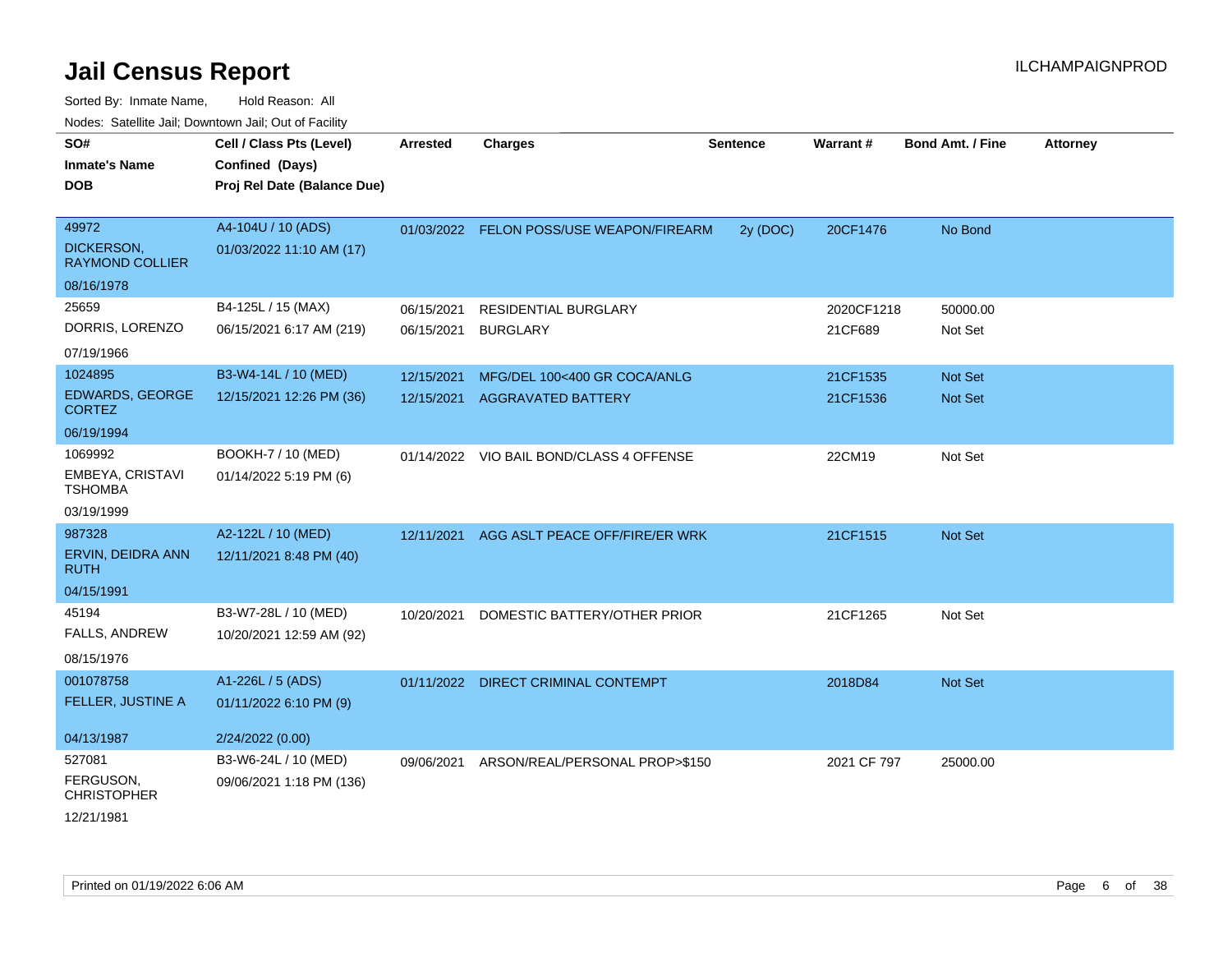| ivuutos. Saltiilit Jall, Duwilluwii Jall, Oul of Facility |                                             |                   |                                          |                 |              |                         |                 |
|-----------------------------------------------------------|---------------------------------------------|-------------------|------------------------------------------|-----------------|--------------|-------------------------|-----------------|
| SO#                                                       | Cell / Class Pts (Level)                    | Arrested          | <b>Charges</b>                           | <b>Sentence</b> | Warrant#     | <b>Bond Amt. / Fine</b> | <b>Attorney</b> |
| <b>Inmate's Name</b>                                      | Confined (Days)                             |                   |                                          |                 |              |                         |                 |
| <b>DOB</b>                                                | Proj Rel Date (Balance Due)                 |                   |                                          |                 |              |                         |                 |
|                                                           |                                             |                   |                                          |                 |              |                         |                 |
| 1039744                                                   | B4-224U / 15 (MAX)                          | 12/06/2021 MURDER |                                          |                 | 20CF959      | 1000000.00              |                 |
| FONVILLE, TREVOY<br><b>JERMAINE</b>                       | 12/06/2021 10:52 AM (45)                    |                   |                                          |                 |              |                         |                 |
| 01/13/1996                                                |                                             |                   |                                          |                 |              |                         |                 |
| 518395                                                    | B2-T4-16L / 15 (SPH)                        | 07/07/2020        | CRIMINAL SEXUAL ASSAULT                  |                 | 2020-CF735   | 250000.00               |                 |
|                                                           | FRANDLE, MARK RYAN 07/07/2020 3:42 PM (562) |                   |                                          |                 |              |                         |                 |
|                                                           |                                             |                   |                                          |                 |              |                         |                 |
| 09/10/1985                                                |                                             |                   |                                          |                 |              |                         |                 |
| 001077934                                                 | A1-125L / 10 (MED)                          | 08/22/2021        | AGG DUI/ACCIDENT/DEATH                   |                 | 21CF1024     | Not Set                 |                 |
| FREED, LOGAN<br><b>SUZANNE</b>                            | 08/22/2021 11:45 PM (151)                   | 08/22/2021        | <b>DOMESTIC BATTERY</b>                  |                 | 21 CM 172    | 10000.00                |                 |
| 08/18/1996                                                |                                             |                   |                                          |                 |              |                         |                 |
| 001078290                                                 | A1-125U / 10 (ADS)                          | 08/19/2021        | MACHINE GUN/AUTO WEAPON/VEH              |                 | 21CF1012     | Not Set                 |                 |
| FREEMAN, ANGEL<br>JANILA KAY                              | 08/19/2021 1:26 AM (154)                    |                   |                                          |                 |              |                         |                 |
| 12/25/1995                                                |                                             |                   |                                          |                 |              |                         |                 |
| 1063104                                                   | A3-212L / 5 (ADS)                           | 01/10/2022        | <b>VIOLATE ORDER PROTECTION</b>          |                 | 21CF1258     | 25000.00                |                 |
| <b>FUSON, KEITH</b>                                       | 01/10/2022 9:14 PM (10)                     |                   | 01/10/2022 VIOLATE ORDER PROTECTION      |                 | 21CF1259     | 25000.00                |                 |
| <b>EDWARD</b>                                             |                                             |                   |                                          |                 |              |                         |                 |
| 05/07/1987                                                |                                             |                   |                                          |                 |              |                         |                 |
| 001078777                                                 | BOOKF-2                                     | 01/18/2022        | <b>RECK DISCH FIREARM/ENDANGERS</b>      |                 | 22CFAWOW     | Not Set                 |                 |
| GARRETT, KEWANEE                                          | 01/18/2022 3:09 PM (2)                      |                   |                                          |                 |              |                         |                 |
|                                                           |                                             |                   |                                          |                 |              |                         |                 |
| 04/14/1994                                                |                                             |                   |                                          |                 |              |                         |                 |
| 001078154                                                 | A3-217U / 10 (ADS)                          | 01/09/2022        | DRVG UNDER INFLU OF ALCOHOL              |                 | 2021 DT 182  | 5000.00                 |                 |
| <b>GENTRY, DAMON</b><br><b>LIONEL</b>                     | 01/09/2022 4:41 PM (11)                     |                   | 01/09/2022 AGG DOMESTIC BATTERY/STRANGLE |                 | 2021 CF 1396 | 50000.00                |                 |
| 12/25/1971                                                |                                             |                   |                                          |                 |              |                         |                 |
| 001078633                                                 | B2-T4-13U / 25 (SPH)                        |                   |                                          |                 |              |                         |                 |
| GONZALEZ-GUILLEN,                                         |                                             | 12/01/2021        | PRED CRIM SEX ASLT/VICTIM <13            |                 | 21CF1416     | 250000.00               |                 |
| <b>EDWARD</b>                                             | 12/01/2021 12:08 PM (50)                    |                   |                                          |                 |              |                         |                 |
| 08/25/2002                                                |                                             |                   |                                          |                 |              |                         |                 |
|                                                           |                                             |                   |                                          |                 |              |                         |                 |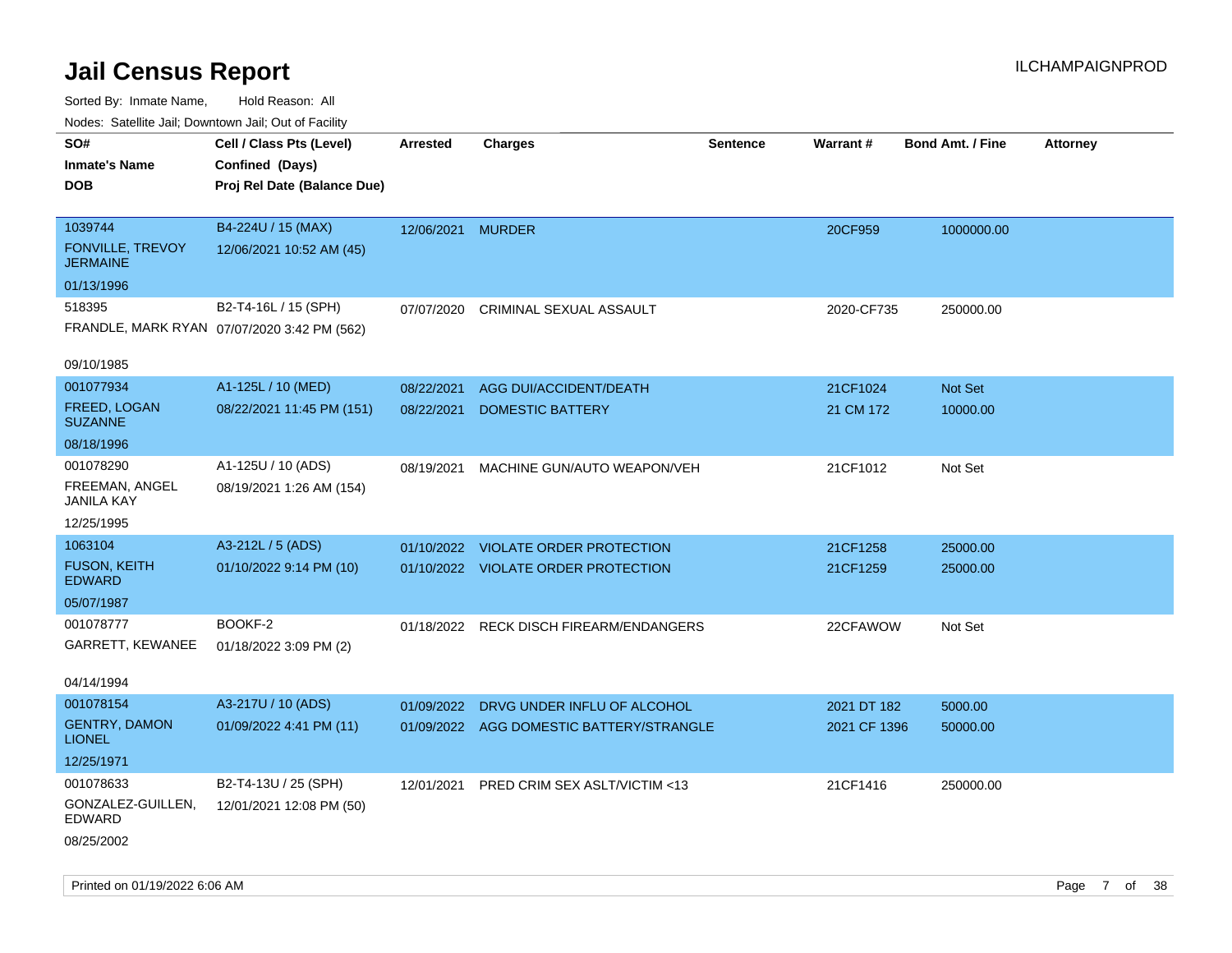| SO#<br><b>Inmate's Name</b><br><b>DOB</b> | Cell / Class Pts (Level)<br>Confined (Days)<br>Proj Rel Date (Balance Due) | <b>Arrested</b> | <b>Charges</b>                           | <b>Sentence</b> | Warrant#  | <b>Bond Amt. / Fine</b> | <b>Attorney</b> |
|-------------------------------------------|----------------------------------------------------------------------------|-----------------|------------------------------------------|-----------------|-----------|-------------------------|-----------------|
| 001078607                                 | B4-221L / 15 (MAX)                                                         | 11/22/2021      | FELON POSS/USE FIREARM/PAROLE            |                 | 21CF1437  | <b>Not Set</b>          |                 |
| <b>GRAY, WILLIAM</b><br><b>DA'VON</b>     | 11/22/2021 2:57 PM (59)                                                    |                 | 11/22/2021 ATTEMPT (FIRST DEGREE MURDER) |                 | 21CF1435  | <b>Not Set</b>          |                 |
| 04/18/1984                                |                                                                            |                 |                                          |                 |           |                         |                 |
| 56342                                     | B1-206L / 10 (MED)                                                         | 10/21/2021      | THEFT CONTROL INTENT <\$500              |                 | 17CF1451  | 10000.00                |                 |
| <b>GRIFFIN, NATHAN</b>                    | 10/21/2021 4:20 PM (91)                                                    | 10/21/2021      | DRIVING ON REVOKED LICENSE               |                 | 20TR1979  | 3000.00                 |                 |
| <b>EUGENE</b><br>02/24/1969               |                                                                            | 10/21/2021      | ARMED HABITUAL CRIMINAL                  |                 | 21CF1279  | Not Set                 |                 |
| 1049103                                   | A4-104L / 5 (ADS)                                                          | 12/27/2021      | <b>DOMESTIC BATTERY</b>                  |                 | 2021CM595 | Not Set                 |                 |
| HAGGARD, RYAN<br><b>PHILIP</b>            | 12/27/2021 9:15 PM (24)                                                    |                 |                                          |                 |           |                         |                 |
| 06/01/1983                                |                                                                            |                 |                                          |                 |           |                         |                 |
| 987254                                    | BOOKH-8 / 10 (ADS)                                                         | 01/12/2022      | DOMESTIC BATTERY/OTHER PRIOR             | 6y (DOC)        | 20CF356   | No Bond                 |                 |
| HAYES, CARL DONJO                         | 01/12/2022 5:20 PM (8)                                                     |                 |                                          |                 |           |                         |                 |
| 03/02/1963                                |                                                                            |                 |                                          |                 |           |                         |                 |
| 001078488                                 | B2-T3-12L / 15 (SPH)                                                       | 10/14/2021      | <b>PRED CRIM SEX ASLT/VICTIM &lt;13</b>  |                 | 21CF1232  | 500000.00               |                 |
| HERNANDEZ-LOPEZ,<br><b>ERNESTO</b>        | 10/14/2021 3:15 PM (98)                                                    | 10/14/2021      | <b>FUGITIVE FROM JUSTICE</b>             |                 | 21CF1246  | Not Set                 |                 |
| 11/28/1975                                |                                                                            |                 |                                          |                 |           |                         |                 |
| 975293                                    | B2-T4-14L / 10 (SPH)                                                       | 07/21/2021      | VIO ORDER/PRIOR VIO OF ORDER             |                 | 21CF914   | No Bond                 |                 |
| HILL, JACOB MILES                         | 07/21/2021 8:43 PM (183)                                                   | 07/21/2021      | <b>STALKING</b>                          |                 | 2021CF863 | Not Set                 |                 |
|                                           |                                                                            | 07/25/2021      | PAROLE REVOCATION                        |                 | CH2104646 | Not Set                 |                 |
| 02/06/1988                                |                                                                            | 08/18/2021      | <b>HARASS WITNESS/FAMILY MBR/REP</b>     |                 | 21CF992   | Not Set                 |                 |
|                                           |                                                                            | 09/09/2021      | AGG STALKING/BODILY HARM                 |                 | 21CF1073  | Not Set                 |                 |
| 48471                                     | B1-207L / 15 (MAX)                                                         | 08/08/2021      | AGG BATTERY/DISCHARGE FIREARM            |                 | 21CF946   | <b>Not Set</b>          |                 |
| <b>HILL, RAMESH</b><br><b>JERMAINE</b>    | 08/08/2021 4:45 AM (165)                                                   |                 |                                          |                 |           |                         |                 |
| 12/11/1978                                |                                                                            |                 |                                          |                 |           |                         |                 |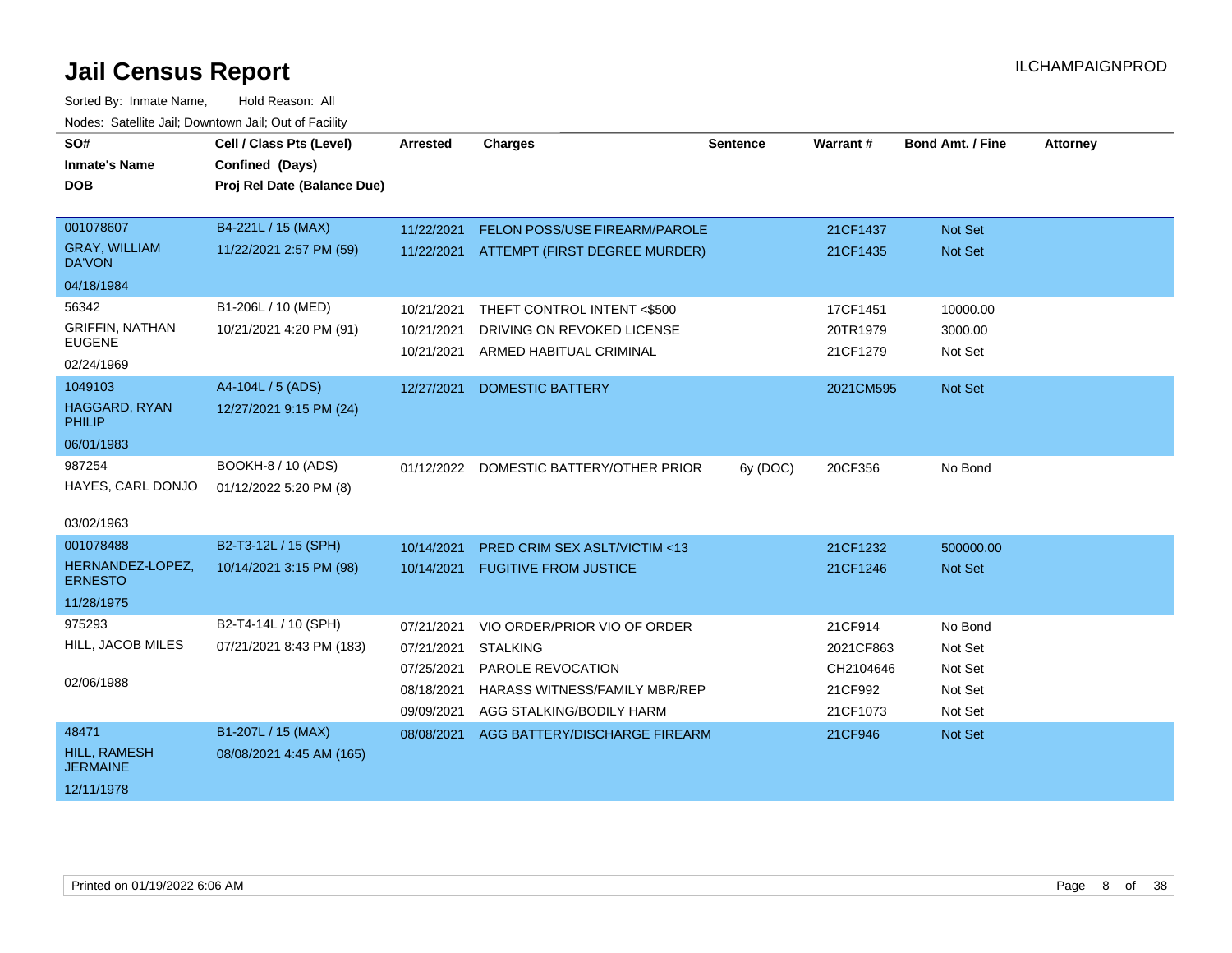| rougs. Calcing Jan, Downtown Jan, Out of Facinty   |                             |                 |                                           |                 |              |                         |                 |
|----------------------------------------------------|-----------------------------|-----------------|-------------------------------------------|-----------------|--------------|-------------------------|-----------------|
| SO#                                                | Cell / Class Pts (Level)    | <b>Arrested</b> | <b>Charges</b>                            | <b>Sentence</b> | Warrant#     | <b>Bond Amt. / Fine</b> | <b>Attorney</b> |
| <b>Inmate's Name</b>                               | Confined (Days)             |                 |                                           |                 |              |                         |                 |
| <b>DOB</b>                                         | Proj Rel Date (Balance Due) |                 |                                           |                 |              |                         |                 |
|                                                    |                             |                 |                                           |                 |              |                         |                 |
| 1043704                                            | B4-223L / 15 (MAX)          |                 | 07/13/2021 ARMED ROBBERY/ARMED W/FIREARM  | 12y (DOC)       | 21CF815      | Not Set                 |                 |
| <b>HOUSTON, STEVEN</b><br><b>CORDELL</b>           | 07/13/2021 5:56 AM (191)    |                 |                                           |                 |              |                         |                 |
| 01/24/1989                                         |                             |                 |                                           |                 |              |                         |                 |
| 1046135                                            | BOOKF-2                     | 01/18/2022      | DRIVING ON SUSPENDED LICENSE              |                 | 2019TR017325 | 1000.00                 |                 |
| HOVEY, MARIEL<br><b>JUSTINE</b>                    | 01/18/2022 4:48 PM (2)      |                 | 01/18/2022 POSS AMT CON SUB EXCEPT(A)/(D) |                 | 2020CF027    | 10000.00                |                 |
| 09/30/1991                                         |                             |                 |                                           |                 |              |                         |                 |
| 999198                                             | B4-226L / 15 (MAX)          | 11/30/2021      | FELON POSS/USE FIREARM PRIOR              |                 | 21CF1377     | 500000.00               |                 |
| HOWARD, BRION LIN                                  | 11/30/2021 10:41 AM (51)    |                 |                                           |                 |              |                         |                 |
|                                                    |                             |                 |                                           |                 |              |                         |                 |
| 06/10/1992                                         |                             |                 |                                           |                 |              |                         |                 |
| 1061996                                            | A1-124L / 5 (MIN)           | 10/30/2021      | DRVG UNDER INFLUENCE OF DRUG              |                 |              | No Bond                 |                 |
| HUBBARD, REBEKIAH                                  | 10/30/2021 1:37 PM (82)     | 10/30/2021      | RETAIL THEFT/DISP MERCH/<\$300            |                 | 2018CF1302   | 20000.00                |                 |
| <b>DIONA</b>                                       |                             | 10/31/2021      | USE FORGED CR/DEBIT CARD/<\$300           | 2y (DOC)        |              | No Bond                 |                 |
| 04/08/1998                                         | 1/26/2022 (0.00)            |                 |                                           |                 |              |                         |                 |
| 953555                                             | B4-122L / 15 (MAX)          | 03/10/2021      | <b>CRIM TRESPASS TO RESIDENCE</b>         |                 | 21CF272      | Not Set                 |                 |
| HUNT, TAVARIS EARL                                 | 03/10/2021 4:58 AM (316)    |                 | 04/14/2021 AGG FLEEING POLICE/21 MPH OVER | 3y (DOC)        | 2020CF94     | 10000.00                |                 |
|                                                    |                             |                 |                                           |                 |              |                         |                 |
| 12/29/1987                                         |                             |                 |                                           |                 |              |                         |                 |
| 38993                                              | B4-126L / 15 (MAX)          | 02/13/2021      | ATTEMPT (FIRST DEGREE MURDER)             |                 | 21CF181      | Not Set                 |                 |
| <b>JACKSON, LAMONT</b><br><b>JEREMIE</b>           | 02/13/2021 7:45 AM (341)    |                 |                                           |                 |              |                         |                 |
| 07/31/1973                                         |                             |                 |                                           |                 |              |                         |                 |
| 001078689                                          | B1-201L / 15 (MAX)          | 12/17/2021      | FIREARM/FOID INVALID/NOT ELIG             |                 | 21CF1551     | No Bond                 |                 |
| <b>JACKSON, PRENTISS</b><br><b>MANSION DEWAYNE</b> | 12/18/2021 12:39 AM (33)    | 12/17/2021      | POSS STOLEN VEHICLE > \$25,000            |                 | 21JD37       | Not Set                 |                 |
| 09/02/2003                                         | 1/30/2022(0.00)             |                 |                                           |                 |              |                         |                 |
| 001077487                                          | B3-W8-30L / 10 (MED)        | 12/03/2020      | FELON POSS/USE WEAPON/FIREARM             |                 | 20CF1377     | Not Set                 |                 |
| <b>JACKSON, TERRELL</b><br>DANDRE                  | 12/03/2020 10:18 AM (413)   | 11/09/2021      | AGG DISCHARGE FIREARM/OCC VEH             |                 | 21CR0331401  | No Bond                 |                 |
| 08/11/1990                                         |                             |                 |                                           |                 |              |                         |                 |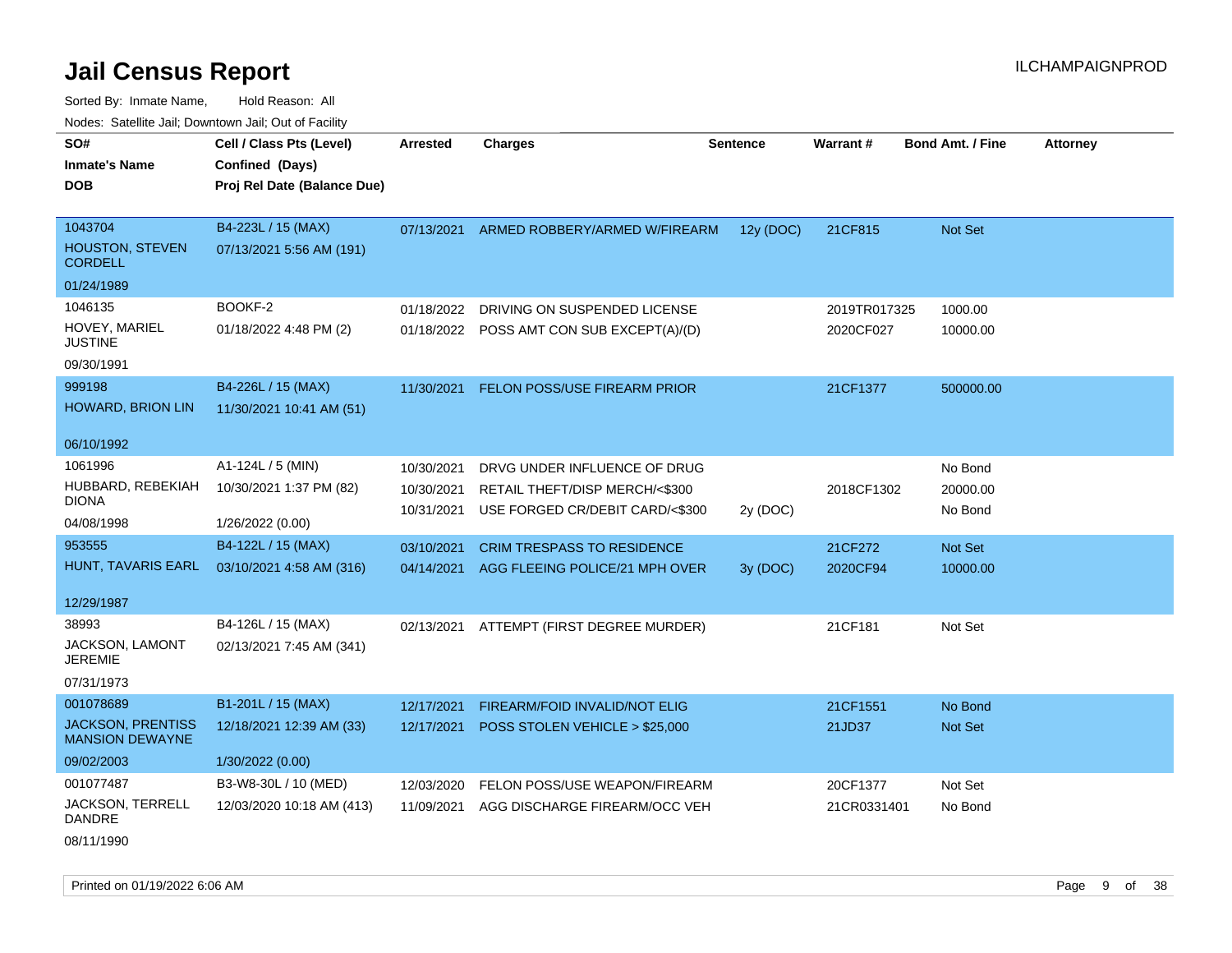Sorted By: Inmate Name, Hold Reason: All

Nodes: Satellite Jail; Downtown Jail; Out of Facility

| SO#                                     | Cell / Class Pts (Level)                   | <b>Arrested</b>          | <b>Charges</b>                                        | <b>Sentence</b> | Warrant#              | <b>Bond Amt. / Fine</b>   | <b>Attorney</b> |
|-----------------------------------------|--------------------------------------------|--------------------------|-------------------------------------------------------|-----------------|-----------------------|---------------------------|-----------------|
| <b>Inmate's Name</b>                    | Confined (Days)                            |                          |                                                       |                 |                       |                           |                 |
| <b>DOB</b>                              | Proj Rel Date (Balance Due)                |                          |                                                       |                 |                       |                           |                 |
|                                         |                                            |                          |                                                       |                 |                       |                           |                 |
| 001077864                               | B1-103L / 15 (MAX)                         | 04/18/2021               | <b>FELON POSS/USE WEAPON/FIREARM</b>                  |                 | 21CF428               | Not Set                   |                 |
| D                                       | JAMERSON, ANTHONY 04/18/2021 7:21 PM (277) |                          |                                                       |                 |                       |                           |                 |
| 01/26/1990                              |                                            |                          |                                                       |                 |                       |                           |                 |
| 001078703                               | A2-121L / 15 (ADS)                         | 12/20/2021               | MURDER/INTENT TO KILL/INJURE                          |                 | 21CF1574              | Not Set                   |                 |
| JOHNS, SHAMIQUH<br><b>THERESA</b>       | 12/22/2021 6:41 AM (29)                    |                          |                                                       |                 |                       |                           |                 |
| 04/03/1992                              |                                            |                          |                                                       |                 |                       |                           |                 |
| 1071536                                 | B4-127L / 15 (MED)                         | 06/17/2021               | <b>UNLAWFUL RESTRAINT</b>                             | 2y (DOC)        | 21CF702               | Not Set                   |                 |
| JOHNSON, ZACHERY<br><b>EDWARD</b>       | 06/17/2021 2:00 AM (217)                   |                          |                                                       |                 |                       |                           |                 |
| 10/30/1987                              |                                            |                          |                                                       |                 |                       |                           |                 |
| 001078759                               | A3-211U / 10 (ADS)                         |                          | 01/12/2022 RETAIL THEFT                               |                 | WB21-03457            | No Bond                   |                 |
| JOINER, SHAROD<br>CASSELL               | 01/12/2022 9:31 PM (8)                     |                          |                                                       |                 |                       |                           |                 |
| 05/25/1984                              |                                            |                          |                                                       |                 |                       |                           |                 |
| 1017120                                 | B3-W4-16L / 5 (MIN)                        | 10/29/2021               | AGG ASLT/USE DDLY WEAPON                              |                 |                       | No Bond                   |                 |
|                                         | JONES, JOSHUA LYNN 10/29/2021 3:15 AM (83) |                          |                                                       |                 |                       |                           |                 |
|                                         |                                            |                          |                                                       |                 |                       |                           |                 |
| 05/16/1993                              | 1/25/2022 (0.00)                           |                          |                                                       |                 |                       |                           |                 |
| 001078645                               | B4-222U / 10 (MED)                         | 12/02/2021               | <b>ILLEG POSS AMMUNITION/FOID</b>                     |                 | 21CM472               | 1000.00                   |                 |
| JONES, KELVIN<br><b>KHYRIC</b>          | 12/02/2021 6:56 PM (49)                    | 12/02/2021               | AGG DISCHARGE FIREARM                                 |                 | 21CF1478              | No Bond                   |                 |
| 02/27/2001                              |                                            |                          |                                                       |                 |                       |                           |                 |
| 956822                                  | B1-205U / 15 (MAX)                         | 11/25/2021               | AGGRAVATED DOMESTIC BATTERY                           |                 | 21CF1442              | Not Set                   |                 |
| <b>JONES, MARIO</b><br><b>NATHANIEL</b> | 11/25/2021 10:37 AM (56)                   | 11/25/2021<br>11/25/2021 | <b>PAROLE REVOCATION</b><br><b>UNLAWFUL RESTRAINT</b> |                 | CH2106361<br>21CF1443 | No Bond<br><b>Not Set</b> |                 |
| 10/27/1987                              |                                            |                          |                                                       |                 |                       |                           |                 |
| 1008468                                 | B4-226U / 10 (MED)                         | 12/01/2021               | FELON POSS/USE WEAPON/FIREARM                         |                 | 21CF1472              | Not Set                   |                 |
| JONES, MARTEZ                           | 12/01/2021 1:28 PM (50)                    | 12/01/2021               | VIO BAIL BOND/FAMILY MEMBER                           |                 | 22CM9                 | Not Set                   |                 |
| <b>LAMONTE</b>                          |                                            | 12/02/2021               | PROBATION VIOLATION                                   |                 | 20CF1151              | Not Set                   |                 |
| 06/22/1993                              |                                            |                          |                                                       |                 |                       |                           |                 |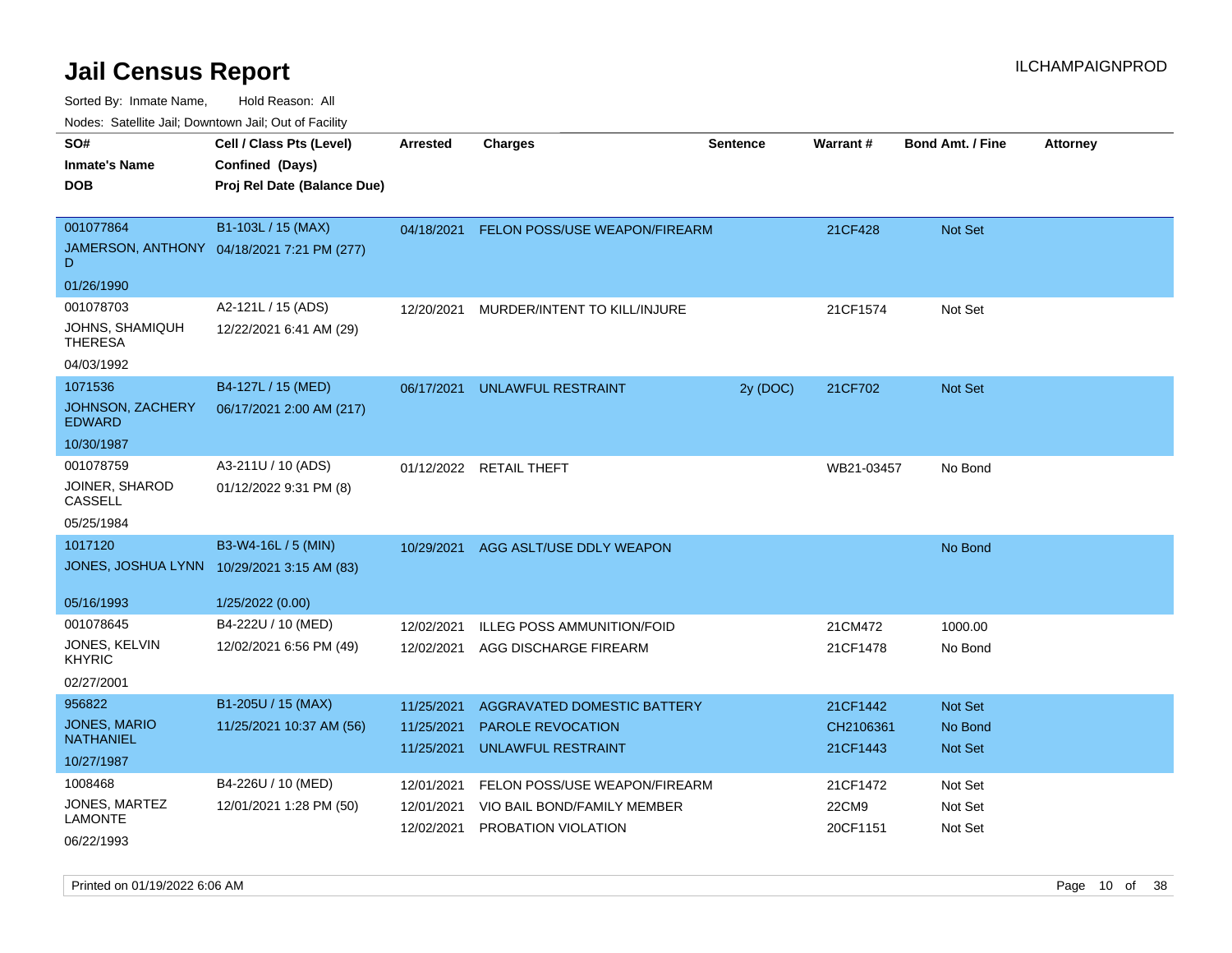| rouco. Calcillo Jali, Downtown Jali, Out of Facility                    |                                                                            |                                                      |                                                                                                            |                 |                                                              |                                               |                 |
|-------------------------------------------------------------------------|----------------------------------------------------------------------------|------------------------------------------------------|------------------------------------------------------------------------------------------------------------|-----------------|--------------------------------------------------------------|-----------------------------------------------|-----------------|
| SO#<br><b>Inmate's Name</b><br><b>DOB</b>                               | Cell / Class Pts (Level)<br>Confined (Days)<br>Proj Rel Date (Balance Due) | <b>Arrested</b>                                      | <b>Charges</b>                                                                                             | <b>Sentence</b> | Warrant#                                                     | <b>Bond Amt. / Fine</b>                       | <b>Attorney</b> |
| 506244<br><b>JOSLIN, JASON LEE</b>                                      | B1-204L / 15 (MAX)<br>07/15/2021 4:38 AM (189)                             | 07/15/2021                                           | ARMED ROBBERY/ARMED W/FIREARM                                                                              |                 | 2021CF791                                                    | 250000.00                                     |                 |
| 12/22/1985<br>66662<br>KINTNER, WESLEY J                                | B3-W5-20L / 10 (MED)<br>12/05/2021 1:57 PM (46)                            | 12/05/2021                                           | POSS AMT CON SUB EXCEPT(A)/(D)                                                                             | 2y (DOC)        | 18CF597                                                      | 200000.00                                     |                 |
| 04/15/1986<br>1041648<br>LANE, DEMETRIUS<br><b>LAQUAN</b><br>07/04/1996 | A3-213L / 15 (ADS)<br>01/11/2022 5:27 AM (9)                               | 01/11/2022                                           | <b>ARMED HABITUAL CRIMINAL</b><br>01/11/2022 PAROLE REVOCATION                                             |                 | 22CF41<br>CH2200221                                          | <b>Not Set</b><br>Not Set                     |                 |
| 1070011<br>LAWS, WILLIAM<br>ZARAK, Third<br>07/06/1999                  | B4-124U / 15 (MAX)<br>08/03/2021 3:53 PM (170)                             | 08/03/2021                                           | AGG DISCH FIREARM/1ST AID PERS                                                                             |                 | 21CF929                                                      | Not Set                                       |                 |
| 548089<br>LEWIS, LAWRENCE<br>PAUL, Third<br>02/08/1993                  | B1-204U / 15 (MAX)<br>12/04/2020 4:42 AM (412)                             | 12/04/2020<br>12/04/2020                             | ATTEMPT (FIRST DEGREE MURDER)<br>AGG DOMESTIC BATTERY/STRANGLE<br>12/04/2020 METH DELIVERY/100<400 GRAMS   |                 | 20CF1378<br>18CF1507<br>20CF1481                             | Not Set<br>10000.00<br>Not Set                |                 |
| 001077524<br>LEWIS, TREVOR<br>DANIEL<br>06/03/2002                      | B2-T4-15U / 10 (SPH)<br>12/14/2020 5:16 PM (402)                           | 12/14/2020<br>12/14/2020<br>12/14/2020<br>12/14/2020 | AGG BATTERY/JUDGE/EMT<br><b>RESIDENTIAL ARSON</b><br>AGG BATTERY/PUBLIC PLACE<br>AGG BATTERY/PEACE OFFICER |                 | 2020-CF-1212<br>2020-CF-1388<br>2020-CF-1231<br>2020-CF-1211 | 10000.00<br>150000.00<br>50000.00<br>10000.00 |                 |
| 1065002<br>LOVELESS, DUSTIN<br>DEE<br>06/17/1982                        | A3-116L / 10 (MED)<br>11/16/2021 11:41 AM (65)                             | 11/16/2021                                           | DOMESTIC BTRY/CONTACT/VIO O/P                                                                              |                 | 2019CF001781                                                 | 25000.00                                      |                 |
| 1000869<br>MARTIN, MANNIX<br><b>TILMOND</b><br>07/19/1991               | A3-114L / 15 (MAX)<br>09/12/2021 12:40 AM (130)                            |                                                      | 09/11/2021 FELON POSS/USE WEAPON/FIREARM                                                                   |                 | 21CF1102                                                     | Not Set                                       |                 |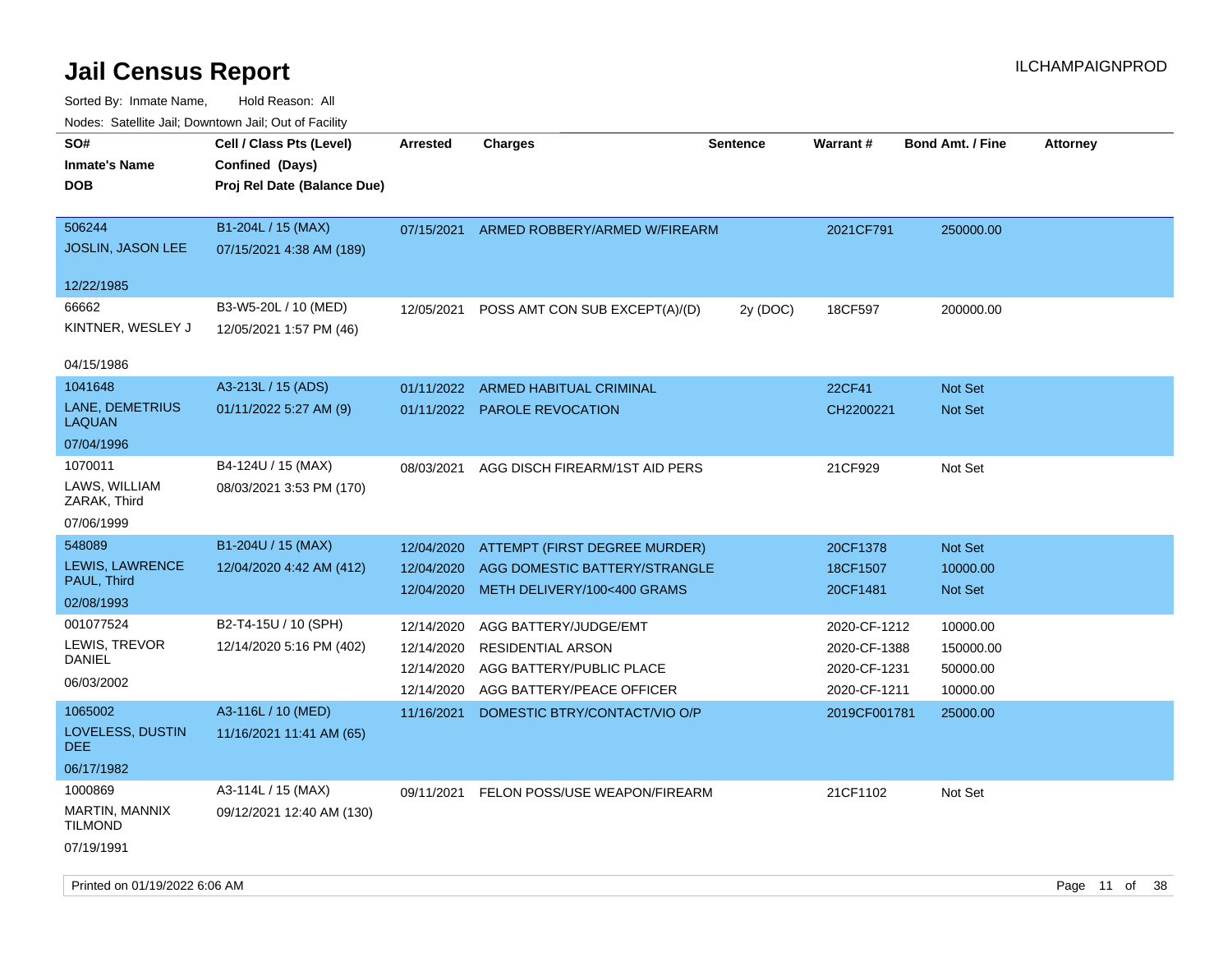| roacs. Calcinic Jan, Downtown Jan, Out of Facility |                                                                            |                          |                                                 |                 |                        |                         |                 |
|----------------------------------------------------|----------------------------------------------------------------------------|--------------------------|-------------------------------------------------|-----------------|------------------------|-------------------------|-----------------|
| SO#<br><b>Inmate's Name</b><br><b>DOB</b>          | Cell / Class Pts (Level)<br>Confined (Days)<br>Proj Rel Date (Balance Due) | <b>Arrested</b>          | <b>Charges</b>                                  | <b>Sentence</b> | Warrant#               | <b>Bond Amt. / Fine</b> | <b>Attorney</b> |
| 48792<br><b>MCCLAIN, HURCHEL</b><br><b>JOSEPH</b>  | B4-225U / 10 (MED)<br>11/20/2021 4:11 AM (61)                              | 11/19/2021               | AGG BATTERY/DISCHARGE FIREARM                   |                 | 21CF1425               | <b>Not Set</b>          |                 |
| 05/01/1979                                         |                                                                            |                          |                                                 |                 |                        |                         |                 |
| 001077938                                          | BOOKH-2 / 15 (ADS)                                                         | 05/10/2021               | AGG KIDNAPING DISCH FIR/HARM                    |                 | 21CF532                | Not Set                 |                 |
| MCGAHA,<br><b>CHRISTOPHER D</b>                    | 05/10/2021 7:02 PM (255)                                                   | 05/11/2021<br>05/27/2021 | <b>MURDER</b><br>ESCAPE FROM DEPT OF CORRECTION |                 | 2021-CF-215<br>21CF600 | No Bond<br>Not Set      |                 |
| 07/27/1991                                         |                                                                            |                          |                                                 |                 |                        |                         |                 |
| 1043071                                            | A2-120L / 10 (MED)                                                         | 11/08/2021               | CRIM DMG/GOVT PROP/<\$500                       |                 | 21CF1378               | Not Set                 |                 |
| <b>MERRELL-</b><br>SUTHERLAND, ALICIA              | 11/08/2021 2:22 AM (73)                                                    |                          |                                                 |                 |                        |                         |                 |
| 11/26/1972                                         |                                                                            |                          |                                                 |                 |                        |                         |                 |
| 41584                                              | A3-214U / 15 (MAX)                                                         |                          | 12/01/2021 ARMED HABITUAL CRIMINAL              |                 | 21CF1467               | Not Set                 |                 |
| MILLER, JOSE LOVELL 12/02/2021 1:04 AM (49)        |                                                                            |                          |                                                 |                 |                        |                         |                 |
| 10/07/1975                                         |                                                                            |                          |                                                 |                 |                        |                         |                 |
| 001078721                                          | A4-202L / 5 (ADS)                                                          |                          | 12/29/2021 VIOLATE ORDER PROTECTION             |                 | 21CF1600               | <b>Not Set</b>          |                 |
| MIRAMONTES, RAUL                                   | 12/29/2021 4:02 AM (22)                                                    |                          |                                                 |                 |                        |                         |                 |
| 05/11/1989                                         |                                                                            |                          |                                                 |                 |                        |                         |                 |
| 001077902                                          | A2-123L / 5 (ADS)                                                          | 11/23/2021               | BATTERY/CAUSE BODILY HARM                       |                 | 21CM187                | Not Set                 |                 |
| MOFFETT, CAROLYN<br><b>REENE</b>                   | 11/21/2021 10:31 AM (60)                                                   |                          |                                                 |                 |                        |                         |                 |
| 10/23/1988                                         |                                                                            |                          |                                                 |                 |                        |                         |                 |
| 001078712                                          | A4-201U / 10 (MED)                                                         | 12/23/2021               | AGG DISCH FIREARM/1ST AID PERS                  |                 | 21CF1581               | <b>Not Set</b>          |                 |
| MONTGOMERY,<br><b>RASHARD MYKI</b>                 | 12/23/2021 4:27 PM (28)                                                    |                          |                                                 |                 |                        |                         |                 |
| 11/05/2001                                         |                                                                            |                          |                                                 |                 |                        |                         |                 |
| 39106                                              | A4-102L / 10 (MED)                                                         | 10/12/2021               | DOMESTIC BATTERY/OTHER PRIOR                    |                 | 21CF1217               | Not Set                 |                 |
| Junior                                             | MOORE, ANDREW LEE, 10/12/2021 1:02 AM (100)                                |                          |                                                 |                 |                        |                         |                 |
| 04/12/1973                                         | 4/10/2022 (0.00)                                                           |                          |                                                 |                 |                        |                         |                 |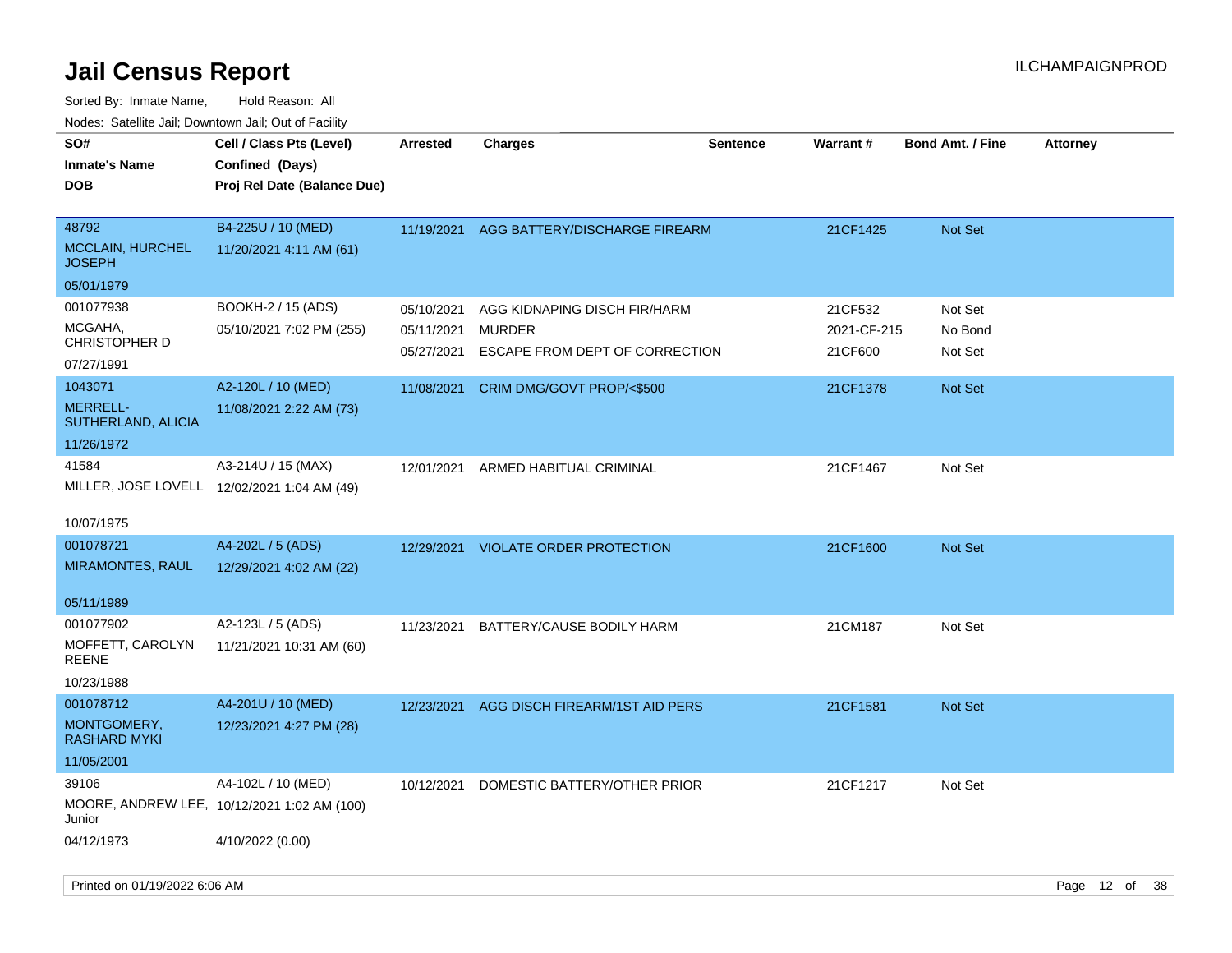| Noues. Salemie Jan, Downlown Jan, Out of Facility |                             |                 |                                                                           |                 |                      |                         |                 |
|---------------------------------------------------|-----------------------------|-----------------|---------------------------------------------------------------------------|-----------------|----------------------|-------------------------|-----------------|
| SO#                                               | Cell / Class Pts (Level)    | <b>Arrested</b> | <b>Charges</b>                                                            | <b>Sentence</b> | Warrant#             | <b>Bond Amt. / Fine</b> | <b>Attorney</b> |
| <b>Inmate's Name</b>                              | Confined (Days)             |                 |                                                                           |                 |                      |                         |                 |
| <b>DOB</b>                                        | Proj Rel Date (Balance Due) |                 |                                                                           |                 |                      |                         |                 |
|                                                   |                             |                 |                                                                           |                 |                      |                         |                 |
| 1007239                                           | A3-111L / 10 (ADS)          | 12/29/2021      | <b>DOMESTIC BATTERY</b>                                                   |                 | 21CF1607             | Not Set                 |                 |
| MOORE, ANDREW<br><b>VIRGIL</b>                    | 12/29/2021 8:40 PM (22)     |                 |                                                                           |                 |                      |                         |                 |
| 08/20/1972                                        |                             |                 |                                                                           |                 |                      |                         |                 |
| 539294                                            | A4-207L / 10 (ADS)          | 01/11/2022      | AGG DUI/NO VALID DL                                                       |                 | 22CF49               | Not Set                 |                 |
| MOSLEY, JAMES<br><b>CALVIN</b>                    | 01/11/2022 9:43 PM (9)      |                 | 01/11/2022 PAROLE REVOCATION                                              |                 | CH2200227            | No Bond                 |                 |
| 12/11/1985                                        |                             |                 |                                                                           |                 |                      |                         |                 |
| 001078517                                         | B1-102L / 15 (MAX)          |                 | 10/19/2021 ATTEMPT (FIRST DEGREE MURDER)                                  |                 | 21CF1267             | Not Set                 |                 |
| <b>NELSON, RORY</b><br><b>DEMOND</b>              | 10/19/2021 3:55 AM (93)     |                 |                                                                           |                 |                      |                         |                 |
| 08/14/1984                                        |                             |                 |                                                                           |                 |                      |                         |                 |
| 1073913                                           | A1-224L / 5 (MIN)           | 12/16/2021      | <b>RESIDENTIAL BURGLARY</b>                                               |                 | 21CF1537             | 100.00                  |                 |
| OSBORNE, NICHOLE<br>MARIE                         | 12/16/2021 4:17 AM (35)     |                 | 12/16/2021 CRIMINAL TRESPASS TO VEHICLES                                  |                 | 2021CM423            | 1500.00                 |                 |
| 06/22/1979                                        |                             |                 |                                                                           |                 |                      |                         |                 |
| 61251                                             | A4-103L / 15 (ADS)          | 12/27/2021      | PRED CRIM SEX ASLT/VICTIM <13                                             |                 | 21CF651              | No Bond                 |                 |
| PETMECKY, JOHN<br><b>ROBERT</b>                   | 12/27/2021 1:52 PM (24)     |                 |                                                                           |                 |                      |                         |                 |
| 03/09/1983                                        |                             |                 |                                                                           |                 |                      |                         |                 |
| 001078357                                         | A4-101U / 15 (MAX)          | 09/17/2021      | ARMED ROBBERY/ARMED W/FIREARM                                             |                 | 21CF1128             | Not Set                 |                 |
| PETTIGREW, CAREY<br><b>CORNITRIAS DEOBLO</b>      | 09/17/2021 9:56 AM (125)    | 09/17/2021      | ARMED ROBBERY/ARMED W/FIREARM<br>09/17/2021 ARMED ROBBERY/ARMED W/FIREARM |                 | 21CF1129<br>21CF1230 | Not Set<br>Not Set      |                 |
| 08/31/1986                                        |                             |                 |                                                                           |                 |                      |                         |                 |
| 1030954                                           | <b>BOOKH-7 / 15 (MAX)</b>   | 01/14/2022      | ARMED VIOLENCE/CATEGORY I                                                 |                 | 22CF76               | Not Set                 |                 |
| PETTIGREW,<br><b>MALCOME JAMIESON</b>             | 01/15/2022 4:35 AM (5)      |                 | 01/14/2022 MFG/DEL CANNABIS/10-30 GRAMS                                   |                 | 2020CF9              | 15000.00                |                 |
| 02/20/1995                                        |                             |                 |                                                                           |                 |                      |                         |                 |
| 1063325                                           | A3-117L / 10 (MED)          |                 | 01/13/2022 VIO BAIL BOND/CLASS A OFFENSE                                  |                 | 22CM17               | Not Set                 |                 |
| PICKENS, JOSEPH<br><b>PARNELL</b>                 | 01/14/2022 12:28 AM (6)     |                 |                                                                           |                 |                      |                         |                 |
| 04/27/1978                                        |                             |                 |                                                                           |                 |                      |                         |                 |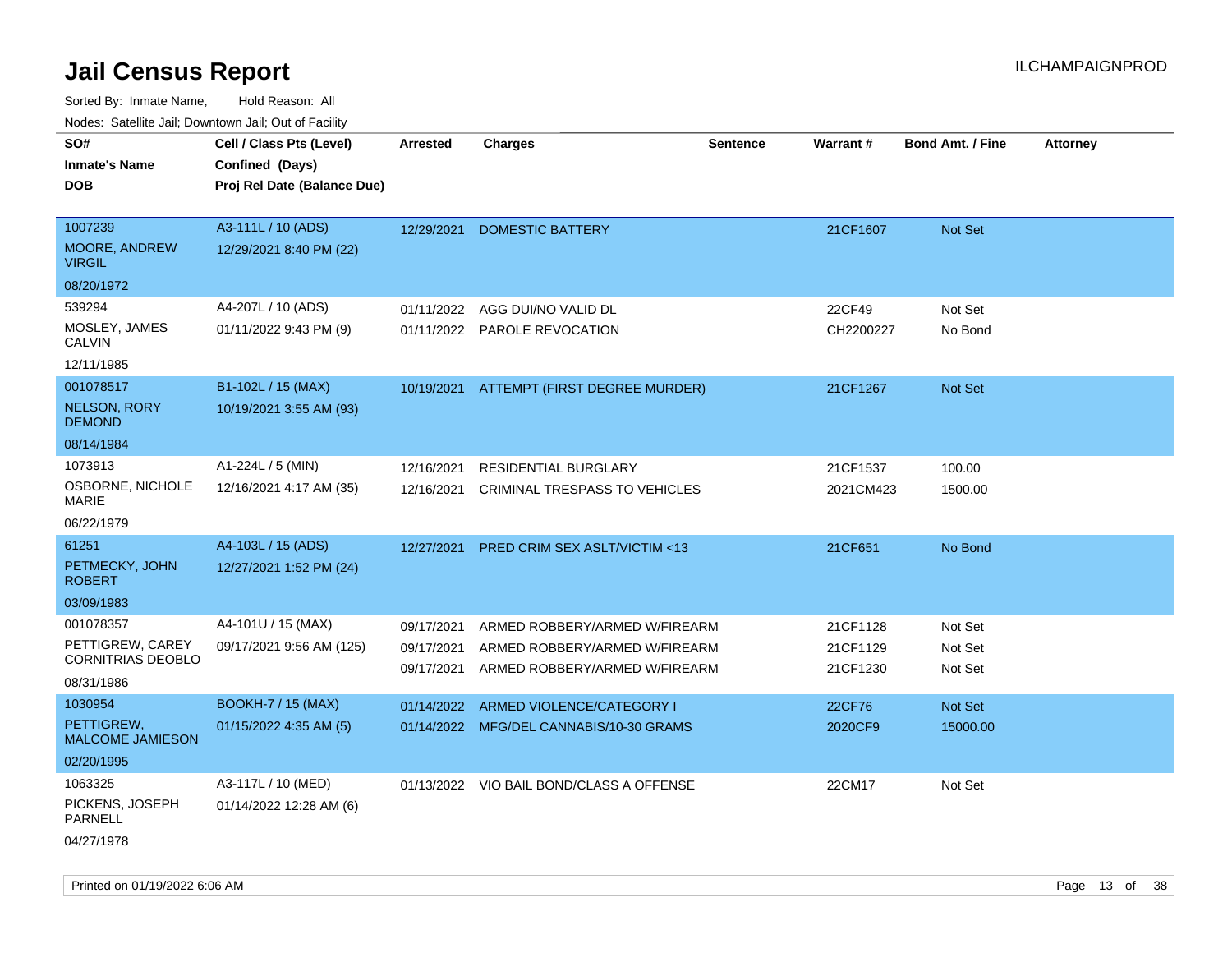| SO#<br><b>Inmate's Name</b><br><b>DOB</b>     | Cell / Class Pts (Level)<br>Confined (Days)<br>Proj Rel Date (Balance Due) | Arrested                 | <b>Charges</b>                                                  | <b>Sentence</b> | Warrant#   | <b>Bond Amt. / Fine</b> | <b>Attorney</b> |
|-----------------------------------------------|----------------------------------------------------------------------------|--------------------------|-----------------------------------------------------------------|-----------------|------------|-------------------------|-----------------|
| 999352<br>PIRLOT, JUSTIN LEE                  | B4-225L / 10 (MED)<br>09/09/2021 11:28 AM (133)                            | 09/09/2021<br>10/23/2021 | <b>VIOLATE OP/OTHER PRIOR</b><br><b>FALSE REPORT OF OFFENSE</b> | 2y (DOC)        | 2019CF836  | Not Set<br>5000.00      |                 |
| 11/08/1982                                    |                                                                            |                          |                                                                 |                 |            |                         |                 |
| 001077591<br>PYE, TRESHAUN<br><b>CORTEZ</b>   | A3-112L / 5 (ADS)                                                          |                          | 01/06/2022 FIREARM/FOID INVALID/NOT ELIG                        | 42m (DOC)       | 2021CF782  | No Bond                 |                 |
| 05/01/2001                                    |                                                                            |                          |                                                                 |                 |            |                         |                 |
| 001078669<br>RANGEL, ADRIAN                   | B1-107U / 10 (MED)<br>12/10/2021 12:53 AM (41)                             | 12/10/2021               | AGG DISCHARGE FIREARM/BLDG/SCH                                  |                 | 21CF1507   | <b>Not Set</b>          |                 |
| 11/25/2000                                    |                                                                            |                          |                                                                 |                 |            |                         |                 |
| 1069524<br>RAY-DAVIS, KAMARI<br><b>DAYVON</b> | B4-224L / 15 (MAX)<br>08/09/2021 2:44 AM (164)                             | 08/08/2021               | MFG/DEL CANNABIS/30-500 GRAMS                                   |                 | 21CF953    | Not Set                 |                 |
| 03/30/2000                                    |                                                                            |                          |                                                                 |                 |            |                         |                 |
| 45473                                         | B1-202L / 15 (MAX)                                                         | 11/23/2021               | CHIL SEX OFFEN/RESIDE DAY CARE                                  |                 | 21CF1275   | 10000.00                |                 |
| REXROAD, CALVIN<br><b>ALLEN</b>               | 11/23/2021 6:27 PM (58)                                                    |                          | 11/23/2021 VIOLATE SEX OFFENDER REGIS                           |                 | 21CF546    | 50000.00                |                 |
| 10/04/1970                                    |                                                                            |                          |                                                                 |                 |            |                         |                 |
| 001078602                                     | A4-203L / 10 (MED)                                                         | 11/21/2021               | AGGRAVATED DOMESTIC BATTERY                                     |                 | 21CF1428   | Not Set                 |                 |
| RICHARDSON.<br><b>JOHNNY LINDAL</b>           | 11/21/2021 10:00 AM (60)                                                   |                          |                                                                 |                 |            |                         |                 |
| 06/27/2000                                    |                                                                            |                          |                                                                 |                 |            |                         |                 |
| 001077783<br>RIVERA, DARYL<br><b>ANTONIO</b>  | A3-113L / 10 (ADS)<br>01/05/2022 4:20 PM (15)                              |                          | 01/05/2022 AGGRAVATED BATTERY                                   |                 | 21CF325    | Not Set                 |                 |
| 11/14/1981                                    |                                                                            |                          |                                                                 |                 |            |                         |                 |
| 001078351                                     | BOOKH-7 / 10 (MED)                                                         | 01/14/2022               | AGG UNLAWFUL USE OF WEAPON/VEH                                  |                 | 22CF73     | Not Set                 |                 |
| ROBINSON, DONTAE<br><b>ROY</b>                | 01/14/2022 10:57 PM (6)                                                    |                          | 01/14/2022 POSSESSION OF STOLEN FIREARM                         |                 | 2021CF1609 | 150000.00               |                 |
| 06/25/2002                                    |                                                                            |                          |                                                                 |                 |            |                         |                 |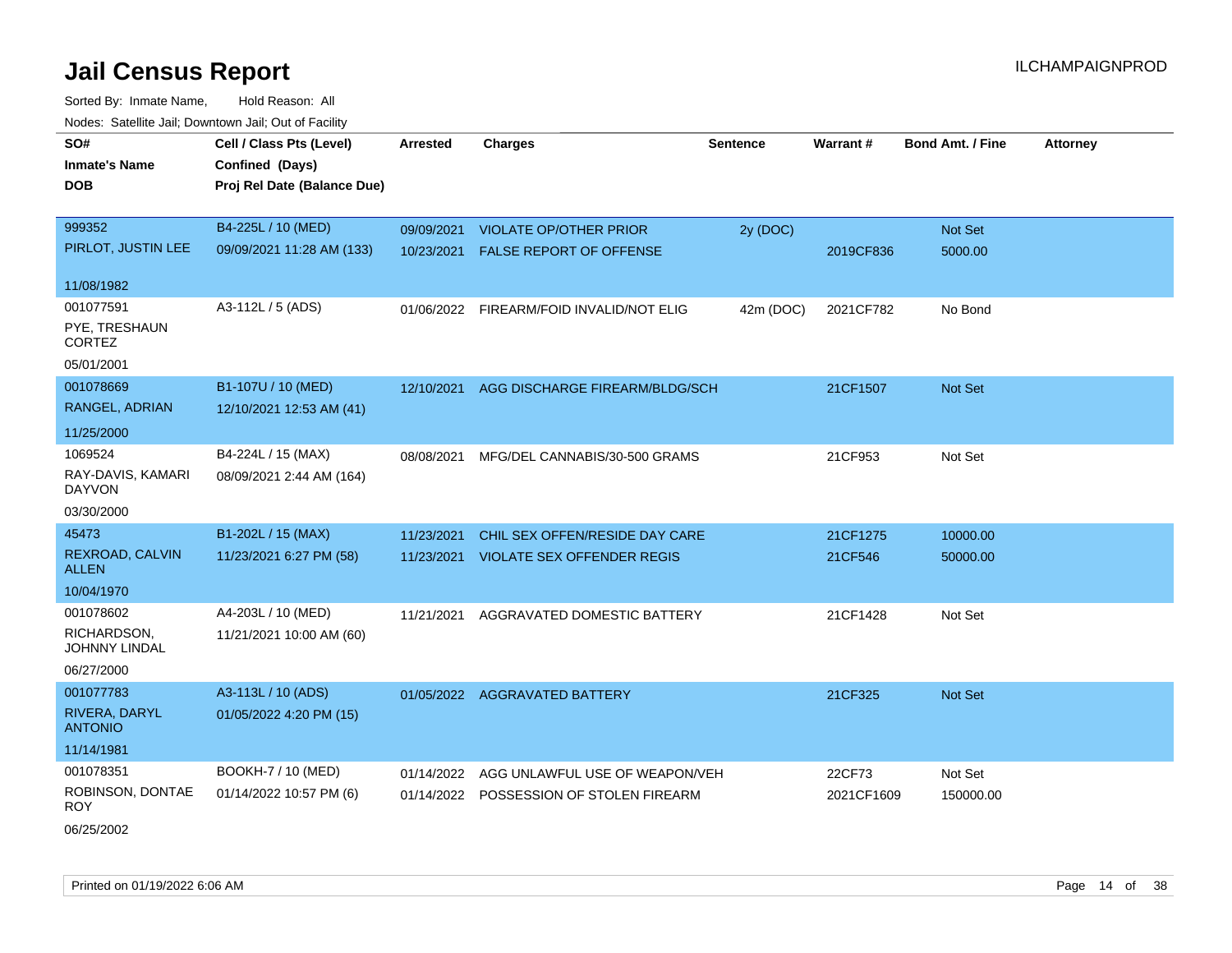| ivuutta. Saltiilitti valli, Duwilluwii Jalli, Out ol Facility |                                              |                 |                                    |                     |             |                         |                 |
|---------------------------------------------------------------|----------------------------------------------|-----------------|------------------------------------|---------------------|-------------|-------------------------|-----------------|
| SO#                                                           | Cell / Class Pts (Level)                     | <b>Arrested</b> | <b>Charges</b>                     | <b>Sentence</b>     | Warrant#    | <b>Bond Amt. / Fine</b> | <b>Attorney</b> |
| <b>Inmate's Name</b>                                          | Confined (Days)                              |                 |                                    |                     |             |                         |                 |
| <b>DOB</b>                                                    | Proj Rel Date (Balance Due)                  |                 |                                    |                     |             |                         |                 |
|                                                               |                                              |                 |                                    |                     |             |                         |                 |
| 979485                                                        | B2-T3-11U / 15 (SPH)                         | 03/12/2021      | PRED CRIM SEX ASLT/VICTIM <13      |                     | 21CF282     | Not Set                 |                 |
| RODRIGUEZ, JOSHUA<br><b>ANTHONY</b>                           | 03/12/2021 1:57 PM (314)                     |                 |                                    |                     |             |                         |                 |
| 04/06/1990                                                    |                                              |                 |                                    |                     |             |                         |                 |
| 61330                                                         | B4-123L / 15 (MAX)                           | 12/01/2021      | ARMED HABITUAL CRIMINAL            |                     | 21CF1473    | Not Set                 |                 |
| RUFFIN, JONATHON<br><b>CECIL</b>                              | 12/01/2021 5:34 AM (50)                      | 12/01/2021      | <b>PAROLE REVOCATION</b>           |                     | CH2107545   | No Bond                 |                 |
| 05/10/1984                                                    |                                              |                 |                                    |                     |             |                         |                 |
| 1071161                                                       | B4-124L / 15 (MAX)                           | 08/18/2021      | DELIVERY OF OR POSSESSION OF W/INT |                     | 21CF1008    | No Bond                 |                 |
| <b>SANDERS, MARKELL</b><br><b>LAMAR</b>                       | 08/18/2021 6:18 PM (155)                     |                 |                                    |                     |             |                         |                 |
| 02/02/2000                                                    |                                              |                 |                                    |                     |             |                         |                 |
| 1047469                                                       | B3-W5-18L / 10 (MED)                         | 07/03/2021      | CRIMINAL SEX ASSAULT/CONSENT       | 2y/6m (DOC) 21CF773 |             | Not Set                 |                 |
| ALLEN                                                         | SCHINDLER, RICHARD 07/03/2021 10:25 PM (201) |                 |                                    |                     |             |                         |                 |
| 10/16/1979                                                    |                                              |                 |                                    |                     |             |                         |                 |
| 001078748                                                     | A4-107L / 10 (ADS)                           |                 | 01/10/2022 AGGRAVATED BATTERY      |                     | 21CF151     | No Bond                 |                 |
| SCHROEDER, JOSHUA 01/10/2022 9:34 AM (10)<br><b>CURTIS</b>    |                                              |                 |                                    |                     |             |                         |                 |
| 09/04/1980                                                    | 3/8/2022 (0.00)                              |                 |                                    |                     |             |                         |                 |
| 001078698                                                     | A4-201L / 5 (ADS)                            | 12/20/2021      | DIRECT CRIMINAL CONTEMPT           |                     | 2019F44     | No Bond                 |                 |
| SIDES, BRIAN KEITH                                            | 12/20/2021 4:23 PM (31)                      |                 |                                    |                     |             |                         |                 |
| 12/08/1969                                                    |                                              |                 |                                    |                     |             |                         |                 |
| 001078441                                                     | BOOKF-1 / 15 (ADS)                           | 10/01/2021      | ARMED HABITUAL CRIMINAL            |                     | 21CF1182    | Not Set                 |                 |
| SINGLETON, CORRIE<br><b>DERRELL</b>                           | 10/01/2021 12:36 PM (111)                    | 12/20/2021      | SPEEDING 26-34 MPH OVER LIMIT      |                     | 2021TR2701  | 1000.00                 |                 |
| 05/07/1983                                                    |                                              |                 |                                    |                     |             |                         |                 |
| 707102                                                        | A4-205L / 5 (ADS)                            | 01/06/2022      | RESIST/OBSTRUCTING A PEACE OFFICEI |                     | 2019-CM-164 | No Bond                 |                 |
| SKILLINGS, DANIEL<br>LEE                                      | 01/06/2022 4:36 PM (14)                      |                 |                                    |                     |             |                         |                 |
| 04/24/1979                                                    | 1/20/2022 (0.00)                             |                 |                                    |                     |             |                         |                 |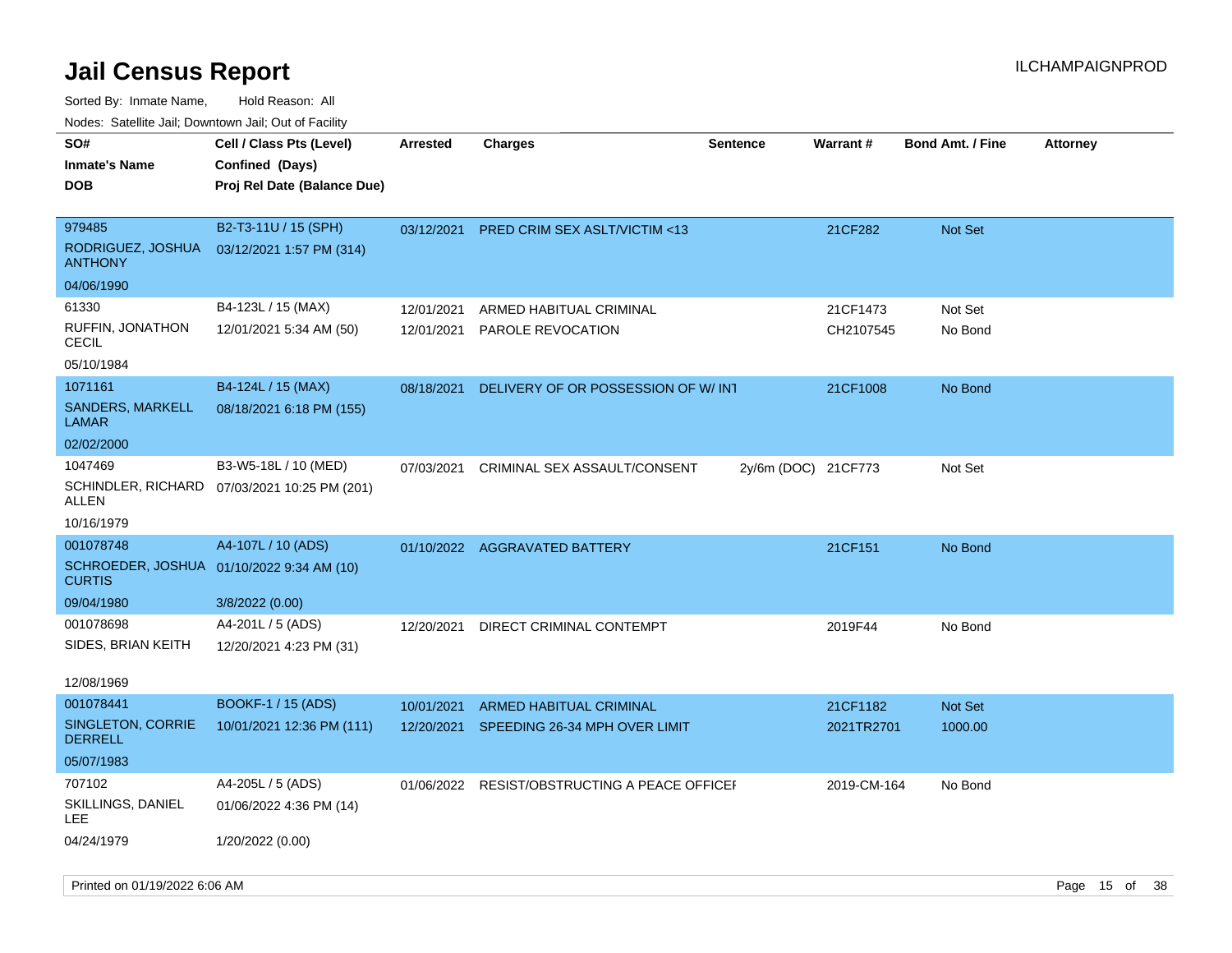| SO#<br><b>Inmate's Name</b><br><b>DOB</b>                                   | Cell / Class Pts (Level)<br>Confined (Days)<br>Proj Rel Date (Balance Due) | Arrested                 | <b>Charges</b>                                                                   | <b>Sentence</b> | <b>Warrant#</b>       | <b>Bond Amt. / Fine</b>    | <b>Attorney</b> |      |
|-----------------------------------------------------------------------------|----------------------------------------------------------------------------|--------------------------|----------------------------------------------------------------------------------|-----------------|-----------------------|----------------------------|-----------------|------|
| 001078765<br>SMITH, COREY ADRIAN 01/13/2022 7:32 PM (7)                     | <b>BOOKH-7 / 10 (MED)</b>                                                  | 01/13/2022<br>01/13/2022 | <b>FELON POSS/USE WEAPON/FIREARM</b><br><b>CIVIL FTA WARRANT</b>                 |                 | 22CF66<br>2017F000321 | <b>Not Set</b><br>19000.00 |                 |      |
| 09/01/1987                                                                  |                                                                            |                          | 01/13/2022 DRVG UNDER INFLUENCE OF DRUG<br>01/13/2022 DRIVING ON REVOKED LICENSE |                 | 2018DT262<br>20TR3078 | 190.00<br>190.00           |                 |      |
| 951986<br>STARKS, LAWRENCE<br>DAVID<br>09/28/1955                           | A3-213U / 10 (ADS)<br>01/11/2022 3:06 PM (9)                               | 01/11/2022               | WILFUL FAILURE TO REGISTER                                                       |                 | 21 CF 1016            | No Bond                    |                 |      |
| 1064798<br><b>STENNIS, BRUCE</b><br><b>DEONTAY</b><br>08/12/1998            | <b>BOOKH-1</b><br>01/17/2022 1:29 PM (3)                                   | 01/17/2022 MURDER        | 01/17/2022 MFG/DEL 1<15 GR COCAINE/ANLG                                          |                 | 21CF695<br>21CF520    | 1500000.00<br>50000.00     |                 |      |
| 001077770<br>04/12/1989                                                     | A2-221U / 5 (ADS)<br>STOFFLE, KELLY ANNE 01/06/2022 3:14 PM (14)           |                          | 01/06/2022 RESIDENTIAL BURGLARY                                                  |                 | 21CF319               | Not Set                    |                 |      |
| 38305<br>STOVER, JOSH<br><b>ANDREW</b><br>08/18/1973                        | B2-T2-06L / 10 (SPH)<br>03/18/2020 10:24 AM (673)                          | 03/18/2020               | <b>CRIMINAL SEXUAL ABUSE</b>                                                     |                 | 20CF-343              | 500000.00                  |                 |      |
| 962484<br><b>TAYLOR, VINCENT</b><br><b>REGINALD</b><br>11/03/1988           | A3-115L / 10 (ADS)<br>12/29/2021 7:23 AM (22)                              | 12/29/2021               | AGGRAVATED DOMESTIC BATTERY                                                      |                 | 21CF1608              | Not Set                    |                 |      |
| 1000614<br><b>TESTER, TIMOTHY</b><br><b>RAY</b>                             | A3-216U / 15 (ADS)<br>01/12/2022 3:38 PM (8)                               |                          | 01/12/2022 AGGRAVATED BATTERY                                                    | 3y (DOC)        | 2018CF376             | No Bond                    |                 |      |
| 06/08/1992<br>001078471<br>THATCH, OMARION<br><b>DIAMONTE</b><br>09/05/2003 | B4-127U / 10 (MED)<br>10/11/2021 1:26 AM (101)                             | 10/11/2021               | AGG UUW/VEHICLE/<21                                                              |                 | 21CF1210              | 100.00                     |                 |      |
| Printed on 01/19/2022 6:06 AM                                               |                                                                            |                          |                                                                                  |                 |                       |                            | Page 16 of      | - 38 |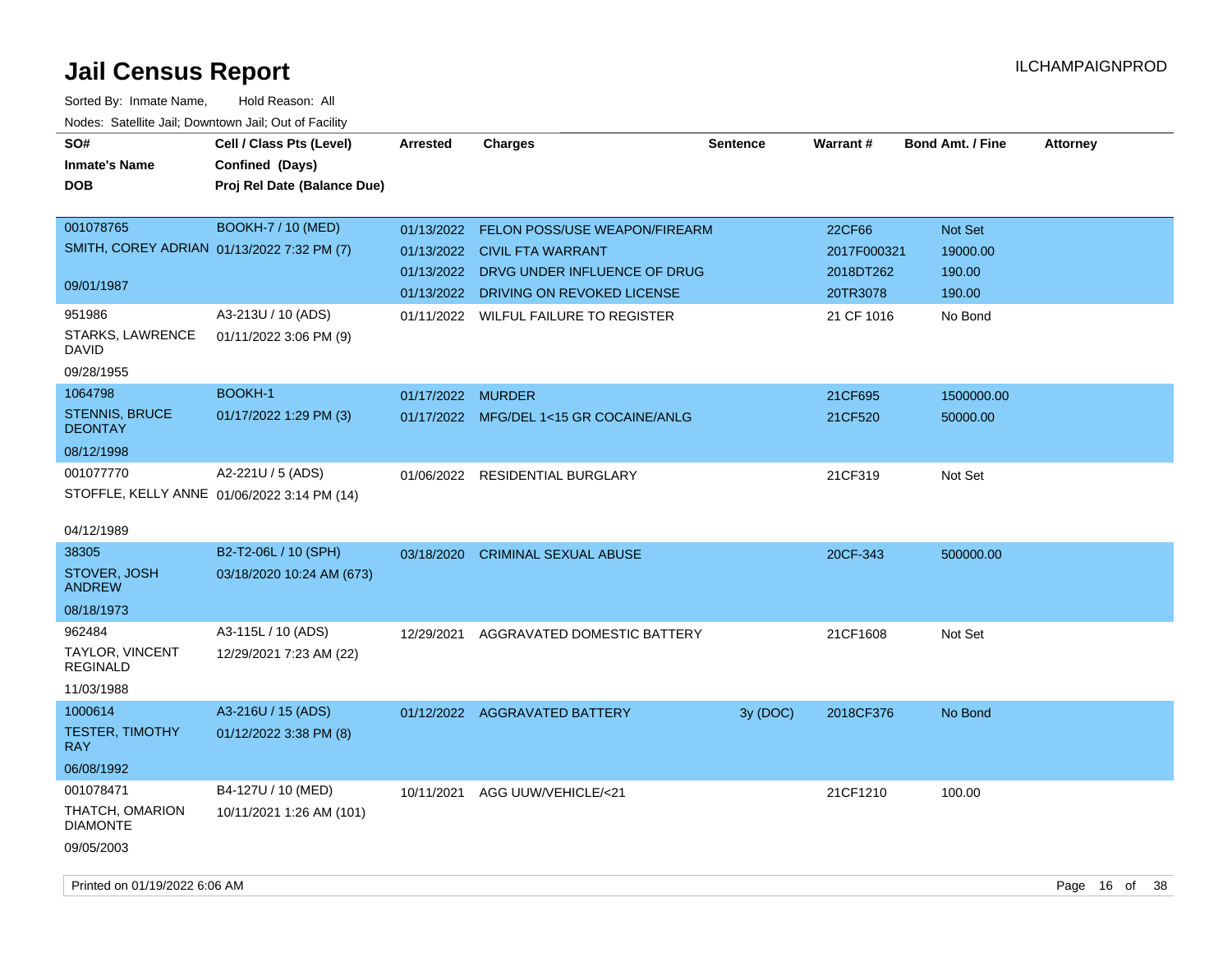Sorted By: Inmate Name, Hold Reason: All

Nodes: Satellite Jail; Downtown Jail; Out of Facility

| <b>Hoddo:</b> Catolino Jail, Dominomii Jail, Oat of Faolin <sub>y</sub><br>SO#<br><b>Inmate's Name</b><br><b>DOB</b> | Cell / Class Pts (Level)<br>Confined (Days)<br>Proj Rel Date (Balance Due) | Arrested   | <b>Charges</b>                | <b>Sentence</b> | <b>Warrant#</b> | <b>Bond Amt. / Fine</b> | <b>Attorney</b> |
|----------------------------------------------------------------------------------------------------------------------|----------------------------------------------------------------------------|------------|-------------------------------|-----------------|-----------------|-------------------------|-----------------|
| 32058<br>THOMPSON, STEVEN<br><b>ONEAL</b>                                                                            | B4-123U / 15 (MAX)<br>06/14/2021 6:44 AM (220)                             | 06/14/2021 | <b>AGG DISCH FIREARM</b>      |                 | 21CF690         | Not Set                 |                 |
| 03/14/1969                                                                                                           |                                                                            |            |                               |                 |                 |                         |                 |
| 32910<br>TULL, CHRISTOPHER<br><b>MICHAEL</b><br>04/02/1971                                                           | B3-W1-01U / 10 (MED)<br>10/04/2021 10:53 PM (108)                          | 10/04/2021 | DOM BTRY/HARM/1-2 PRECONV     |                 | 21CF1189        | Not Set                 |                 |
| 1073328                                                                                                              | BOOKH-5                                                                    |            | 01/18/2022 AGG DUI/2/PASS<16  |                 | 20-CF-674       | No Bond                 |                 |
| VASQUEZ, ANTHONY<br><b>TOMAS</b>                                                                                     | 01/18/2022 9:40 AM (2)                                                     |            |                               |                 |                 |                         |                 |
| 02/05/1996                                                                                                           | 1/25/2022 (0.00)                                                           |            |                               |                 |                 |                         |                 |
| 1070737<br><b>WASHINGTON.</b><br><b>JASTINA VIRGINIA</b>                                                             | A1-126L / 15 (MAX)<br>10/14/2021 12:02 PM (98)                             | 10/14/2021 | AGG KIDNAPG/<13/INTEL DISABL  |                 | 2020CF418       | 250000.00               |                 |
| 04/11/2000                                                                                                           |                                                                            |            |                               |                 |                 |                         |                 |
| 977140                                                                                                               | B1-203L / 10 (MED)                                                         | 10/24/2021 | ARMED HABITUAL CRIMINAL       |                 | 21CF1289        | Not Set                 |                 |
| <b>WEBSTER, DERRIAL</b><br><b>DEVON</b>                                                                              | 10/24/2021 2:46 AM (88)                                                    |            |                               |                 |                 |                         |                 |
| 01/14/1990                                                                                                           |                                                                            |            |                               |                 |                 |                         |                 |
| 001078328                                                                                                            | B1-207U / 15 (MAX)                                                         | 08/30/2021 | FELON POSS/USE WEAPON/FIREARM |                 | 21CF1045        | Not Set                 |                 |
| WHITE, JUSTIN<br><b>STEVEN</b>                                                                                       | 08/30/2021 10:48 AM (143)                                                  |            |                               |                 |                 |                         |                 |
| 10/25/1995                                                                                                           |                                                                            |            |                               |                 |                 |                         |                 |
| 1019420                                                                                                              | B1-105L / 10 (MED)                                                         | 12/14/2021 | METH MANUFACTURING/15<100 GR  | 8y (DOC)        | 21CF205         | No Bond                 |                 |
| WILLIAMS,<br><b>MARSHAWN ANTONIO</b>                                                                                 | 12/14/2021 1:56 PM (37)                                                    |            |                               |                 |                 |                         |                 |
| 06/02/1994                                                                                                           |                                                                            |            |                               |                 |                 |                         |                 |
| 638552<br>WILLIAMS, MICHAEL<br><b>JAMES</b>                                                                          | B2-T2-08L / 5 (SPH)<br>10/07/2021 12:20 PM (105)                           | 10/07/2021 | CHILD PORNOGRAPHY/PHOTOGRAPH  |                 | 2021CF1207      | No Bond                 |                 |
| 03/29/1964                                                                                                           |                                                                            |            |                               |                 |                 |                         |                 |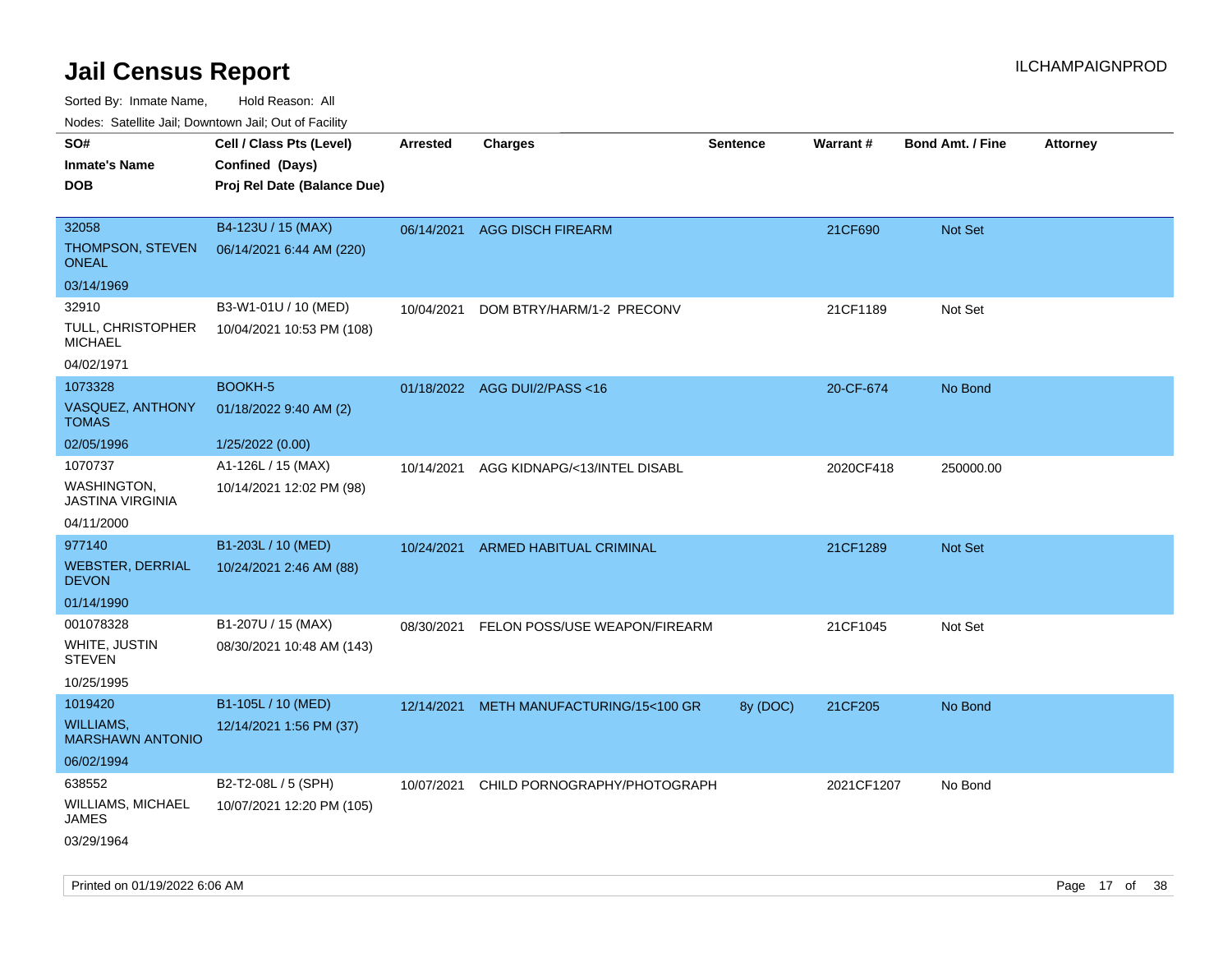| Toubo. Catomic bail, Bornitonii bail, Out of Fability |                             |                   |                                      |                 |             |                         |                 |
|-------------------------------------------------------|-----------------------------|-------------------|--------------------------------------|-----------------|-------------|-------------------------|-----------------|
| SO#                                                   | Cell / Class Pts (Level)    | Arrested          | <b>Charges</b>                       | <b>Sentence</b> | Warrant#    | <b>Bond Amt. / Fine</b> | <b>Attorney</b> |
| <b>Inmate's Name</b>                                  | Confined (Days)             |                   |                                      |                 |             |                         |                 |
| <b>DOB</b>                                            | Proj Rel Date (Balance Due) |                   |                                      |                 |             |                         |                 |
|                                                       |                             |                   |                                      |                 |             |                         |                 |
| 1066370                                               | B1-101L / 15 (MAX)          | 07/28/2021        | ARMED VIOLENCE/CATEGORY III          |                 | 2021 CF 882 | Not Set                 |                 |
| <b>WILLIAMS, REONTE</b><br><b>REMIR</b>               | 07/28/2021 5:40 AM (176)    |                   |                                      |                 |             |                         |                 |
| 05/14/1999                                            |                             |                   |                                      |                 |             |                         |                 |
| 996311                                                | A3-211L / 10 (MED)          | 01/12/2022        | RECEIVE/POSS/SELL STOLEN VEH         | 3y (DOC)        | 2021CF524   | No Bond                 |                 |
| WILLIAMS,<br><b>TRAYSHAUN DEVONTA</b>                 | 01/12/2022 5:31 PM (8)      |                   |                                      |                 |             |                         |                 |
| 02/18/1992                                            |                             |                   |                                      |                 |             |                         |                 |
| 972160                                                | A4-206U / 10 (ADS)          | 01/11/2022        | AGG DOMESTIC BATTERY/STRANGLE        | 3y (DOC)        | 21-CF-917   | <b>Not Set</b>          |                 |
| <b>WOOD, ANTONIO</b>                                  | 01/11/2022 5:14 PM (9)      |                   |                                      |                 |             |                         |                 |
| 10/16/1981                                            |                             |                   |                                      |                 |             |                         |                 |
| 60649                                                 | BOOKH-4                     |                   | 01/16/2022 BATTERY/CAUSE BODILY HARM |                 | 22CM18      | Not Set                 |                 |
| ZOCH, SHERRY LEE                                      | 01/16/2022 6:51 AM (4)      |                   |                                      |                 |             |                         |                 |
| 07/18/1978                                            |                             |                   |                                      |                 |             |                         |                 |
| <b>Total Satellite Jail: 137</b>                      |                             | <b>Males: 115</b> | Unknown: 0<br>Females: 22            |                 |             |                         |                 |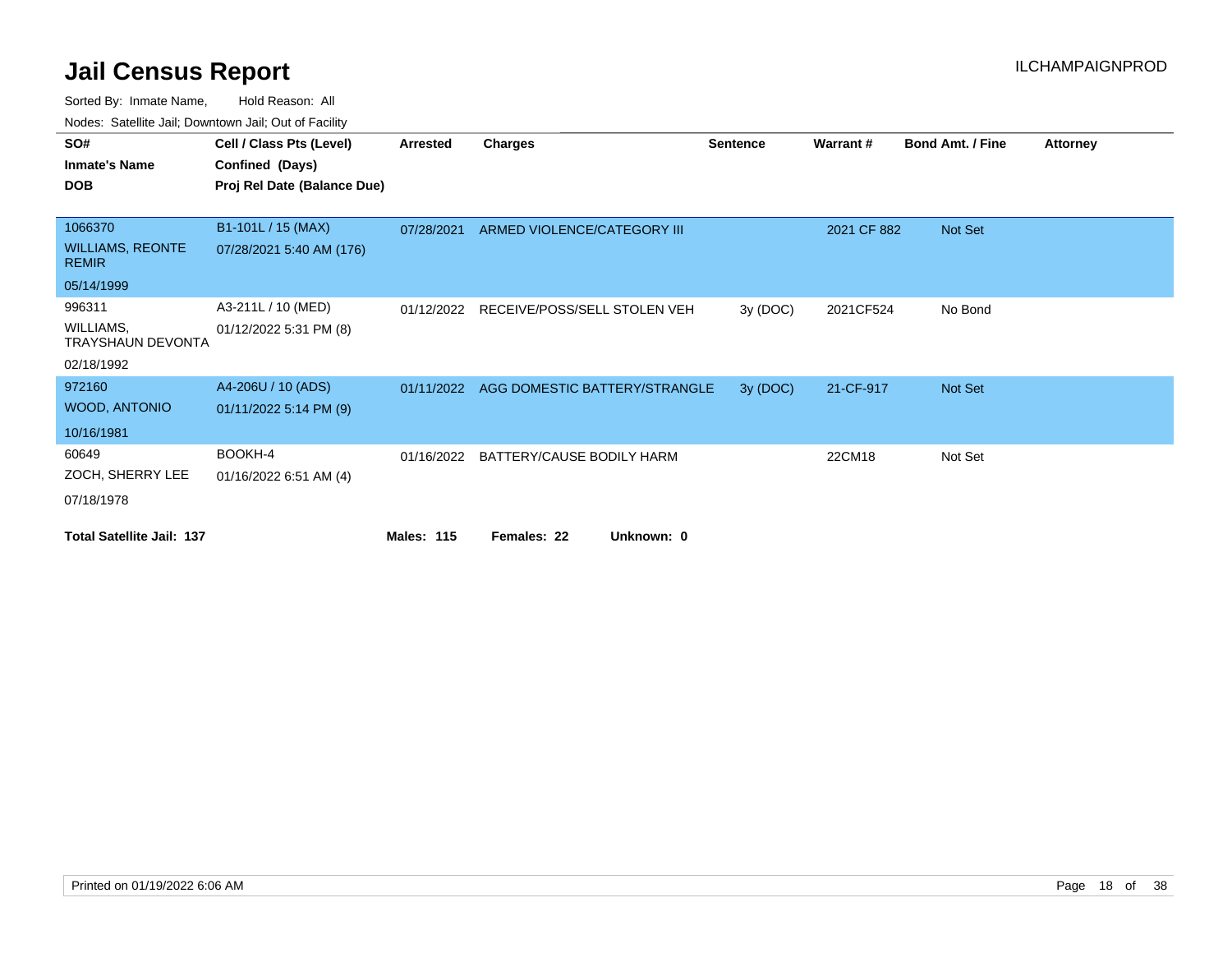| <b>Downtown Jail</b> |  |
|----------------------|--|
|                      |  |
|                      |  |

| SO#<br><b>Inmate's Name</b><br><b>DOB</b>                                       | Cell / Class Pts (Level)<br>Confined (Days)<br>Proj Rel Date (Balance Due)                                  | <b>Arrested</b>                                                    | <b>Charges</b>                                                                                                                            | <b>Sentence</b> | <b>Warrant#</b>                                         | <b>Bond Amt. / Fine</b>                                             | <b>Attorney</b> |
|---------------------------------------------------------------------------------|-------------------------------------------------------------------------------------------------------------|--------------------------------------------------------------------|-------------------------------------------------------------------------------------------------------------------------------------------|-----------------|---------------------------------------------------------|---------------------------------------------------------------------|-----------------|
| 1073165<br><b>ACKERMAN, CODY</b><br><b>JAMES</b><br>02/01/1989<br>001078621     | G4L / 5 (MIN)<br>04/30/2021 4:48 PM (265)<br>F5U / 10 (MED)<br>BAILEY, DANIEL SCOTT 12/23/2021 9:44 AM (28) | 04/30/2021<br>04/30/2021<br>05/03/2021<br>12/23/2021<br>01/14/2022 | FORGERY/ISSUE/DELIVER DOCUMENT<br><b>BURGLARY</b><br>FORGERY/ISSUE/DELIVER DOCUMENT<br><b>RESIDENTIAL BURGLARY</b><br>PROBATION VIOLATION |                 | 19CF143<br>21CF516<br>2018CF689<br>21CF1582<br>21CF1445 | 75000.00<br><b>Not Set</b><br>2500.00 / 75.00<br>Not Set<br>Not Set |                 |
| 05/09/1999<br>969121<br><b>BECKLEY, ANTHONY</b><br><b>PATRICK</b><br>06/30/1989 | B1 / 15 (SPH)<br>11/25/2021 7:16 PM (56)                                                                    | 11/25/2021                                                         | <b>CRIM TRESPASS TO RESIDENCE</b>                                                                                                         |                 | 21CF1444                                                | <b>Not Set</b>                                                      |                 |
| 517915<br><b>BOXLEY, CHARLES</b><br><b>OMAR</b><br>01/10/1985                   | G5U / 5 (MIN)<br>08/03/2021 2:18 PM (170)                                                                   | 08/03/2021<br>08/03/2021<br>08/03/2021                             | FORGERY/ISSUE/DELIVER DOCUMENT<br><b>BURGLARY</b><br><b>BURGLARY</b>                                                                      |                 | 21CF289<br>21CF679                                      | No Bond<br>20000.00<br>20000.00                                     |                 |
| 1027929<br><b>BROUGHTON, MARK</b><br>ANTHONY, Junior<br>02/15/1990              | F6L / 15 (MAX)<br>12/18/2021 2:55 AM (33)                                                                   | 12/18/2021                                                         | <b>HOME INVASION/CAUSE INJURY</b>                                                                                                         |                 | 21CF1560                                                | No Bond                                                             |                 |
| 1067476<br>BROWN, JAMES<br><b>BRONELL</b><br>01/08/1996                         | F5L / 10 (MED)<br>11/13/2021 2:35 AM (68)                                                                   | 11/13/2021<br>11/13/2021                                           | AGG DOMESTIC BATTERY/STRANGLE<br><b>RESIDENTIAL BURGLARY</b>                                                                              |                 | 20CF575<br>21CF385                                      | 5000.00<br>25000.00                                                 |                 |
| 995432<br>BROWN, JAVON<br><b>SHANTEZ</b><br>10/14/1991                          | <b>H5L / 10 (ADS)</b><br>12/20/2021 2:06 AM (31)                                                            | 12/20/2021                                                         | FAIL TO RPT WKLY/NO FIXED ADDR                                                                                                            |                 | 21CF1559                                                | <b>Not Set</b>                                                      |                 |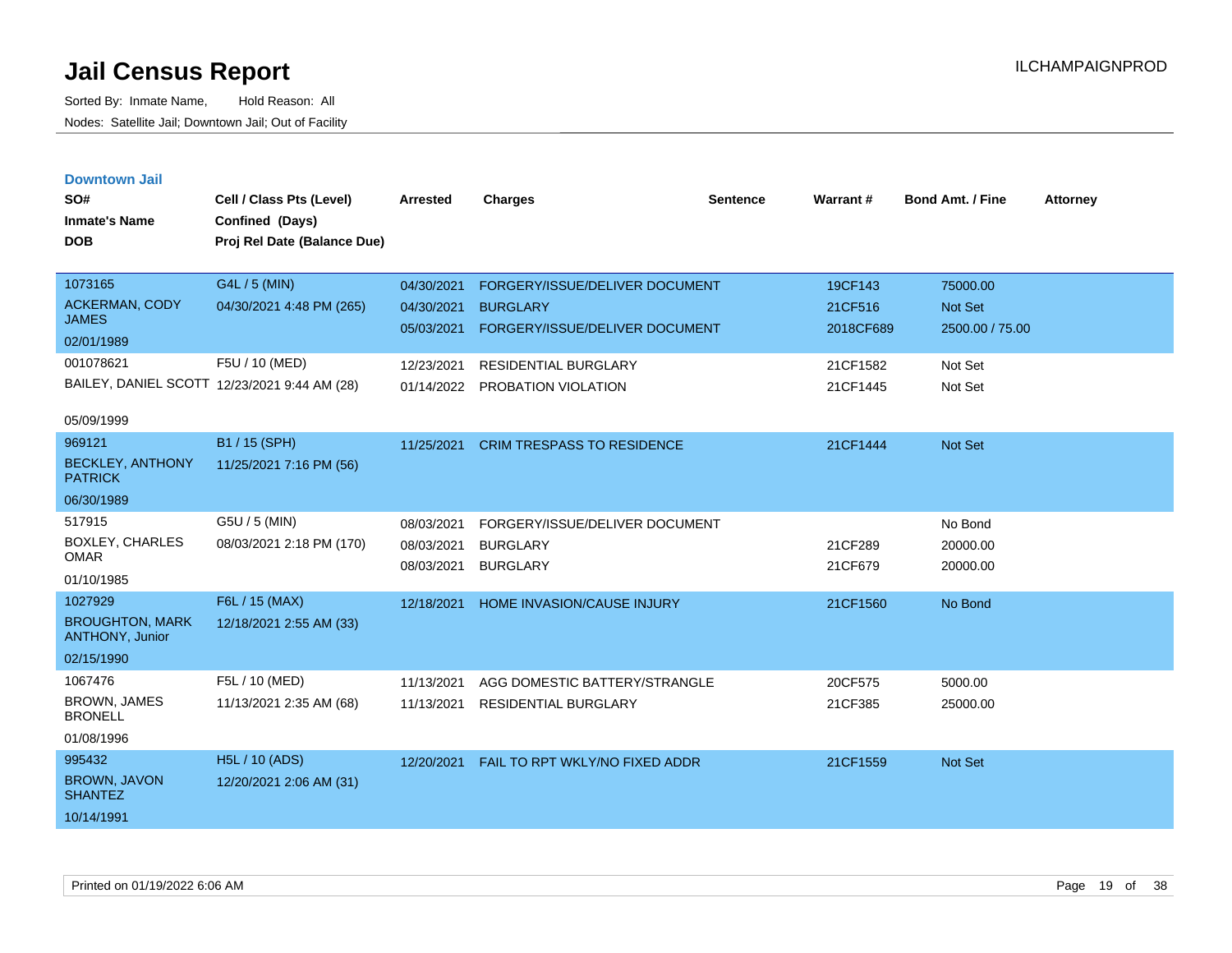| roaco. Calcinio dan, Downtown dan, Oal or Fability |                                            |                 |                                         |                 |            |                         |                 |
|----------------------------------------------------|--------------------------------------------|-----------------|-----------------------------------------|-----------------|------------|-------------------------|-----------------|
| SO#                                                | Cell / Class Pts (Level)                   | <b>Arrested</b> | <b>Charges</b>                          | <b>Sentence</b> | Warrant#   | <b>Bond Amt. / Fine</b> | <b>Attorney</b> |
| Inmate's Name                                      | Confined (Days)                            |                 |                                         |                 |            |                         |                 |
| DOB                                                | Proj Rel Date (Balance Due)                |                 |                                         |                 |            |                         |                 |
|                                                    |                                            |                 |                                         |                 |            |                         |                 |
| 1075941                                            | G2L / 5 (MIN)                              | 10/08/2021      | <b>HARASS WITNESS/FAMILY MBR/REP</b>    |                 | 2021CF1188 | 500000.00               |                 |
| <b>BROWN, LIONEL</b><br><b>TERRELL</b>             | 10/08/2021 5:16 PM (104)                   |                 |                                         |                 |            |                         |                 |
| 10/19/1981                                         |                                            |                 |                                         |                 |            |                         |                 |
| 1068812                                            | F1L / 15 (MAX)                             | 12/21/2021      | AGG DISCHARGE FIREARM/OCC VEH           |                 | 21CF741    | Not Set                 |                 |
| BRYANT, DANNY<br><b>EUGENE</b>                     | 12/21/2021 1:50 PM (30)                    | 12/21/2021      | FELON POSS/USE FIREARM PRIOR            |                 | 21CF1568   | Not Set                 |                 |
| 11/22/1989                                         |                                            |                 |                                         |                 |            |                         |                 |
| 61904                                              | D4 / 15 (ADS)                              | 10/23/2021      | <b>ROBBERY</b>                          |                 | 21CF1287   | <b>Not Set</b>          |                 |
| <b>BURNETT, TIMOTHY</b><br>LYNN                    | 10/23/2021 5:43 PM (89)                    |                 |                                         |                 |            |                         |                 |
| 09/09/1983                                         |                                            |                 |                                         |                 |            |                         |                 |
| 001078092                                          | H <sub>2</sub> U / 10 (ADS)                | 12/27/2021      | AGG BATTERY/PUBLIC PLACE                |                 | 2021CF1042 | 5000.00                 |                 |
| WILLIAM                                            | CHOUNARD, STANLEY 12/27/2021 10:47 PM (24) |                 |                                         |                 |            |                         |                 |
| 06/25/1986                                         |                                            |                 |                                         |                 |            |                         |                 |
| 56241                                              | $13/5$ (ADS)                               |                 | 01/13/2022 VIOLATE ORDER/PRIOR DOM BTRY |                 | 22CF59     | Not Set                 |                 |
| <b>CLARK, DAMON</b><br><b>GILLMORE</b>             | 01/13/2022 4:36 AM (7)                     |                 |                                         |                 |            |                         |                 |
| 12/21/1976                                         |                                            |                 |                                         |                 |            |                         |                 |
| 1075361                                            | J6L / 5 (ADS)                              | 04/16/2021      | <b>BURGLARY</b>                         |                 | 21CF414    | Not Set                 |                 |
| COWART, TORREY<br>BENJAMEN, Junior                 | 04/16/2021 9:17 PM (279)                   |                 |                                         |                 |            |                         |                 |
| 11/22/1987                                         |                                            |                 |                                         |                 |            |                         |                 |
| 1076276                                            | G9L / 5 (MIN)                              | 12/20/2021      | THEFT/CONTROL <\$500/PRIOR              | $2y/6m$ (DOC)   |            | <b>Not Set</b>          |                 |
| COX, SEAN MICHAEL                                  | 12/20/2021 12:45 PM (31)                   | 12/20/2021      | <b>WARRANT OUT OF COUNTY</b>            |                 | 21CM99     | 3000.00                 |                 |
|                                                    |                                            |                 |                                         |                 |            |                         |                 |
| 02/06/1985                                         |                                            |                 |                                         |                 |            |                         |                 |
| 1067370                                            | E6L / 15 (MAX)                             | 11/05/2021      | FIREARM/FOID INVALID/NOT ELIG           |                 | 21CF1370   | Not Set                 |                 |
| DAVIS, AUSTIN<br><b>CHRISTOPHER</b>                | 11/06/2021 12:23 AM (75)                   |                 |                                         |                 |            |                         |                 |
| 08/11/1997                                         |                                            |                 |                                         |                 |            |                         |                 |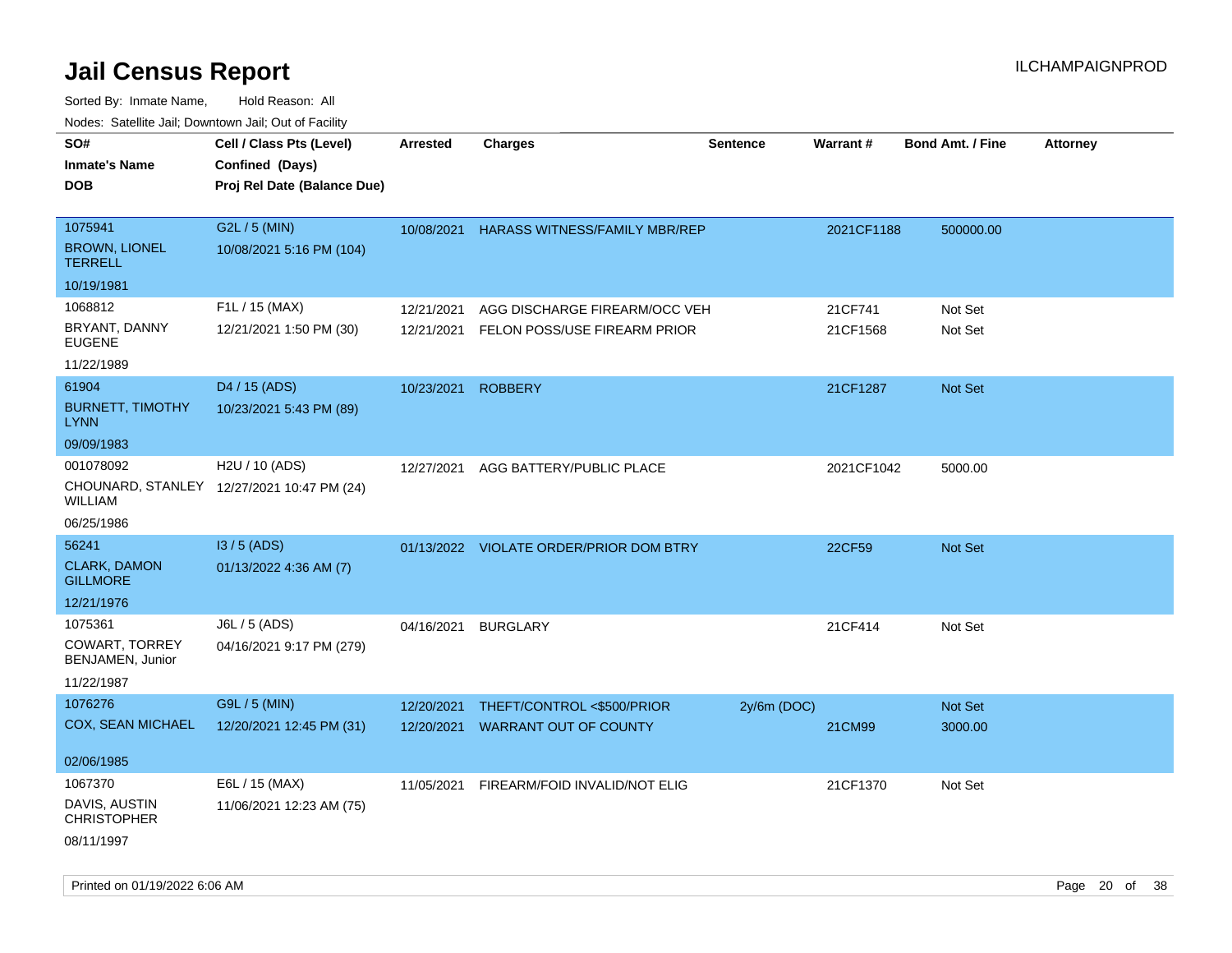| SO#<br><b>Inmate's Name</b><br><b>DOB</b>                   | Cell / Class Pts (Level)<br>Confined (Days)<br>Proj Rel Date (Balance Due) | <b>Arrested</b>                        | <b>Charges</b>                                                                                           | <b>Sentence</b> | <b>Warrant#</b>               | <b>Bond Amt. / Fine</b>         | <b>Attorney</b> |
|-------------------------------------------------------------|----------------------------------------------------------------------------|----------------------------------------|----------------------------------------------------------------------------------------------------------|-----------------|-------------------------------|---------------------------------|-----------------|
| 1066719<br>DAVIS, TAVEON<br><b>CORNELIUS</b><br>12/21/1997  | E3L / 10 (MED)<br>06/09/2021 10:50 PM (225)                                | 06/09/2021<br>06/09/2021<br>06/09/2021 | AGG DOMESTIC BATTERY/STRANGLE<br>RET THEFT/DISP MERCH/>\$300<br><b>RETAIL THEFT/DISP MERCH/&lt;\$300</b> |                 | 21CF310<br>19CF959<br>19CM897 | 100000.00<br>5000.00<br>3000.00 |                 |
| 001077214<br>DAVIS-MURDOCK,<br>ERION VASSHAD<br>06/22/1998  | F9U / 15 (MAX)<br>12/21/2021 10:13 AM (30)                                 | 12/20/2021<br>12/22/2021               | <b>MURDER</b><br>PAROLE REVOCATION                                                                       |                 | 21CF1572<br>CH2107977         | Not Set<br>Not Set              |                 |
| 001078223<br>DIEGO-MATEO,<br><b>JOAQUIN</b><br>01/23/2002   | G6U / 5 (MIN)<br>11/09/2021 10:52 PM (72)                                  | 11/09/2021                             | AGG DUI/NO VALID DL                                                                                      |                 | 21CF1382                      | Not Set                         |                 |
| 571307<br>DOMINGO-<br>CASTANEDA,<br>09/29/1989              | J3L / 15 (ADS)<br>09/14/2020 11:19 PM (493)                                | 09/14/2020<br>09/14/2020               | CRIM SEXUAL ABUSE/CONSENT<br>PRED CRIM SEX ASLT/VICTIM <13                                               |                 | 2020CF1026<br>2020CF1025      | Not Set<br>Not Set              |                 |
| 527379<br>DRAKE, MARCELL<br><b>DEON</b><br>04/20/1987       | D6 / 15 (ADS)<br>10/25/2021 5:05 PM (87)                                   | 10/25/2021<br>10/27/2021               | ARMED HABITUAL CRIMINAL<br>AGG DOMESTIC BATTERY/STRANGLE                                                 |                 | 21CF1297<br>21CF1245          | Not Set<br>Not Set              |                 |
| 959292<br>DUNCAN, COREYON<br><b>ANTHONY</b><br>01/17/1989   | K1 / 15 (ADS)<br>04/01/2021 8:46 PM (294)                                  | 04/01/2021<br>12/17/2021               | ATTEMPT (FIRST DEGREE MURDER)<br><b>MURDER</b>                                                           |                 | 2020CF565<br>21CF1542         | 2000000.00<br>Not Set           |                 |
| 43977<br><b>EMKES, DOUGLAS</b><br><b>ALAN</b><br>06/08/1959 | $15/5$ (MIN)<br>12/20/2021 9:59 AM (31)                                    | 12/20/2021<br>12/20/2021               | AGG FLEEING POLICE/21 MPH OVER<br>PAROLE REVOCATION                                                      |                 | 21CF1566                      | Not Set<br>No Bond              |                 |
| 1053207<br>FAUST, JAQUAVEON<br>LAVELL<br>07/25/1996         | K3 / 15 (SPH)<br>06/06/2019 2:24 PM (959)                                  | 06/06/2019                             | MURDER/INTENT TO KILL/INJURE                                                                             |                 | 2019-CF849                    | 2000000.00                      |                 |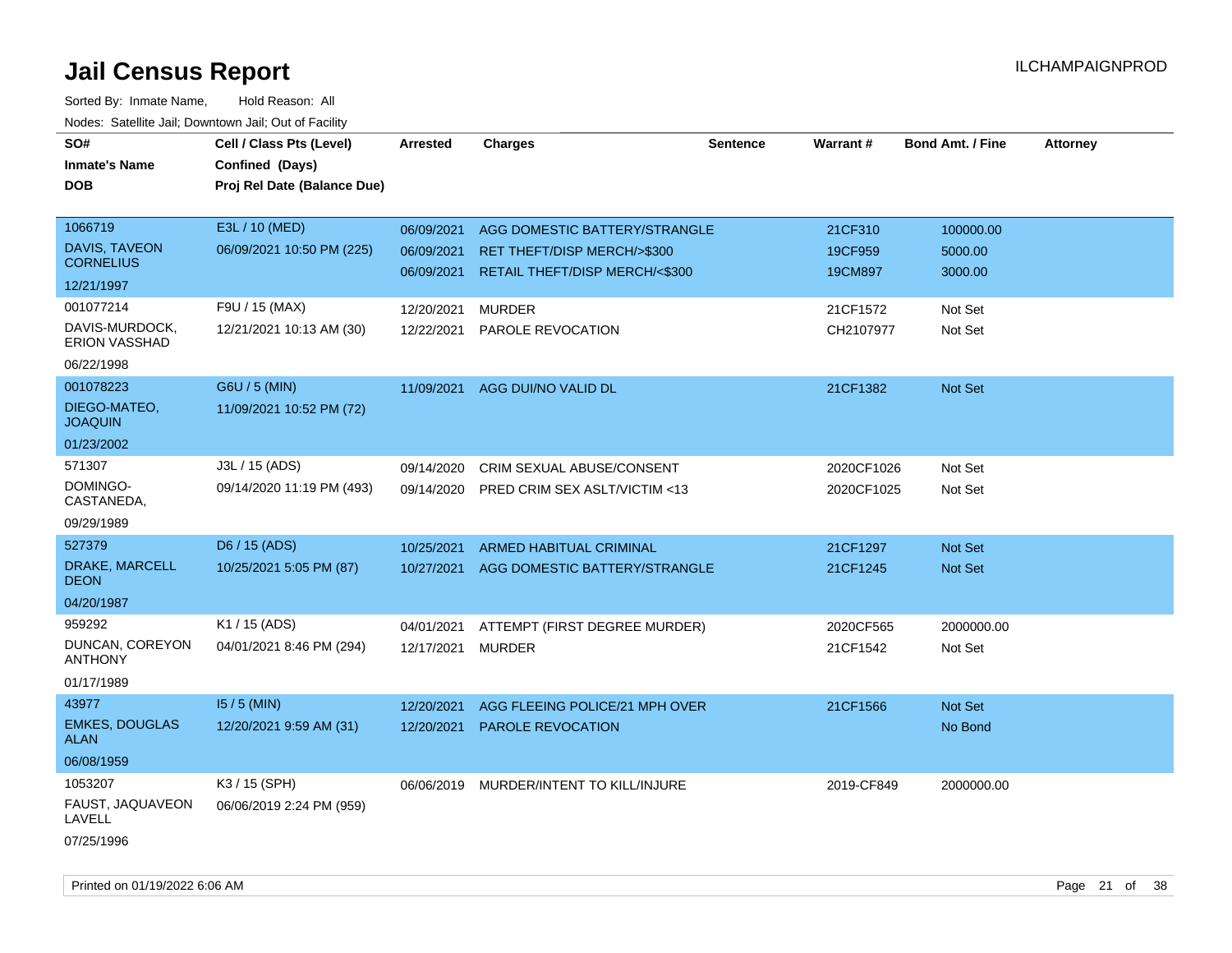Sorted By: Inmate Name, Hold Reason: All Nodes: Satellite Jail; Downtown Jail; Out of Facility

| ivouss. Satellite Jall, Downtown Jall, Out of Facility |                                              |                 |                                         |                 |           |                         |                 |
|--------------------------------------------------------|----------------------------------------------|-----------------|-----------------------------------------|-----------------|-----------|-------------------------|-----------------|
| SO#                                                    | Cell / Class Pts (Level)                     | <b>Arrested</b> | <b>Charges</b>                          | <b>Sentence</b> | Warrant#  | <b>Bond Amt. / Fine</b> | <b>Attorney</b> |
| <b>Inmate's Name</b>                                   | Confined (Days)                              |                 |                                         |                 |           |                         |                 |
| <b>DOB</b>                                             | Proj Rel Date (Balance Due)                  |                 |                                         |                 |           |                         |                 |
|                                                        |                                              |                 |                                         |                 |           |                         |                 |
| 962759                                                 | C5L / 5 (ADS)                                | 07/16/2021      | <b>METH DELIVERY&lt;5 GRAMS</b>         |                 | 21CF833   | Not Set                 |                 |
|                                                        | FINLEY, KEVIN DANTE 07/16/2021 9:44 PM (188) |                 | 07/29/2021 AGG CRIM SEX ASSAULT/FELONY  |                 | 21CF891   | No Bond                 |                 |
|                                                        |                                              |                 |                                         |                 |           |                         |                 |
| 12/28/1988                                             |                                              |                 |                                         |                 |           |                         |                 |
| 524764                                                 | G3L / 5 (MIN)                                | 09/18/2021      | METH DELIVERY/15<100 GRAMS              |                 | 21CF627   | 50000.00                |                 |
| <b>FISCUS, ROBERT</b><br>LOWELL                        | 09/18/2021 10:50 AM (124)                    |                 |                                         |                 |           |                         |                 |
| 02/17/1986                                             |                                              |                 |                                         |                 |           |                         |                 |
| 1068917                                                | $H1L / 5$ (MIN)                              |                 | 08/11/2021 VIO ORDER/PRIOR VIO OF ORDER |                 | 21CF965   | Not Set                 |                 |
| <b>GARCIA, JUAN</b><br><b>CARLOS</b>                   | 08/11/2021 9:24 PM (162)                     |                 |                                         |                 |           |                         |                 |
| 10/21/1997                                             |                                              |                 |                                         |                 |           |                         |                 |
| 32913                                                  | 11 / 15 (ADS)                                | 12/03/2021      | PRED CRIM SEX ASLT/VICTIM <13           |                 | 21CF1481  | Not Set                 |                 |
| GROB, WARREN A,<br>Junior                              | 12/03/2021 4:24 PM (48)                      |                 |                                         |                 |           |                         |                 |
| 12/07/1950                                             |                                              |                 |                                         |                 |           |                         |                 |
| 1073611                                                | G3U / 5 (MIN)                                | 02/09/2021      | DELIVERY OF OR POSSESSION OF W/INT      |                 | 21CF160   | Not Set                 |                 |
| <b>HAYES, CAMERON</b><br><b>TAYLOR MALEEK</b>          | 02/09/2021 3:10 PM (345)                     |                 | 02/09/2021 MFG 15>100 GR ECSTASY/ANALOG |                 | 21CF121   | 500000.00               |                 |
| 08/10/1998                                             |                                              |                 |                                         |                 |           |                         |                 |
| 544770                                                 | D3 / 10 (MED)                                | 08/14/2021      | AGG DOMESTIC BATTERY/STRANGLE           |                 | 2021CF514 | 25000.00                |                 |
| HAYES, DEVON<br><b>JERMAINE</b>                        | 08/14/2021 2:56 AM (159)                     | 08/14/2021      | AGGRAVATED DOMESTIC BATTERY             |                 | 21CF977   | No Bond                 |                 |
| 11/07/1987                                             |                                              |                 |                                         |                 |           |                         |                 |
| 972300                                                 | F6U / 10 (MED)                               | 12/22/2021      | <b>RESIDENTIAL BURGLARY</b>             |                 | 18CF1691  | 25000.00                |                 |
| HOLT, MICHAEL<br><b>TERRELL</b>                        | 12/22/2021 8:36 AM (29)                      | 12/22/2021      | AGG CRIM SEX ABUSE/VICTIM <9            |                 | 19CF1277  | 250000.00               |                 |
| 12/25/1989                                             |                                              |                 |                                         |                 |           |                         |                 |
| 1063119                                                | J5L / 10 (MED)                               | 11/05/2021      | <b>BURGLARY</b>                         |                 | 2018CF877 | 10000.00                |                 |
| HUNT, KHALLEEL<br><b>MALIK</b>                         | 11/05/2021 7:47 AM (76)                      |                 |                                         |                 |           |                         |                 |
| 03/28/1999                                             |                                              |                 |                                         |                 |           |                         |                 |

Printed on 01/19/2022 6:06 AM Page 22 of 38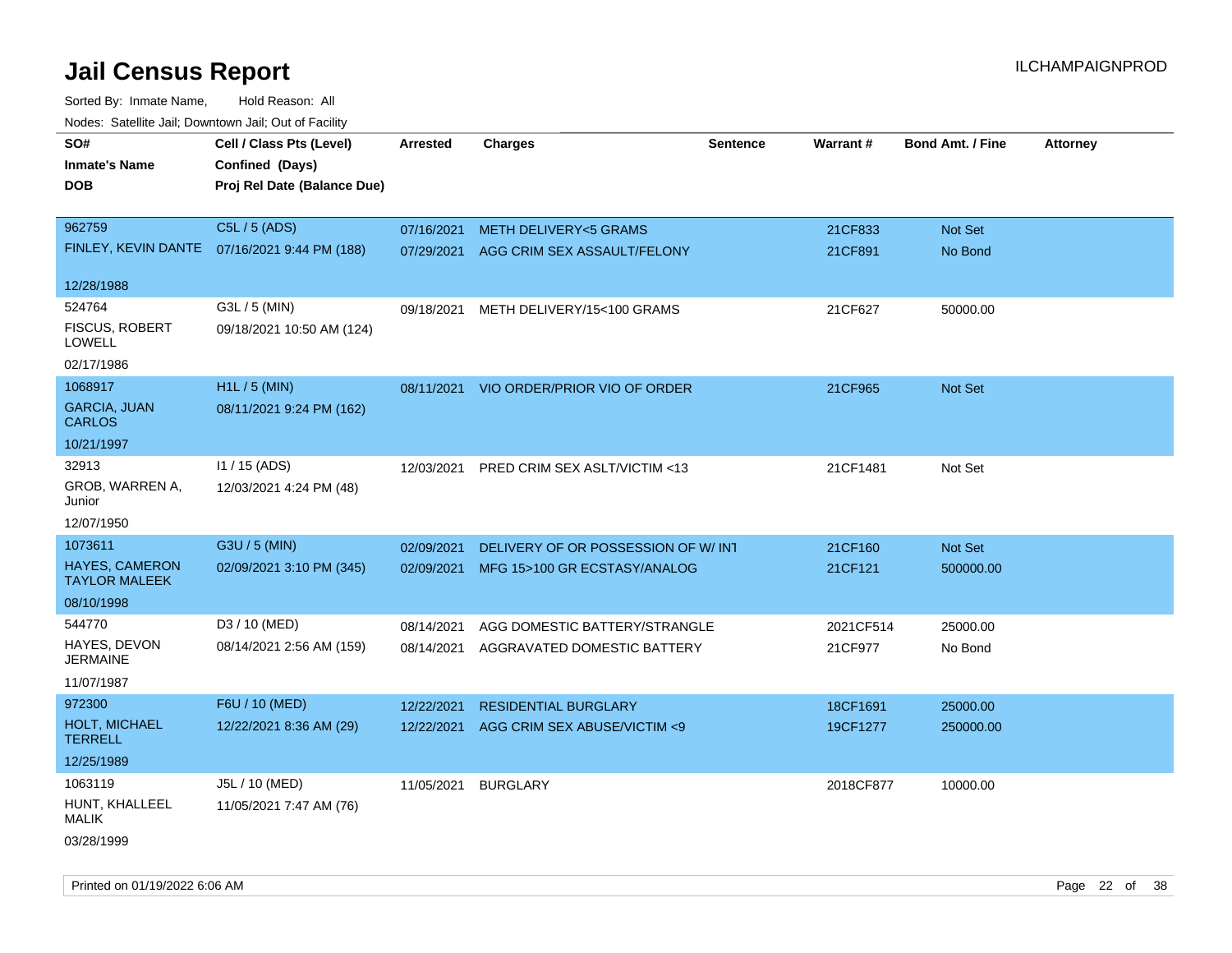| inodes: Satellite Jali, Downtown Jali, Out of Facility |                             |                 |                                    |                 |                 |                         |                 |
|--------------------------------------------------------|-----------------------------|-----------------|------------------------------------|-----------------|-----------------|-------------------------|-----------------|
| SO#                                                    | Cell / Class Pts (Level)    | <b>Arrested</b> | <b>Charges</b>                     | <b>Sentence</b> | <b>Warrant#</b> | <b>Bond Amt. / Fine</b> | <b>Attorney</b> |
| <b>Inmate's Name</b>                                   | Confined (Days)             |                 |                                    |                 |                 |                         |                 |
| <b>DOB</b>                                             | Proj Rel Date (Balance Due) |                 |                                    |                 |                 |                         |                 |
|                                                        |                             |                 |                                    |                 |                 |                         |                 |
| 001077437                                              | F1U / 10 (MED)              | 08/23/2021      | DOM BTRY/CONTACT/1-2 PRECONV       |                 | 21CF1025        | Not Set                 |                 |
| <b>JOHNSON, ANTONIO</b><br><b>LASHAUN</b>              | 08/23/2021 7:48 PM (150)    |                 |                                    |                 |                 |                         |                 |
| 01/06/1980                                             |                             |                 |                                    |                 |                 |                         |                 |
| 1073894                                                | E1U / 10 (ADS)              | 09/09/2021      | VIOLATE SEX OFFENDER REGIS/2+      |                 | 2021CF920       | 10000.00                |                 |
| JOKICH, ANTON VEGO                                     | 09/09/2021 2:14 PM (133)    |                 |                                    |                 |                 |                         |                 |
| 05/30/1969                                             |                             |                 |                                    |                 |                 |                         |                 |
| 24308                                                  | D <sub>2</sub> / 15 (MAX)   | 06/03/2021      | <b>ROBBERY</b>                     |                 | 21CF625         | No Bond                 |                 |
| KWIATKOWSKI,<br><b>ROBERT JOHN</b>                     | 06/03/2021 10:40 PM (231)   |                 |                                    |                 |                 |                         |                 |
| 08/08/1963                                             |                             |                 |                                    |                 |                 |                         |                 |
| 001078693                                              | G8U / 5 (MIN)               | 12/19/2021      | <b>RETAIL THEFT</b>                |                 | 20CF422         | 20000.00                |                 |
| LARGE, JOSHUA DALE 12/19/2021 4:54 AM (32)             |                             | 12/19/2021      | RECEIVE/POSS/SELL STOLEN VEH       |                 | 21CF1555        | Not Set                 |                 |
|                                                        |                             | 12/19/2021      | <b>RETAIL THEFT</b>                |                 | 2021CM216       | 5000.00                 |                 |
| 10/27/1985                                             |                             |                 |                                    |                 |                 |                         |                 |
| 26787                                                  | F4U / 10 (MED)              | 12/18/2021      | <b>RESIDENTIAL BURGLARY</b>        |                 | 21CF1558        | <b>Not Set</b>          |                 |
| LAURENT, JOHN<br><b>WAYNE</b>                          | 12/18/2021 9:30 PM (33)     |                 |                                    |                 |                 |                         |                 |
| 02/01/1967                                             |                             |                 |                                    |                 |                 |                         |                 |
| 29681                                                  | J2L / 15 (ADS)              | 07/14/2020      | PREDATORY CRIMINAL SEX ASSLT/CHILD |                 | 20CF-781        | 250000.00               |                 |
| LENOIR, JOHN<br><b>CHRISTOPHER</b>                     | 07/14/2020 12:51 PM (555)   |                 |                                    |                 |                 |                         |                 |
| 04/20/1966                                             |                             |                 |                                    |                 |                 |                         |                 |
| 001078320                                              | J1L / 10 (SPH)              | 11/23/2021      | RESIST/OBSTRUCTING A PEACE OFFICEF |                 | 21CM539         | Not Set                 |                 |
| <b>MARSH, PAUL</b><br><b>OLUFUNMILAYO</b>              | 11/23/2021 2:32 PM (58)     |                 |                                    |                 |                 |                         |                 |
| 07/13/1994                                             |                             |                 |                                    |                 |                 |                         |                 |
| 45113                                                  | E2L / 15 (MAX)              | 11/20/2021      | ARMED HABITUAL CRIMINAL            |                 | 21CF1424        | No Bond                 |                 |
| MARTIN, JEREMIAH<br><b>FRANCIS</b>                     | 11/20/2021 1:18 AM (61)     |                 |                                    |                 |                 |                         |                 |
| 01/18/1977                                             |                             |                 |                                    |                 |                 |                         |                 |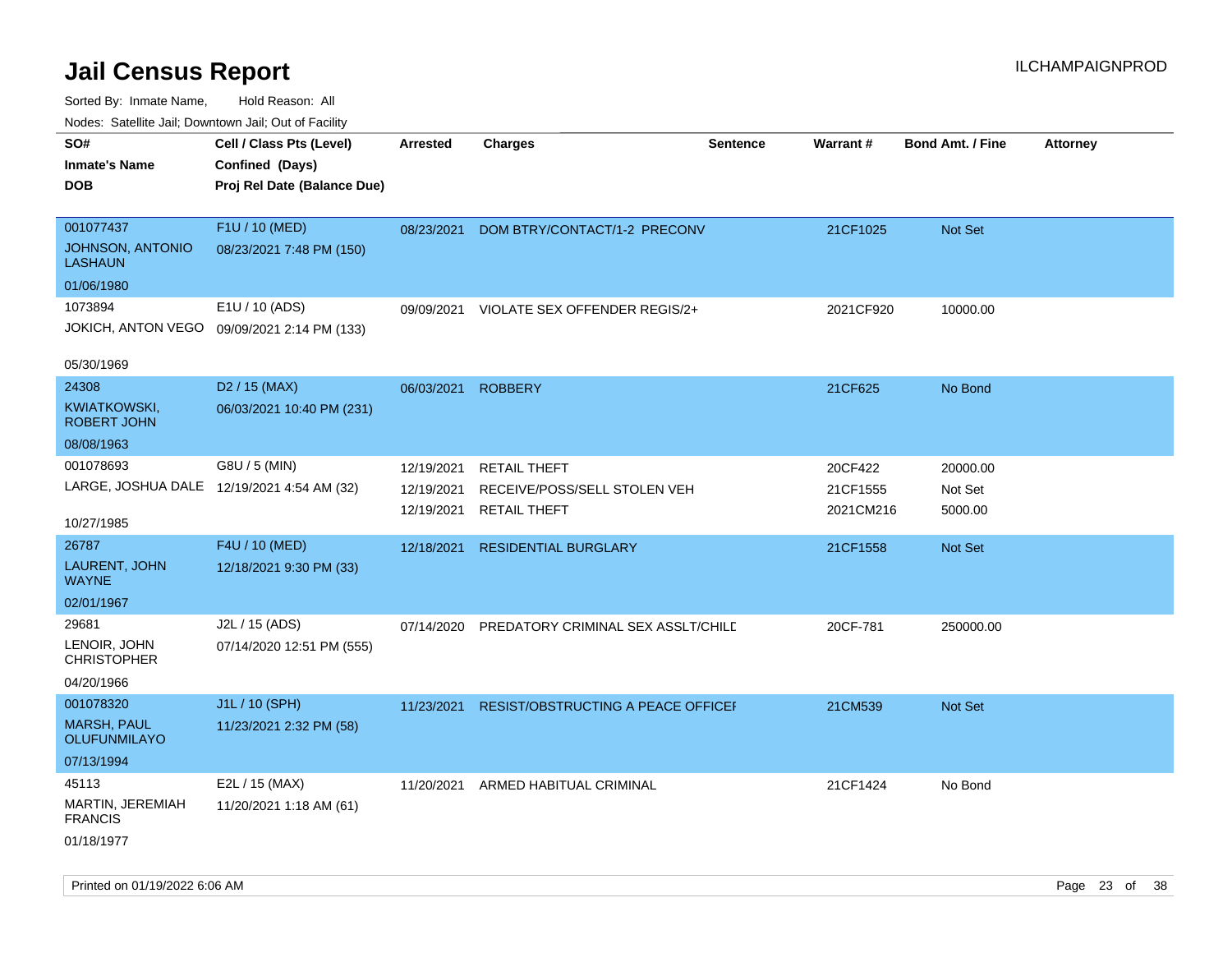Sorted By: Inmate Name, Hold Reason: All Nodes: Satellite Jail; Downtown Jail; Out of Facility

| ivuutos. Saltiilit Jall, Duwilluwii Jall, Oul of Facility |                             |                      |                               |                 |                 |                         |                 |
|-----------------------------------------------------------|-----------------------------|----------------------|-------------------------------|-----------------|-----------------|-------------------------|-----------------|
| SO#                                                       | Cell / Class Pts (Level)    | Arrested             | <b>Charges</b>                | <b>Sentence</b> | <b>Warrant#</b> | <b>Bond Amt. / Fine</b> | <b>Attorney</b> |
| <b>Inmate's Name</b>                                      | Confined (Days)             |                      |                               |                 |                 |                         |                 |
| <b>DOB</b>                                                | Proj Rel Date (Balance Due) |                      |                               |                 |                 |                         |                 |
|                                                           |                             |                      |                               |                 |                 |                         |                 |
| 1063030                                                   | H4L / 15 (ADS)              | 12/20/2021           | <b>MURDER</b>                 |                 | 21CF1571        | Not Set                 |                 |
| MASON, RYAN ONEIAL 12/21/2021 9:30 AM (30)                |                             | 12/22/2021           | PAROLE REVOCATION             |                 | CH2107979       | Not Set                 |                 |
|                                                           |                             |                      |                               |                 |                 |                         |                 |
| 02/22/1991                                                |                             |                      |                               |                 |                 |                         |                 |
| 1066623                                                   | G7U / 5 (MIN)               | 11/17/2021           | MFG/DEL 15<100 GR COCA/ANALOG |                 | 17CF1093        | 75000.00                |                 |
| MATA-OROZCO,<br><b>OLEGARIO</b>                           | 11/17/2021 5:08 PM (64)     |                      |                               |                 |                 |                         |                 |
|                                                           |                             |                      |                               |                 |                 |                         |                 |
| 03/06/1995                                                |                             |                      |                               |                 |                 |                         |                 |
| 001078249                                                 | B3 / 10 (MED)               | 08/07/2021           | FELON POSS/USE WEAPON/FIREARM |                 | 21CF947         | Not Set                 |                 |
| MCCLENDON, CALVIN<br>м                                    | 08/07/2021 8:56 AM (166)    |                      |                               |                 |                 |                         |                 |
| 04/29/1990                                                |                             |                      |                               |                 |                 |                         |                 |
| 40235                                                     | G9U / 5 (MIN)               | 10/04/2021 AGG DUI/4 |                               |                 | 2021CF1145      | 35000.00                |                 |
| MERRIWEATHER,<br><b>MARCUS TODD</b>                       | 10/04/2021 4:41 PM (108)    |                      |                               |                 |                 |                         |                 |
| 11/28/1967                                                |                             |                      |                               |                 |                 |                         |                 |
| 1040273                                                   | E5U / 15 (ADS)              | 09/30/2021           | PRED CRIM SEX ASLT/VICTIM <13 |                 | 21CF329         | 500000.00               |                 |
| METCALFE, LANELL<br><b>JARON</b>                          | 09/30/2021 11:32 PM (112)   |                      |                               |                 |                 |                         |                 |
| 09/22/1988                                                |                             |                      |                               |                 |                 |                         |                 |
| 1075635                                                   | B <sub>2</sub> / 10 (ADS)   | 05/11/2021           | MFG/DEL CANNABIS/30-500 GRAMS |                 | 20CF1402        | 100000.00               |                 |
| MILES, DEVLON VON,<br>Junior                              | 05/11/2021 10:39 PM (254)   | 05/11/2021           | AGG DISCHARGE FIREARM/OCC VEH |                 | 21CF538         | Not Set                 |                 |
| 11/04/2000                                                |                             |                      |                               |                 |                 |                         |                 |
| 48033                                                     | C7L / 5 (ADS)               | 12/04/2021           | DOMESTIC BATTERY/OTHER PRIOR  | 4y (DOC)        | 21CF1482        | <b>Not Set</b>          |                 |
| MOORE,<br><b>CHRISTOPHER ALLEN</b>                        | 12/04/2021 4:38 PM (47)     |                      |                               |                 |                 |                         |                 |
| 07/02/1976                                                |                             |                      |                               |                 |                 |                         |                 |
| 1069209                                                   | 14 / 10 (ADS)               | 04/07/2021           | AGG BATTERY/GREAT BODILY HARM |                 | 21CF376         | Not Set                 |                 |
| MOORE, DEVONTE<br>JAMAL                                   | 04/07/2021 6:25 PM (288)    |                      |                               |                 |                 |                         |                 |
| 09/24/1995                                                |                             |                      |                               |                 |                 |                         |                 |

Printed on 01/19/2022 6:06 AM Page 24 of 38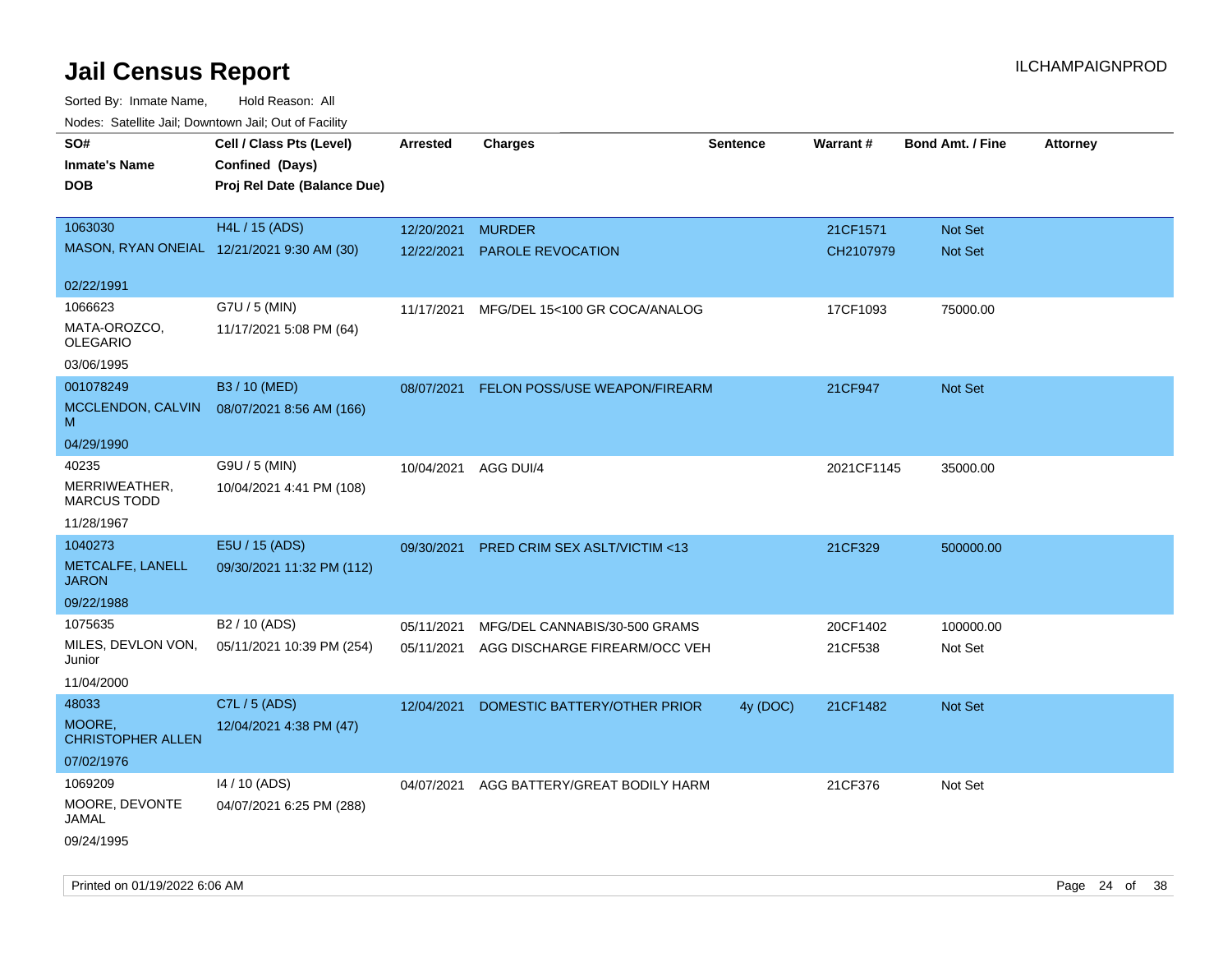| roaco. Catolino cali, Domntonn cali, Out of Facility |                                             |            |                               |                 |                 |                         |                 |
|------------------------------------------------------|---------------------------------------------|------------|-------------------------------|-----------------|-----------------|-------------------------|-----------------|
| SO#                                                  | Cell / Class Pts (Level)                    | Arrested   | <b>Charges</b>                | <b>Sentence</b> | <b>Warrant#</b> | <b>Bond Amt. / Fine</b> | <b>Attorney</b> |
| <b>Inmate's Name</b>                                 | Confined (Days)                             |            |                               |                 |                 |                         |                 |
| <b>DOB</b>                                           | Proj Rel Date (Balance Due)                 |            |                               |                 |                 |                         |                 |
|                                                      |                                             |            |                               |                 |                 |                         |                 |
| 1074169                                              | C2L / 10 (MED)                              | 12/21/2021 | AGGRAVATED DOMESTIC BATTERY   |                 | 21CF1567        | <b>Not Set</b>          |                 |
|                                                      | PANZER, IAN RICHARD 12/21/2021 2:24 PM (30) |            |                               |                 |                 |                         |                 |
|                                                      |                                             |            |                               |                 |                 |                         |                 |
| 07/04/1988                                           |                                             |            |                               |                 |                 |                         |                 |
| 1022441                                              | H6L / 10 (ADS)                              | 10/27/2021 | AGG BATTERY/PEACE OFFICER     |                 | 2021 CF 12      | No Bond                 |                 |
| PICKENS, DONTRELL                                    | 10/27/2021 1:39 PM (85)                     | 10/27/2021 | AGG BATTERY/PEACE OFFICER     |                 | 2020 CF 1488    | No Bond                 |                 |
| DEMAR                                                |                                             |            |                               |                 |                 |                         |                 |
| 12/10/1993                                           |                                             |            |                               |                 |                 |                         |                 |
| 1072114                                              | A1U / 15 (SPH)                              | 01/17/2021 | ATTEMPT (FIRST DEGREE MURDER) |                 | 2021CF65        | <b>Not Set</b>          |                 |
| <b>LEVON</b>                                         | ROBINSON, DONNELL 01/17/2021 2:40 PM (368)  | 01/17/2021 | ARMED ROBBERY/NO FIREARM      |                 | 2020CF824       | 75000.00                |                 |
| 10/23/2000                                           |                                             | 02/17/2021 | <b>AGGRAVATED BATTERY</b>     | 4y (DOC)        |                 | 250000.00               |                 |
| 1068592                                              |                                             |            |                               |                 |                 |                         |                 |
|                                                      | J7L / 15 (ADS)                              | 11/12/2021 | <b>BURGLARY</b>               |                 | 21CF1393        | Not Set                 |                 |
| ROSS, TEVONTAE<br><b>TERRANCE</b>                    | 11/12/2021 8:41 AM (69)                     |            |                               |                 |                 |                         |                 |
| 12/15/1998                                           |                                             |            |                               |                 |                 |                         |                 |
| 59178                                                | F8L / 15 (MAX)                              | 12/13/2021 | AGG DISCHARGE FIREARM/OCC VEH |                 | 21CF1274        | 1500000.00              |                 |
| <b>SANDERS, MICHAEL</b>                              | 12/13/2021 4:17 PM (38)                     |            |                               |                 |                 |                         |                 |
| JEAN                                                 |                                             |            |                               |                 |                 |                         |                 |
| 12/22/1967                                           |                                             |            |                               |                 |                 |                         |                 |
| 001078704                                            | F7U / 15 (MAX)                              | 12/21/2021 | MURDER/INTENT TO KILL/INJURE  |                 | 21CF1575        | Not Set                 |                 |
| SHORTER, JAQUAN                                      | 12/23/2021 1:23 AM (28)                     |            |                               |                 |                 |                         |                 |
| <b>MAURICE</b>                                       |                                             |            |                               |                 |                 |                         |                 |
| 10/08/1998                                           |                                             |            |                               |                 |                 |                         |                 |
| 47195                                                | G8L / 5 (MIN)                               | 12/27/2021 | <b>RESIDENTIAL BURGLARY</b>   |                 | 2020CF1222      | 10000.00                |                 |
| SIMMONS, JAMES                                       | 12/27/2021 8:42 AM (24)                     | 12/28/2021 | <b>RESIDENTIAL BURGLARY</b>   |                 | 2021CF1596      | <b>Not Set</b>          |                 |
| <b>ROBERT</b>                                        |                                             |            |                               |                 |                 |                         |                 |
| 03/13/1975                                           |                                             |            |                               |                 |                 |                         |                 |
| 1057312                                              | G2U / 5 (MIN)                               | 11/10/2021 | HOME INVASION/FIREARM         | 7y (DOC)        | 21CF1388        | Not Set                 |                 |
| STARKS, RAMEON<br><b>TAHZIER</b>                     | 11/10/2021 9:51 PM (71)                     |            |                               |                 |                 |                         |                 |
| 12/18/1996                                           |                                             |            |                               |                 |                 |                         |                 |
|                                                      |                                             |            |                               |                 |                 |                         |                 |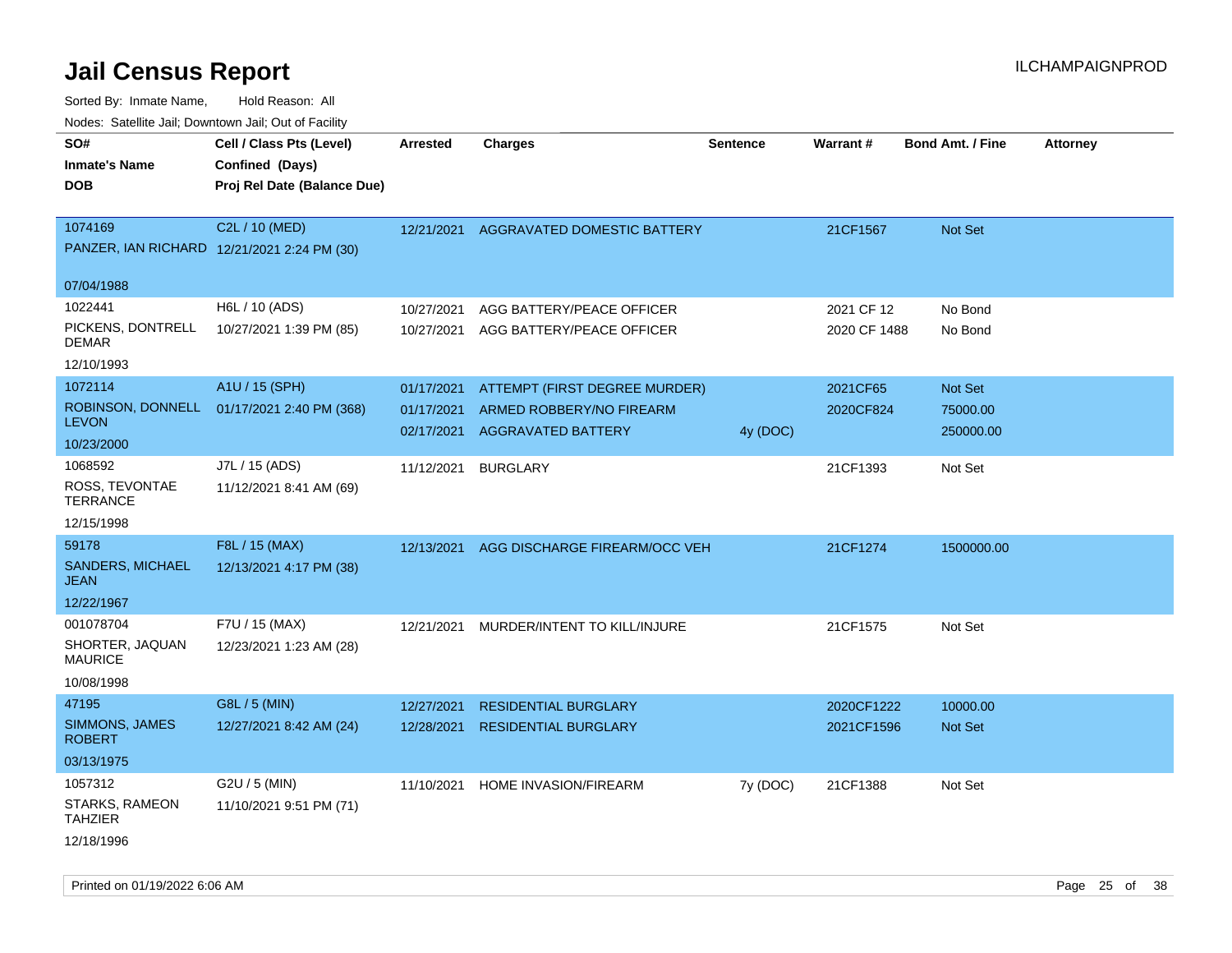Sorted By: Inmate Name, Hold Reason: All Nodes: Satellite Jail; Downtown Jail; Out of Facility

| ivouss. Saleling Jali, Downtown Jali, Out of Facility |                             |                 |                                |                 |            |                         |                 |
|-------------------------------------------------------|-----------------------------|-----------------|--------------------------------|-----------------|------------|-------------------------|-----------------|
| SO#                                                   | Cell / Class Pts (Level)    | <b>Arrested</b> | <b>Charges</b>                 | <b>Sentence</b> | Warrant#   | <b>Bond Amt. / Fine</b> | <b>Attorney</b> |
| <b>Inmate's Name</b>                                  | Confined (Days)             |                 |                                |                 |            |                         |                 |
| <b>DOB</b>                                            | Proj Rel Date (Balance Due) |                 |                                |                 |            |                         |                 |
|                                                       |                             |                 |                                |                 |            |                         |                 |
| 1051104                                               | G4U / 5 (MIN)               | 05/26/2021      | <b>BURGLARY</b>                |                 | 21CF667    | Not Set                 |                 |
| STOVER, ANDREW<br><b>WADE</b>                         | 05/27/2021 12:59 AM (238)   | 05/26/2021      | METH DELIVERY/5<15 GRAMS       |                 | 21CF598    | Not Set                 |                 |
| 07/20/1994                                            |                             |                 |                                |                 |            |                         |                 |
| 001078182                                             | G7L / 5 (MIN)               | 12/20/2021      | DRIVING ON REVOKED LICENSE     |                 | 2021CF800  | No Bond                 |                 |
| STRONG, KEVIN<br><b>GARDNER</b>                       | 12/20/2021 4:34 PM (31)     |                 |                                |                 |            |                         |                 |
| 02/12/1963                                            |                             |                 |                                |                 |            |                         |                 |
| 65920                                                 | F3L / 15 (MAX)              | 12/21/2021      | ARMED ROBBERY/ARMED W/FIREARM  |                 | 2021CF1543 | 100000.00               |                 |
| TAPSCOTT,<br><b>CORNELIUS</b>                         | 12/21/2021 10:57 PM (30)    |                 |                                |                 |            |                         |                 |
| 07/14/1985                                            |                             |                 |                                |                 |            |                         |                 |
| 1068839                                               | C4L / 15 (MAX)              | 08/07/2020      | <b>HOMICIDE</b>                |                 | 2020-CF851 | 1000000.00              |                 |
| TAYLOR, LONDON<br><b>JAVON</b>                        | 08/07/2020 10:30 AM (531)   |                 |                                |                 |            |                         |                 |
| 08/16/1999                                            |                             |                 |                                |                 |            |                         |                 |
| 1004142                                               | C3L / 15 (MAX)              | 10/27/2021      | POSSESSION OF METH/15<100GRAMS |                 | 2021CF1298 | 1500000.00              |                 |
| TOY, KAYON LARENZ                                     | 10/22/2021 1:01 PM (90)     |                 |                                |                 |            |                         |                 |
| 09/12/1991                                            |                             |                 |                                |                 |            |                         |                 |
| 1056971                                               | D1 / 10 (ADS)               | 08/07/2021      | FELON POSS/USE WEAPON/FIREARM  |                 | 21CF948    | No Bond                 |                 |
| TRAVIS, DENZEL<br><b>DANTRELL</b>                     | 08/07/2021 7:36 AM (166)    | 08/08/2021      | AGG BATTERY/PUBLIC PLACE       |                 | 2020CF647  | 25000.00                |                 |
| 03/21/1993                                            |                             |                 |                                |                 |            |                         |                 |
| 001078250                                             | F2L / 10 (MED)              | 08/07/2021      | FELON POSS WEAPON/BODY ARMOR   |                 | 21CF950    | Not Set                 |                 |
| <b>TRAVIS, JORDAN</b><br><b>TESHAUN</b>               | 08/07/2021 10:27 AM (166)   |                 |                                |                 |            |                         |                 |
| 03/03/1996                                            |                             |                 |                                |                 |            |                         |                 |
| 56994                                                 | A2L / 15 (SPH)              | 12/09/2021      | STALKING/CAUSE FEAR FOR SAFETY |                 | 21CF1514   | Not Set                 |                 |
| <b>TURNER, ROBERT</b><br>EARL, Senior                 | 12/09/2021 9:23 PM (42)     | 12/13/2021      | <b>PAROLE REVOCATION</b>       |                 | CH2107735  | Not Set                 |                 |
| 09/07/1982                                            |                             |                 |                                |                 |            |                         |                 |

Printed on 01/19/2022 6:06 AM Page 26 of 38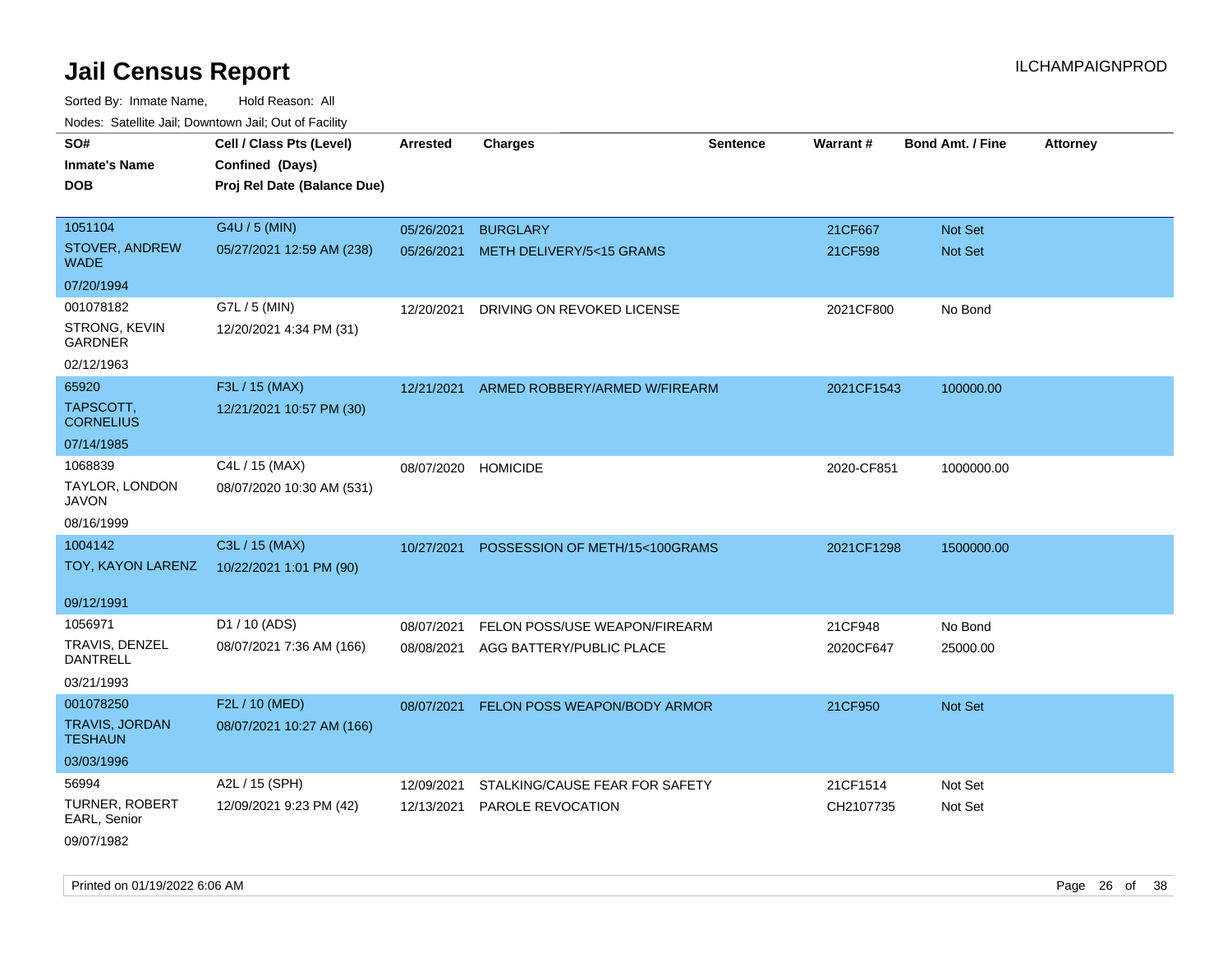Sorted By: Inmate Name, Hold Reason: All Nodes: Satellite Jail; Downtown Jail; Out of Facility

| inodes: Satellite Jali, Downtown Jali, Out of Facility |                             |                   |                                 |                 |                 |                         |                 |
|--------------------------------------------------------|-----------------------------|-------------------|---------------------------------|-----------------|-----------------|-------------------------|-----------------|
| SO#                                                    | Cell / Class Pts (Level)    | <b>Arrested</b>   | <b>Charges</b>                  | <b>Sentence</b> | <b>Warrant#</b> | <b>Bond Amt. / Fine</b> | <b>Attorney</b> |
| <b>Inmate's Name</b>                                   | Confined (Days)             |                   |                                 |                 |                 |                         |                 |
| <b>DOB</b>                                             | Proj Rel Date (Balance Due) |                   |                                 |                 |                 |                         |                 |
|                                                        |                             |                   |                                 |                 |                 |                         |                 |
| 30108                                                  | J4L / 15 (ADS)              | 07/30/2021 MURDER |                                 |                 | 21CF902         | 2000000.00              |                 |
| VANDYKE, DARYL<br><b>ANTHONY</b>                       | 07/30/2021 8:29 PM (174)    |                   |                                 |                 |                 |                         |                 |
| 10/04/1965                                             |                             |                   |                                 |                 |                 |                         |                 |
| 968681                                                 | D5 / 15 (ADS)               | 08/27/2021        | AGG CRIM SX AB/VIC 13<18/TRUST  |                 | 2020CF499       | 250000.00               |                 |
| WADE, DEMETRIUS<br><b>DARYL</b>                        | 08/27/2021 2:25 AM (146)    | 08/27/2021        | INDIRECT CRIMINAL CONTEMPT      | 3y(DOC)         | 2021CC16        | No Bond                 |                 |
| 01/07/1987                                             |                             |                   |                                 |                 |                 |                         |                 |
| 1070904                                                | G6L / 5 (MIN)               | 10/28/2021        | <b>BURGLARY</b>                 | 3y (DOC)        | 2021CF321       | 15000.00                |                 |
| <b>WANKEL, JONAH</b><br><b>JAMES</b>                   | 10/28/2021 3:42 AM (84)     |                   |                                 |                 |                 |                         |                 |
| 12/15/1993                                             |                             |                   |                                 |                 |                 |                         |                 |
| 1070971                                                | H3L / 5 (ADS)               | 12/07/2021        | IDENTITY THEFT/<\$300           |                 | 20CF922         | Not Set                 |                 |
| WEIR, CLINTON<br><b>HOWARD</b>                         | 12/08/2021 3:45 AM (43)     | 12/07/2021        | <b>RECKLESS DRIVING</b>         |                 | 19TR2348        | Not Set                 |                 |
| 03/15/1983                                             |                             |                   |                                 |                 |                 |                         |                 |
| 54212                                                  | E4L / 10 (MED)              | 12/21/2021        | ARMED VIOLENCE/CATEGORY I       |                 | 21CF1576        | Not Set                 |                 |
| <b>WHITLOCK, GEORGE</b>                                | 12/21/2021 1:20 PM (30)     | 12/21/2021        | RECEIVE/POSS/SELL STOLEN VEH    |                 | 2021CF669       | 10000.00                |                 |
| <b>ABRAM</b>                                           |                             | 12/21/2021        | <b>VIOLATE ORDER PROTECTION</b> |                 | 2021CM391       | 1000.00                 |                 |
| 11/10/1978                                             |                             | 12/21/2021        | OBSTRUCT JUST/DESTROY EVIDENCE  |                 | 2021CF1223      | 700.00                  |                 |
| 001078709                                              | F3U / 15 (MAX)              | 12/22/2021        | ARMED VIOLENCE/CATEGORY I       |                 | 21CF1586        | Not Set                 |                 |
| WILLIAMS, DAVID LEE                                    | 12/22/2021 11:00 AM (29)    |                   |                                 |                 |                 |                         |                 |
|                                                        |                             |                   |                                 |                 |                 |                         |                 |
| 12/18/1989                                             |                             |                   |                                 |                 |                 |                         |                 |
| 1058072                                                | A2U / 15 (SPH)              | 02/25/2021        | <b>ARMED HABITUAL CRIMINAL</b>  |                 |                 | Not Set                 |                 |
| <b>WILLIAMS, KENNETH</b><br><b>BERNARD</b>             | 02/25/2021 3:24 PM (329)    |                   |                                 |                 |                 |                         |                 |
| 10/04/1985                                             |                             |                   |                                 |                 |                 |                         |                 |
| 001078711                                              | F9L / 10 (MED)              | 12/22/2021        | AGG DISCHARGE FIREARM/OCC BLDG  |                 | 21CF1585        | Not Set                 |                 |
| <b>WILLIS, RANDY</b><br><b>RAMEEL</b>                  | 12/22/2021 4:15 PM (29)     |                   |                                 |                 |                 |                         |                 |

09/10/2003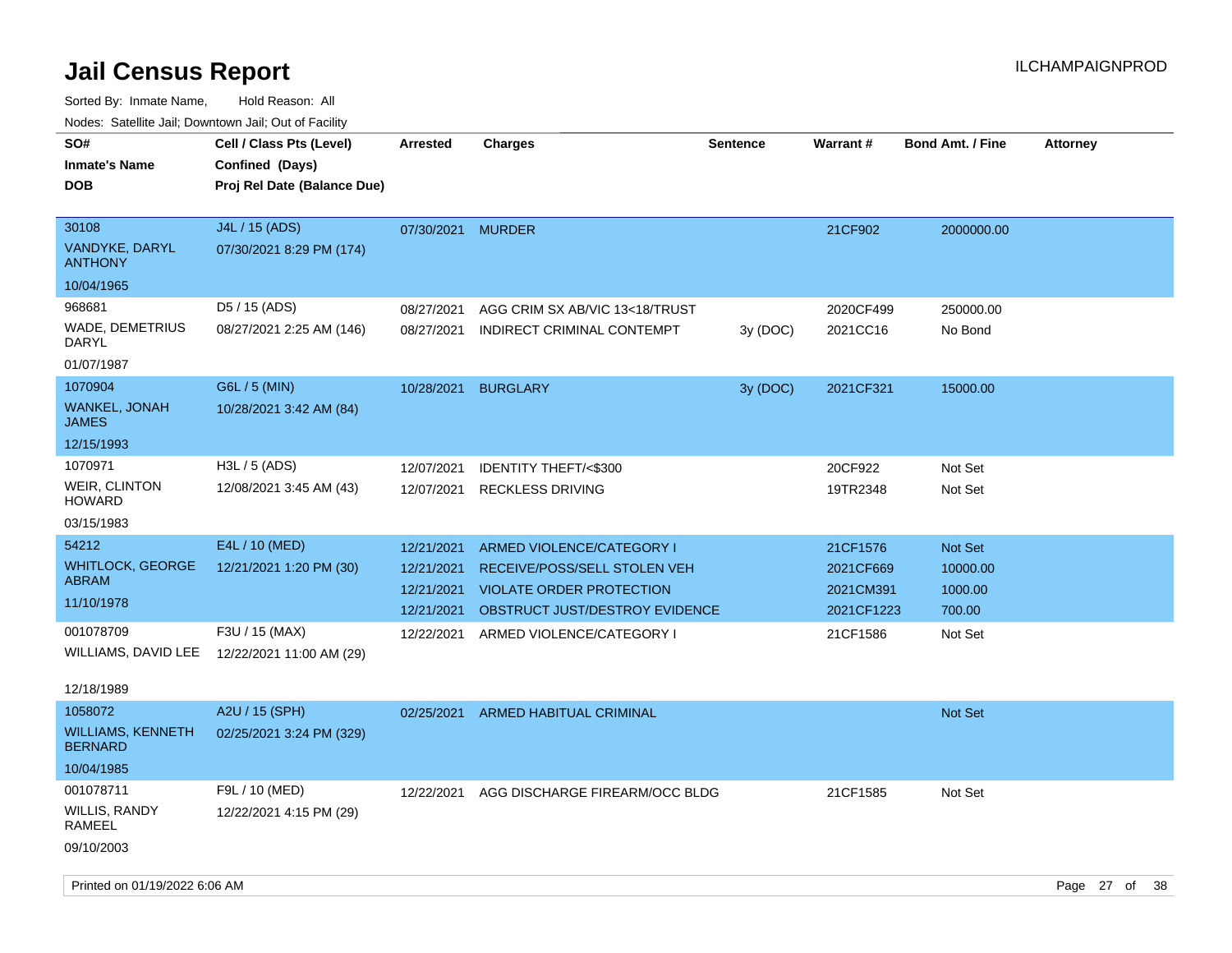| SO#<br><b>Inmate's Name</b><br><b>DOB</b>           | Cell / Class Pts (Level)<br>Confined (Days)<br>Proj Rel Date (Balance Due) | Arrested   | Charges         |            | <b>Sentence</b> | Warrant #   | <b>Bond Amt. / Fine</b> | Attorney |
|-----------------------------------------------------|----------------------------------------------------------------------------|------------|-----------------|------------|-----------------|-------------|-------------------------|----------|
| 9326<br>YOUNG, ANTHONY<br><b>PAUL</b><br>03/13/1954 | $12/5$ (ADS)<br>06/14/2021 12:07 PM (220)                                  | 06/14/2021 | <b>BURGLARY</b> |            |                 | 2020-CF-625 | <b>Not Set</b>          |          |
| <b>Total Downtown Jail: 72</b>                      |                                                                            | Males: 72  | Females: 0      | Unknown: 0 |                 |             |                         |          |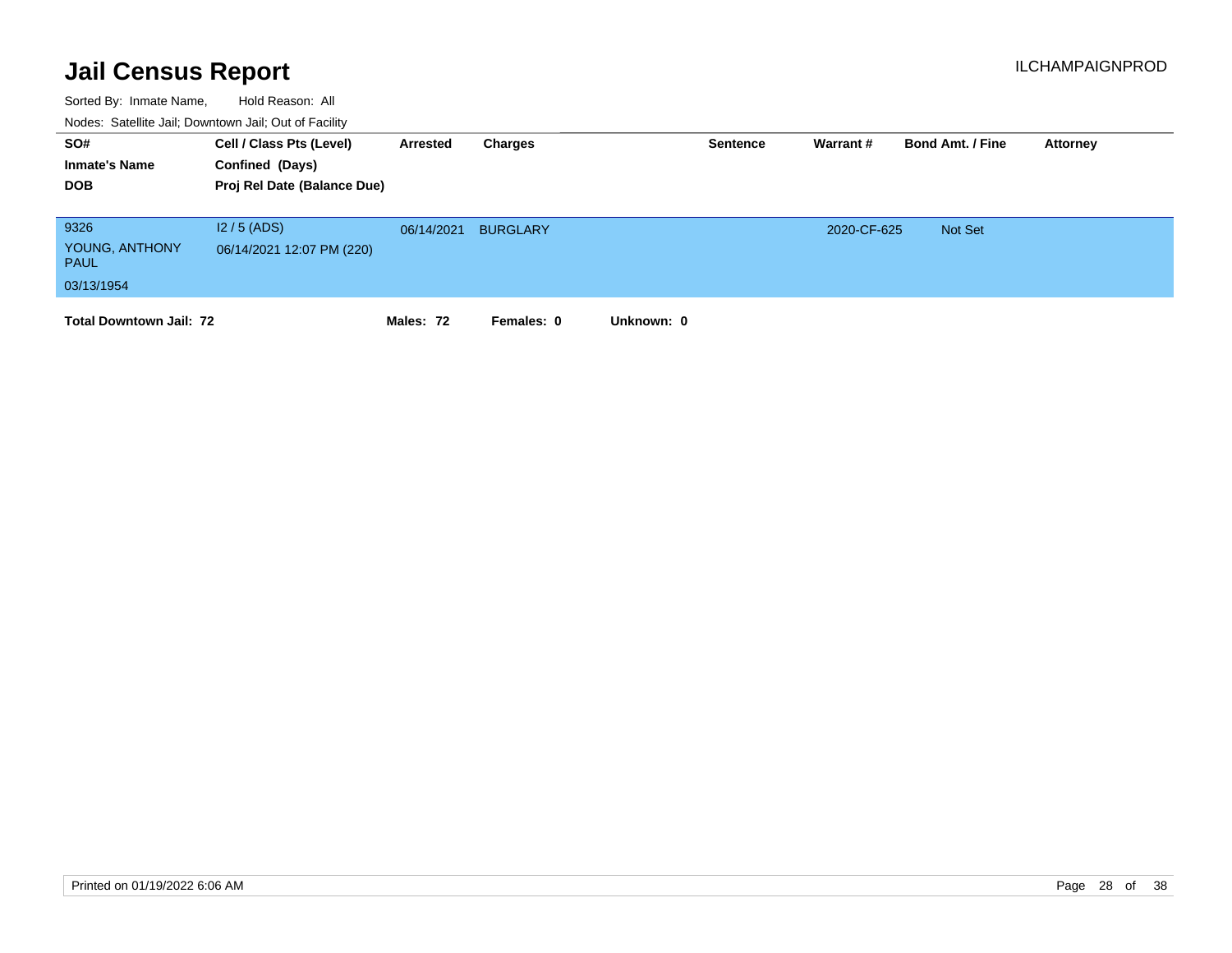|  |  | <b>Out of Facility</b> |
|--|--|------------------------|
|  |  |                        |

| SO#<br><b>Inmate's Name</b><br><b>DOB</b>     | Cell / Class Pts (Level)<br>Confined (Days)<br>Proj Rel Date (Balance Due) | <b>Arrested</b> | <b>Charges</b>                      | <b>Sentence</b> | <b>Warrant#</b> | <b>Bond Amt. / Fine</b> | <b>Attorney</b> |
|-----------------------------------------------|----------------------------------------------------------------------------|-----------------|-------------------------------------|-----------------|-----------------|-------------------------|-----------------|
| 61095<br><b>AMOS, DERRICK</b><br><b>JAMES</b> | <b>DEW / 10 (ADS)</b><br>05/02/2021 9:02 PM (263)                          | 05/02/2021      | HOME INVASION/CAUSE INJURY          |                 | 2021CF323       | 100000.00               |                 |
| 06/12/1985                                    |                                                                            |                 |                                     |                 |                 |                         |                 |
| 19971                                         | <b>EHD</b>                                                                 | 11/09/2021      | DRIVING RVK/SUSP DUI/SSS 4-9        |                 | 2021CF968       | Not Set                 |                 |
| <b>LYNN</b>                                   | BARNESKE, RAYMOND 11/09/2021 9:32 AM (72)                                  |                 |                                     |                 |                 |                         |                 |
| 08/17/1961                                    | 5/6/2022 (0.00)                                                            |                 |                                     |                 |                 |                         |                 |
| 516062                                        | <b>DEW / 15 (MAX)</b>                                                      | 02/22/2021      | PHONE HARASSMENT/2+                 |                 | 20CF194         | 5000.00                 |                 |
| <b>BENNETT, JOHN</b><br><b>MICHAEL</b>        | 02/22/2021 10:47 AM (332)                                                  | 02/22/2021      | AGG DISCH FIR/VEH/PC OFF/FRMAN      |                 | 21CF210         | No Bond                 |                 |
| 04/30/1986                                    |                                                                            |                 |                                     |                 |                 |                         |                 |
| 33993                                         | DEW / 10 (MED)                                                             | 06/14/2021      | AGGRAVATED DOMESTIC BATTERY         |                 | 21CF688         | Not Set                 |                 |
| <b>BOOKER, STEPHON</b><br><b>MONTELL</b>      | 06/14/2021 7:42 PM (220)                                                   | 06/14/2021      | POSSESSING A CONTROLLED SUBSTANC    |                 | 21CF657         | Not Set                 |                 |
| 06/11/1971                                    |                                                                            | 06/14/2021      | PAROLE REVOCATION                   |                 | CH2103612       | No Bond                 |                 |
| 1074315                                       | <b>DEW / 15 (MAX)</b>                                                      | 07/27/2021      | AGG DISCHARGE FIREARM/VEH/SCH       |                 | 21CF927         | Not Set                 |                 |
| <b>BRIGGS, PATRICK</b><br><b>MONTAY</b>       | 08/03/2021 4:56 PM (170)                                                   |                 |                                     |                 |                 |                         |                 |
| 08/05/2001                                    |                                                                            |                 |                                     |                 |                 |                         |                 |
| 001078065                                     | KAN / 10 (ADS)                                                             | 06/17/2021      | AGG BATTERY/DISCHARGE FIREARM       |                 | 21CF704         | 1000000.00              |                 |
| BROWN, CHARMAN<br><b>LAKEEF</b>               | 06/17/2021 12:32 PM (217)                                                  |                 |                                     |                 |                 |                         |                 |
| 11/30/2002                                    |                                                                            |                 |                                     |                 |                 |                         |                 |
| 1038554                                       | <b>KAN / 15 (MAX)</b>                                                      | 08/18/2021      | DELIVERY OF OR POSSESSION OF W/ INT |                 | 21CF1009        | No Bond                 |                 |
| <b>BROWN, CORRION</b><br><b>DEVONTAE</b>      | 08/18/2021 5:40 PM (155)                                                   | 08/18/2021      | ARMED HABITUAL CRIMINAL             |                 | 21CF1162        | Not Set                 |                 |
| 04/19/1995                                    |                                                                            |                 |                                     |                 |                 |                         |                 |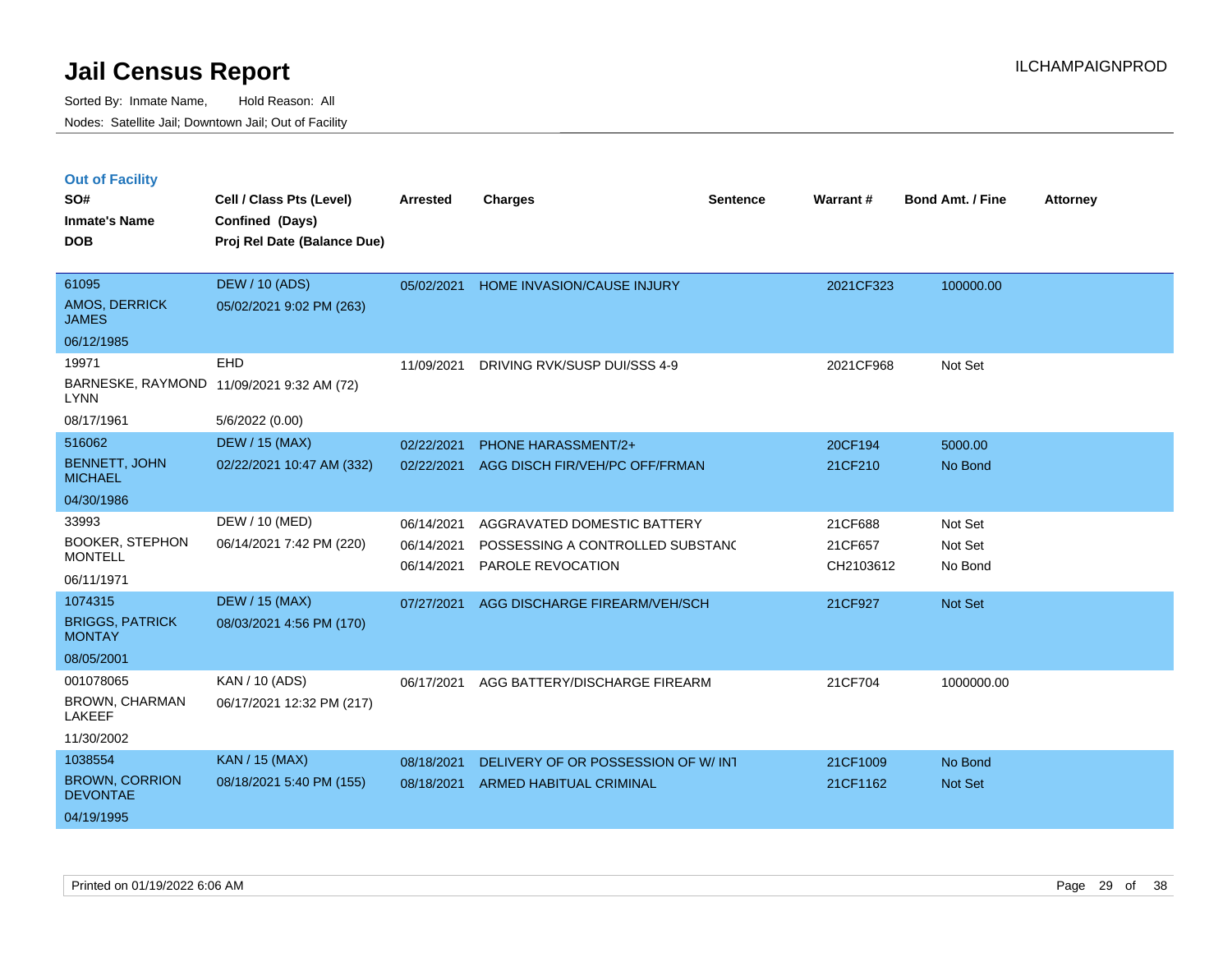| rouco. Calcillo Jali, Downtown Jali, Out of Facility |                 |                              |                                                                                                                     |                                                                                                                                                                                          |                         |                          |
|------------------------------------------------------|-----------------|------------------------------|---------------------------------------------------------------------------------------------------------------------|------------------------------------------------------------------------------------------------------------------------------------------------------------------------------------------|-------------------------|--------------------------|
| Cell / Class Pts (Level)                             | <b>Arrested</b> | <b>Charges</b>               | <b>Sentence</b>                                                                                                     |                                                                                                                                                                                          | <b>Bond Amt. / Fine</b> | <b>Attorney</b>          |
| Confined (Days)                                      |                 |                              |                                                                                                                     |                                                                                                                                                                                          |                         |                          |
| Proj Rel Date (Balance Due)                          |                 |                              |                                                                                                                     |                                                                                                                                                                                          |                         |                          |
|                                                      |                 |                              |                                                                                                                     |                                                                                                                                                                                          |                         |                          |
| <b>KAN / 15 (MAX)</b>                                |                 |                              |                                                                                                                     | 21CF1010                                                                                                                                                                                 | <b>Not Set</b>          |                          |
| 08/18/2021 2:05 PM (155)                             |                 |                              |                                                                                                                     |                                                                                                                                                                                          |                         |                          |
|                                                      |                 |                              |                                                                                                                     |                                                                                                                                                                                          |                         |                          |
| KAN / 15 (MAX)                                       | 08/19/2021      |                              |                                                                                                                     | 21CF1011                                                                                                                                                                                 | No Bond                 |                          |
| 08/19/2021 12:55 AM (154)                            |                 |                              |                                                                                                                     |                                                                                                                                                                                          |                         |                          |
|                                                      |                 |                              |                                                                                                                     |                                                                                                                                                                                          |                         |                          |
| <b>DEW / 15 (MAX)</b>                                |                 |                              |                                                                                                                     | 19CF689                                                                                                                                                                                  | <b>Not Set</b>          |                          |
| 03/10/2021 2:22 PM (316)                             |                 |                              |                                                                                                                     |                                                                                                                                                                                          |                         |                          |
|                                                      |                 |                              |                                                                                                                     |                                                                                                                                                                                          |                         |                          |
| EHD                                                  | 12/15/2021      | DRIVING ON SUSPENDED LICENSE |                                                                                                                     | 2021TR1120                                                                                                                                                                               | Not Set                 |                          |
| 12/15/2021 11:03 AM (36)                             |                 |                              |                                                                                                                     |                                                                                                                                                                                          |                         |                          |
| 2/12/2022 (0.00)                                     |                 |                              |                                                                                                                     |                                                                                                                                                                                          |                         |                          |
| <b>DEW / 15 (ADS)</b>                                | 05/25/2021      |                              |                                                                                                                     |                                                                                                                                                                                          | 1000000.00              |                          |
| 05/25/2021 1:19 PM (240)                             |                 |                              |                                                                                                                     |                                                                                                                                                                                          |                         |                          |
|                                                      |                 |                              |                                                                                                                     |                                                                                                                                                                                          |                         |                          |
| KAN / 15 (MAX)                                       | 11/09/2021      |                              |                                                                                                                     | 21CF1383                                                                                                                                                                                 | Not Set                 |                          |
| 11/09/2021 6:01 PM (72)                              |                 |                              |                                                                                                                     |                                                                                                                                                                                          |                         |                          |
|                                                      |                 |                              |                                                                                                                     |                                                                                                                                                                                          |                         |                          |
| <b>KAN / 15 (MAX)</b>                                | 09/20/2021      |                              |                                                                                                                     | 21CF1137                                                                                                                                                                                 | <b>Not Set</b>          |                          |
| 09/20/2021 11:42 PM (122)                            |                 |                              |                                                                                                                     |                                                                                                                                                                                          |                         |                          |
|                                                      |                 |                              |                                                                                                                     |                                                                                                                                                                                          |                         |                          |
| KAN / 10 (MED)                                       | 10/07/2021      |                              |                                                                                                                     | 2021CF1209                                                                                                                                                                               | No Bond                 |                          |
| 10/08/2021 12:25 AM (104)                            | 10/07/2021      |                              |                                                                                                                     |                                                                                                                                                                                          | Not Set                 |                          |
|                                                      | 10/08/2021      |                              |                                                                                                                     | 21CF1218                                                                                                                                                                                 | Not Set                 |                          |
|                                                      |                 |                              | FELON POSS/USE MACHINE GUN<br>MURDER/INTENT TO KILL/INJURE<br>UNLAWFUL USE OF A WEAPON<br>ARMED VIOLENCE/CATEGORY I | 08/18/2021 FELON POSS/USE WEAPON/FIREARM<br>03/10/2021 ATTEMPT (FIRST DEGREE MURDER)<br>AGG UNLAWFUL USE WEAPON/PERSON<br>AGG DOMESTIC BATTERY/STRANGLE<br>HARASS WITNESS/FAMILY MBR/REP | Warrant#                | 2018CF1045<br>2021CF1208 |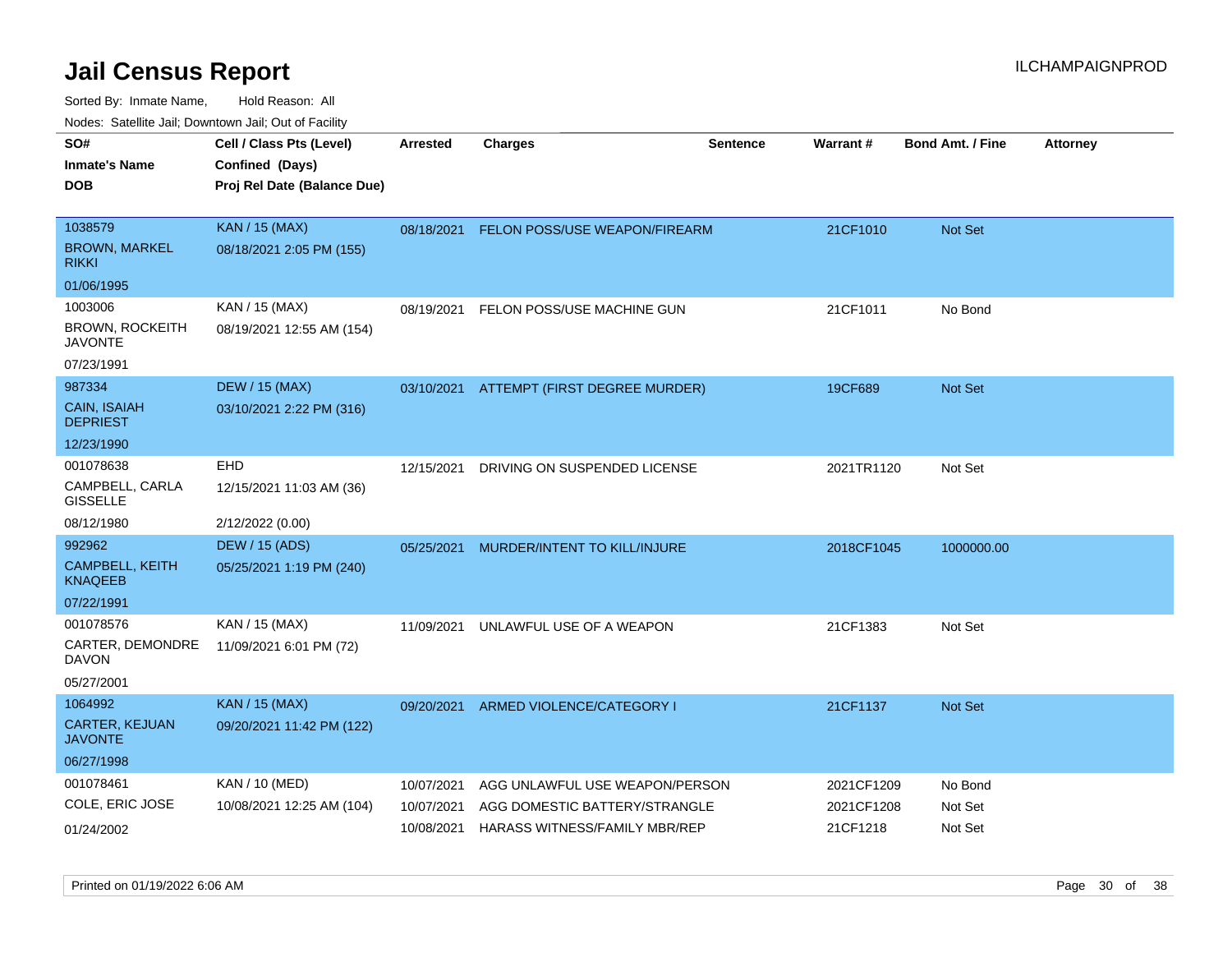Sorted By: Inmate Name, Hold Reason: All Nodes: Satellite Jail; Downtown Jail; Out of Facility

| wacs. Calcinic Jan, Downtown Jan, Out of Facility |                                              |            |                                         |                 |                 |                         |                 |
|---------------------------------------------------|----------------------------------------------|------------|-----------------------------------------|-----------------|-----------------|-------------------------|-----------------|
| SO#                                               | Cell / Class Pts (Level)                     | Arrested   | <b>Charges</b>                          | <b>Sentence</b> | <b>Warrant#</b> | <b>Bond Amt. / Fine</b> | <b>Attorney</b> |
| <b>Inmate's Name</b>                              | Confined (Days)                              |            |                                         |                 |                 |                         |                 |
| <b>DOB</b>                                        | Proj Rel Date (Balance Due)                  |            |                                         |                 |                 |                         |                 |
|                                                   |                                              |            |                                         |                 |                 |                         |                 |
| 57733                                             | KAN / 15 (SPH)                               | 02/25/2020 | <b>HOMICIDE</b>                         |                 | 2020-CF250      | 2000000.00              |                 |
| <b>CRAIG, ANTOINE</b><br><b>DARRELL</b>           | 02/25/2020 4:08 PM (695)                     | 02/25/2020 | <b>FELON POSS/USE WEAPON/FIREARM</b>    |                 | 19CF-1827       | 80000.00                |                 |
| 10/09/1982                                        |                                              |            |                                         |                 |                 |                         |                 |
| 001077939                                         | DEW / 10 (MED)                               | 05/10/2021 | FIREARM/FOID INVALID/NOT ELIG           |                 | 21CF526         | No Bond                 |                 |
| <b>CROSS, PATRICK</b><br><b>DONTRELLE</b>         | 05/10/2021 7:31 PM (255)                     | 06/02/2021 | POSS STOLEN VEHICLE > \$25,000          |                 | 21CF612         | Not Set                 |                 |
| 11/07/2001                                        |                                              |            |                                         |                 |                 |                         |                 |
| 001077558                                         | <b>EHD</b>                                   |            | 01/04/2022 DRIVING RVK/SUSP DUI/SSS 2ND |                 | 2021CF301       | Not Set                 |                 |
| DAVIS, RICHARD LEE                                | 01/04/2022 9:17 AM (16)                      |            |                                         |                 |                 |                         |                 |
| 08/20/1984                                        | 2/2/2022 (0.00)                              |            |                                         |                 |                 |                         |                 |
| 1061304                                           | DEW / 15 (MAX)                               | 10/11/2021 | ARMED HABITUAL CRIMINAL                 |                 | 21CF1226        | No Bond                 |                 |
| DORRIS, KEMION                                    | 10/11/2021 7:30 PM (101)                     | 10/11/2021 | ARMED HABITUAL CRIMINAL                 |                 | 21CF1227        | No Bond                 |                 |
| <b>DAETOCE</b>                                    |                                              | 10/11/2021 | HOME INVASION/FIREARM                   |                 | 21CF1228        | No Bond                 |                 |
| 11/19/1997                                        |                                              |            |                                         |                 |                 |                         |                 |
| 1048528                                           | <b>EHD</b>                                   | 01/11/2022 | DRIVING RVK/SUSP DUI/SSS 3RD            |                 | 2021CF828       | Not Set                 |                 |
| <b>FREEMAN, TAMISHA</b><br><b>NICOLE</b>          | 01/11/2022 9:20 AM (9)                       |            |                                         |                 |                 |                         |                 |
| 04/24/1985                                        | 2/9/2022 (0.00)                              |            |                                         |                 |                 |                         |                 |
| 001077363                                         | KAN / 25 (SPH)                               | 10/30/2020 | <b>HOME INVASION/FIREARM</b>            |                 | 20CF1202        | 500000.00               |                 |
| GARY, DAKOTA<br><b>TREVON</b>                     | 10/30/2020 10:41 AM (447)                    |            |                                         |                 |                 |                         |                 |
| 12/31/2001                                        |                                              |            |                                         |                 |                 |                         |                 |
| 1013012                                           | <b>KAN / 15 (MAX)</b>                        | 07/08/2021 | FELON POSS/USE FIREARM PRIOR            |                 | 21CF798         | Not Set                 |                 |
|                                                   | GARY, XAVIER LAMAR  07/08/2021 9:24 AM (196) | 07/08/2021 | ATTEMPT (FIRST DEGREE MURDER)           |                 | 2021CF790       | 1000000.00              |                 |
|                                                   |                                              | 07/08/2021 | <b>FELON POSS/USE FIREARM PRIOR</b>     |                 | 2020CF650       | 25000.00                |                 |
| 12/14/1991                                        |                                              |            |                                         |                 |                 |                         |                 |
| 1065946                                           | KAN / 10 (MED)                               | 09/04/2021 | AGG BATTERY/DISCHARGE FIREARM           |                 | 21CF1057        | 750000.00               |                 |
| GODBOLT, DESMOND<br><b>DEVONTAE</b>               | 09/04/2021 1:17 AM (138)                     | 09/04/2021 | RESIST/OBSTRUCTING A PEACE OFFICEF      |                 | 21CM407         | Not Set                 |                 |
|                                                   |                                              |            |                                         |                 |                 |                         |                 |

11/15/1997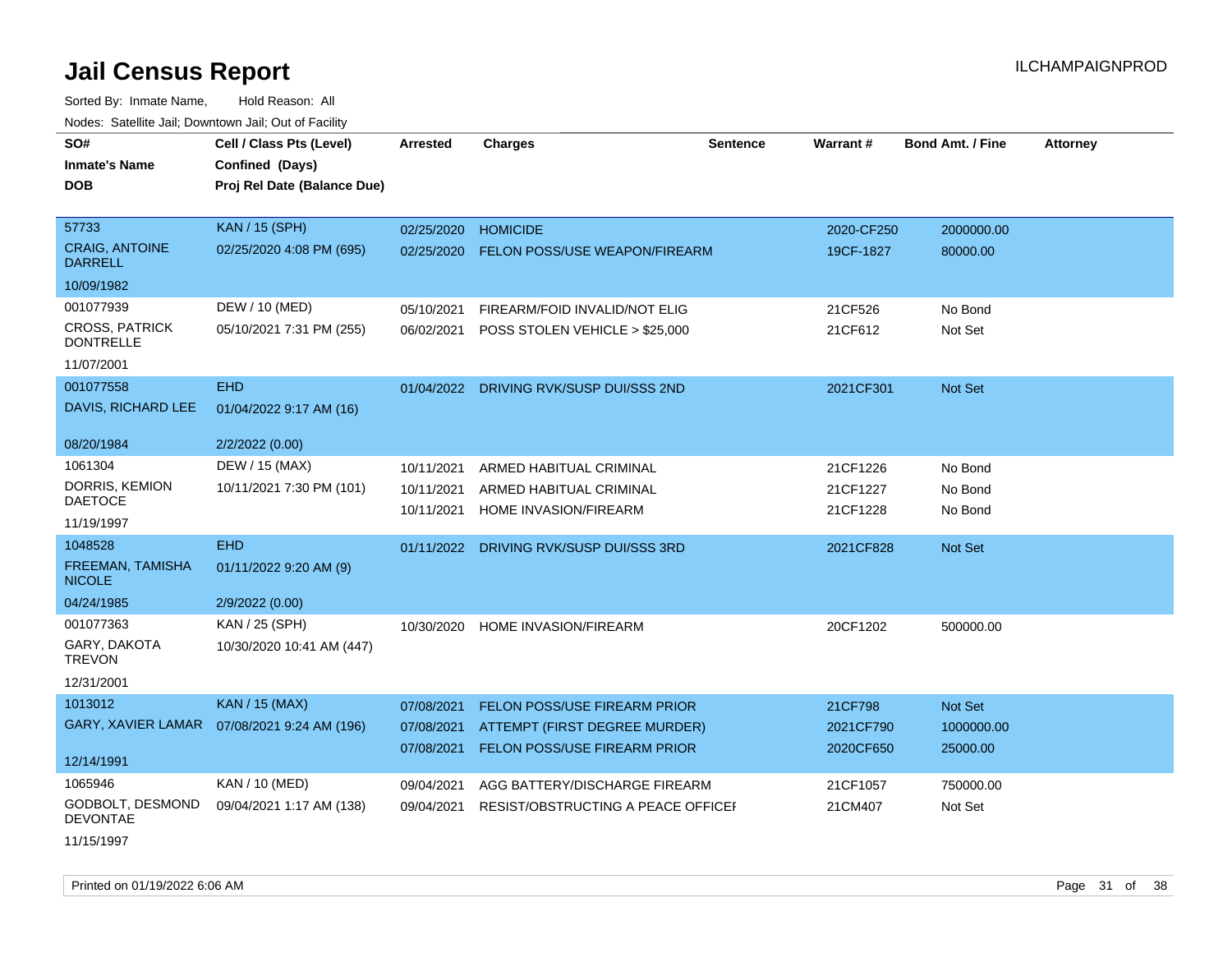| SO#<br><b>Inmate's Name</b><br>DOB                                            | Cell / Class Pts (Level)<br>Confined (Days)<br>Proj Rel Date (Balance Due) | Arrested                                             | <b>Charges</b>                                                                                                                       | <b>Sentence</b> | Warrant#                                 | <b>Bond Amt. / Fine</b>                            | <b>Attorney</b> |
|-------------------------------------------------------------------------------|----------------------------------------------------------------------------|------------------------------------------------------|--------------------------------------------------------------------------------------------------------------------------------------|-----------------|------------------------------------------|----------------------------------------------------|-----------------|
| 1070118<br><b>GRAHAM, CORTEZ</b><br><b>LAMON</b>                              | <b>KAN / 15 (MAX)</b><br>08/31/2021 9:32 PM (142)                          | 08/31/2021<br>09/02/2021                             | AGGRAVATED DOMESTIC BATTERY<br><b>PROBATION VIOLATION</b>                                                                            |                 | 21CF1049<br>21CF55                       | No Bond<br>Not Set                                 |                 |
| 03/31/1976<br>1000641<br><b>GRANT, CEDRIC</b><br><b>DYSHAWN</b><br>01/03/1991 | KAN / 10 (MED)<br>09/14/2021 6:32 PM (128)                                 | 09/14/2021                                           | ARMED HABITUAL CRIMINAL                                                                                                              |                 | 21CF1116                                 | No Bond                                            |                 |
| 1076506                                                                       | <b>KAN / 15 (MAX)</b><br>GRAY, JAMARH EMERE 09/17/2021 10:41 AM (125)      | 09/17/2021<br>09/20/2021                             | AGG UUW/PERSON/CM THREAT VIOL<br><b>DOMESTIC BATTERY</b>                                                                             |                 | 21CF1131<br>21CM430                      | Not Set<br><b>Not Set</b>                          |                 |
| 06/21/2003<br>973845<br><b>GRIFFITH, PRESTON</b><br>JOEL<br>08/16/1982        | <b>EHD</b><br>12/21/2021 10:42 AM (30)<br>1/19/2022 (0.00)                 | 12/21/2021                                           | DRIVING ON SUSPENDED LICENSE                                                                                                         |                 | 2021TR647                                | Not Set                                            |                 |
| 986315<br>HARPER, DEMARKO<br><b>DEVAIL</b><br>09/04/1989                      | <b>EHD</b><br>01/04/2022 10:13 AM (16)<br>2/2/2022 (0.00)                  |                                                      | 01/04/2022 DRIVING ON SUSPENDED LICENSE                                                                                              |                 | 2020TR4725                               | Not Set                                            |                 |
| 001077887<br>HENRY, ROBERT<br><b>GORDON</b><br>12/16/1952                     | <b>EHD</b><br>01/11/2022 11:02 AM (9)<br>2/7/2022 (0.00)                   |                                                      | 01/11/2022 AGG DUI/LIC SUSP OR REVOKED                                                                                               |                 | 2021CF466                                | Not Set                                            |                 |
| 1045186<br>HOLBROOK, JOHNNIE<br><b>MATHIS</b><br>07/19/1996                   | <b>DEW / 15 (MAX)</b><br>08/16/2021 11:07 AM (157)                         | 08/16/2021<br>08/16/2021<br>08/16/2021<br>08/16/2021 | ARMED VIOLENCE/CATEGORY I<br><b>FELON POSS/USE WEAPON/FIREARM</b><br>AGG FLEEING POLICE/21 MPH OVER<br>FELON POSS/USE WEAPON/FIREARM |                 | 21CF934<br>19CF968<br>21CF988<br>21CF989 | 1000000.00<br><b>Not Set</b><br>Not Set<br>Not Set |                 |
| 001078146<br>HUNT, TEIGAN<br><b>JAZAIREO</b><br>05/14/2003                    | DEW / 15 (MAX)<br>07/09/2021 12:41 PM (195)                                | 07/09/2021<br>07/09/2021                             | AGG BATTERY/DISCHARGE FIREARM<br>ARMED ROBBERY/ARMED W/FIREARM                                                                       |                 | 21CF795<br>21CF806                       | 1000000.00<br>Not Set                              |                 |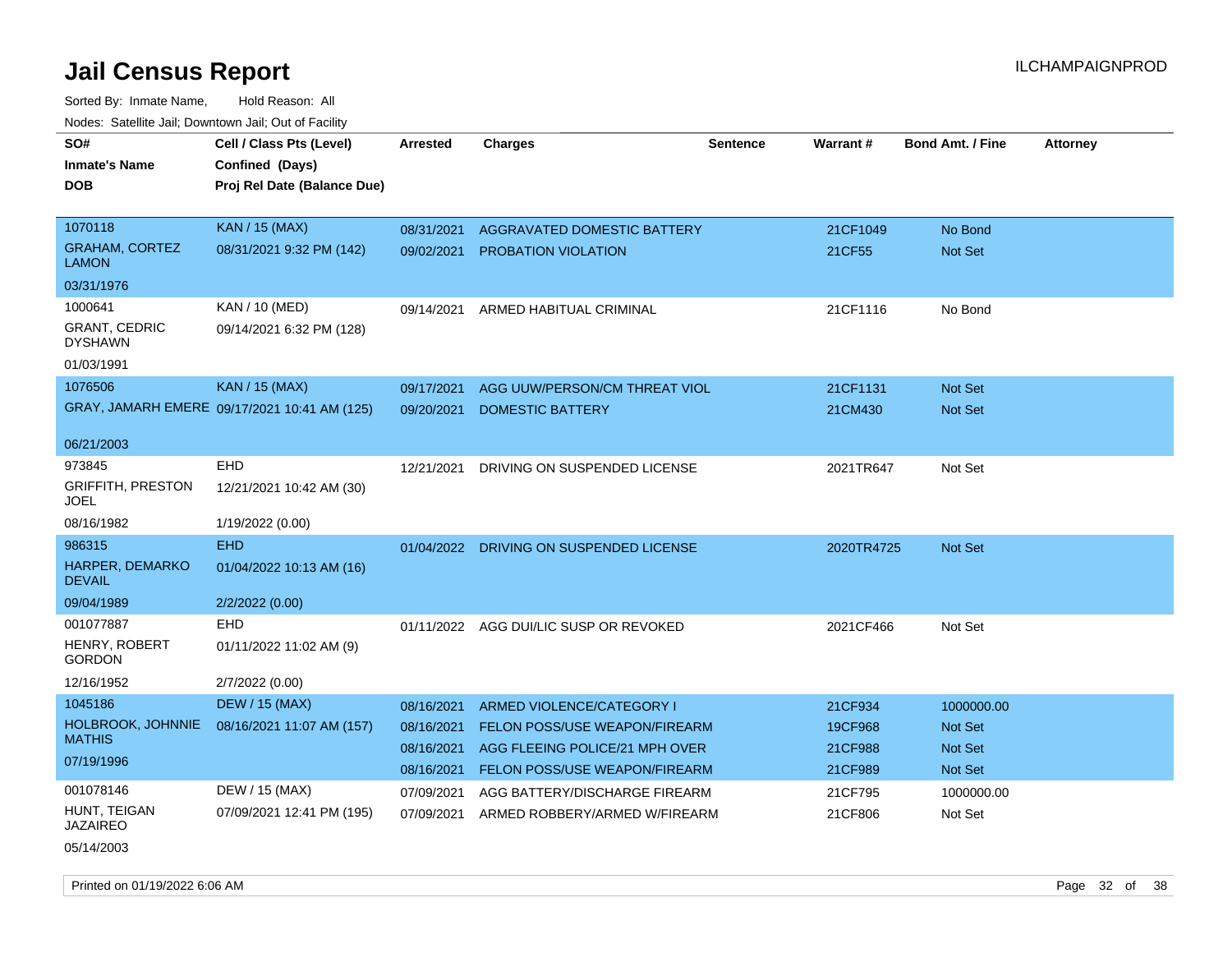Sorted By: Inmate Name, Hold Reason: All Nodes: Satellite Jail; Downtown Jail; Out of Facility

| SO#<br><b>Inmate's Name</b>            | Cell / Class Pts (Level)<br>Confined (Days) | Arrested   | <b>Charges</b>                     | <b>Sentence</b> | Warrant#                | <b>Bond Amt. / Fine</b> | <b>Attorney</b> |
|----------------------------------------|---------------------------------------------|------------|------------------------------------|-----------------|-------------------------|-------------------------|-----------------|
| <b>DOB</b>                             | Proj Rel Date (Balance Due)                 |            |                                    |                 |                         |                         |                 |
| 989743                                 | <b>DEW / 15 (ADS)</b>                       | 04/13/2021 | AGG DISCHARGE FIREARM/VEH/SCH      |                 | 21CF400                 | <b>Not Set</b>          |                 |
| <b>JACKSON, STEVE</b><br><b>ALLEN</b>  | 04/13/2021 2:45 AM (282)                    | 04/13/2021 | <b>AGGRAVATED DOMESTIC BATTERY</b> |                 | 21CF399                 | Not Set                 |                 |
| 06/04/1991                             |                                             |            |                                    |                 |                         |                         |                 |
| 50495                                  | <b>EHD</b>                                  | 08/10/2021 | DRIVING RVK/SUSP DUI/SSS 10-14     |                 | 2020CF997               | Not Set                 |                 |
| JENKINS, ARNOLD<br><b>FARRIS</b>       | 08/10/2021 9:08 AM (163)                    | 08/10/2021 | DRIVING RVK/SUSP DUI/SSS 10-14     |                 | 2019CF1363              | Not Set                 |                 |
| 04/19/1962                             |                                             |            |                                    |                 |                         |                         |                 |
| 1076450                                | <b>DEW / 15 (MAX)</b>                       | 06/25/2020 | AGG DISCHARGE OF A FIREARM         |                 | 6y/0m/0d (DOI 2020CF703 | Not Set                 |                 |
| <b>JONES, CARLOS</b><br><b>ANTONIO</b> | 06/25/2020 2:13 PM (574)                    | 11/02/2020 | <b>HOME INVASION/FIREARM</b>       | 11y (DOC)       | 20CF1204                | No Bond                 |                 |
| 11/18/2001                             |                                             |            |                                    |                 |                         |                         |                 |
| 001078401                              | DEW / 10 (ADS)                              | 09/19/2021 | UNLAWFUL VEHICULAR INVASION        |                 | 21CF1134                | Not Set                 |                 |
| <b>KNIGHT, ERIC</b>                    | 09/19/2021 7:32 PM (123)                    | 09/19/2021 | HRSMT/THREATEN PERSON/KILL         |                 | 2021CF561               | 50000.00                |                 |
| 07/11/1991                             |                                             | 09/21/2021 | <b>BURGLARY</b>                    |                 | 21CF1139                | Not Set                 |                 |
| 1002591                                | <b>EHD</b>                                  | 01/11/2022 | AGG DUI/LIC SUSP OR REVOKED        |                 | 2020CF1399              | Not Set                 |                 |
| <b>KRAUS, MARY</b><br><b>KATHERINE</b> | 01/11/2022 11:54 AM (9)                     |            |                                    |                 |                         |                         |                 |
| 04/13/1959                             | 2/22/2022 (0.00)                            |            |                                    |                 |                         |                         |                 |
| 1064445                                | DEW / 15 (MAX)                              | 04/23/2021 | AGG DISCHARGE FIREARM/OCC VEH      |                 | 2021CF295               | 500000.00               |                 |
| LARUE, TERENCE                         | 04/23/2021 11:18 AM (272)                   | 04/23/2021 | POSSESS 15<100 GRAMS COCAINE       |                 | 19CF1052                | 10000.00                |                 |
| <b>TRAMEL</b>                          |                                             | 04/23/2021 | FELON POSS/USE FIREARM/PAROLE      |                 | 21CF899                 | Not Set                 |                 |
| 12/23/1998                             |                                             |            |                                    |                 |                         |                         |                 |
| 001078237                              | <b>KAN / 15 (ADS)</b>                       | 08/03/2021 | AGG DISCHARGE FIREARM/OCC VEH      |                 | 21CF928                 | No Bond                 |                 |
| LAWS, TERON<br><b>RAMONTE</b>          | 08/03/2021 6:29 PM (170)                    |            |                                    |                 |                         |                         |                 |
| 04/03/2001                             |                                             |            |                                    |                 |                         |                         |                 |
| 001078470                              | DEW / 15 (MAX)                              | 10/10/2021 | MURDER/INTENT TO KILL/INJURE       |                 | 21CF1221                | Not Set                 |                 |
| LEE, AMAHRION<br><b>JA'MERE</b>        | 10/10/2021 1:23 PM (102)                    |            |                                    |                 |                         |                         |                 |
| $1.10 - 10000$                         |                                             |            |                                    |                 |                         |                         |                 |

11/05/2002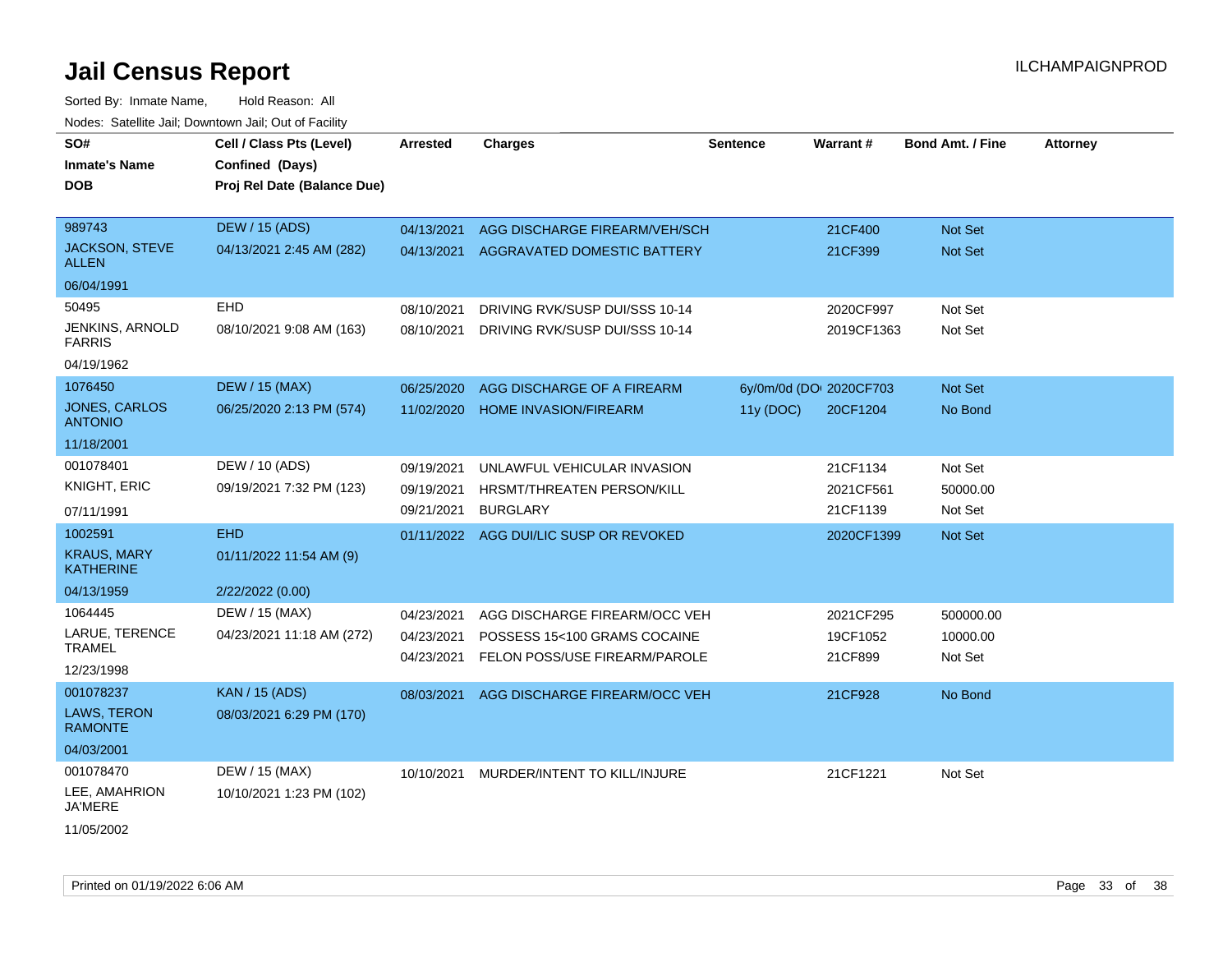| SO#<br><b>Inmate's Name</b><br><b>DOB</b> | Cell / Class Pts (Level)<br>Confined (Days)<br>Proj Rel Date (Balance Due) | Arrested   | <b>Charges</b>                           | <b>Sentence</b> | Warrant#    | <b>Bond Amt. / Fine</b> | <b>Attorney</b> |
|-------------------------------------------|----------------------------------------------------------------------------|------------|------------------------------------------|-----------------|-------------|-------------------------|-----------------|
| 56792                                     | <b>DEW / 10 (MED)</b>                                                      | 02/02/2021 | ARMED HABITUAL CRIMINAL                  |                 | 2021CF141   | 500000.00               |                 |
| LILLARD, LAWRENCE<br><b>TYRONE</b>        | 02/02/2021 2:11 PM (352)                                                   | 02/22/2021 | DRIVING ON REVOKED LICENSE               |                 | 21TR426     | 5000.00                 |                 |
| 10/20/1982                                |                                                                            |            |                                          |                 |             |                         |                 |
| 001078754                                 | <b>EHD</b>                                                                 |            | 01/11/2022 DRIVING ON SUSPENDED LICENSE  |                 | 2021TR6180  | Not Set                 |                 |
| LOPEZ, REINA<br><b>GABERILLA</b>          | 01/11/2022 8:47 AM (9)                                                     |            |                                          |                 |             |                         |                 |
| 10/05/1997                                | 1/20/2022 (0.00)                                                           |            |                                          |                 |             |                         |                 |
| 001078575                                 | <b>KAN / 10 (MED)</b>                                                      | 11/09/2021 | <b>GUNRUNNING</b>                        |                 | 21CF1330    | 750000.00               |                 |
| MCLAURIN, KEYON A                         | 11/09/2021 12:41 PM (72)                                                   |            |                                          |                 |             |                         |                 |
| 11/19/2002                                |                                                                            |            |                                          |                 |             |                         |                 |
| 1011046                                   | KAN / 15 (ADS)                                                             |            | 04/10/2021 ATTEMPT (FIRST DEGREE MURDER) |                 | 21CF392     | Not Set                 |                 |
| MILES, DARRION<br><b>ANTONIO KEVONTA</b>  | 04/11/2021 12:46 AM (284)                                                  |            |                                          |                 |             |                         |                 |
| 03/18/1990                                |                                                                            |            |                                          |                 |             |                         |                 |
| 001077278                                 | <b>DEW / 15 (MAX)</b>                                                      | 10/06/2020 | MURDER/INTENT TO KILL/INJURE             |                 | 2020CF146   | 2000000.00              |                 |
| MILLER, D'ANDRE                           | 10/06/2020 12:49 PM (471)                                                  | 10/06/2020 | AGG FLEEING POLICE/21 MPH OVER           |                 | 2019CF1171  | 50000.00                |                 |
| 09/08/1986                                |                                                                            |            |                                          |                 |             |                         |                 |
| 1026477                                   | KAN / 15 (ADS)                                                             | 09/21/2021 | AGG DISCHARGE FIREARM/OCC VEH            |                 | 21CF1138    | Not Set                 |                 |
| NEWBILL, DEVONTRE<br><b>LAMONT</b>        | 09/21/2021 2:27 AM (121)                                                   | 09/22/2021 | PROBATION VIOLATION                      |                 | 20CF577     | Not Set                 |                 |
| 11/22/1993                                |                                                                            |            |                                          |                 |             |                         |                 |
| 1072907                                   | <b>KAN</b>                                                                 | 07/14/2021 | ATTEMPT (FIRST DEGREE MURDER)            |                 | 2021-CF-832 | 2000000.00              |                 |
|                                           | NIKOLAEV, YEVGENIY 07/14/2021 10:10 PM (190)                               | 07/14/2021 | CRIMINAL DAMAGE <\$500/SCHOOL            |                 | 2021CF840   | 5000.00                 |                 |
| 10/06/1983                                |                                                                            |            |                                          |                 |             |                         |                 |
| 001078558                                 | DEW / 10 (MED)                                                             | 11/03/2021 | UNLAWFUL USE OF A WEAPON                 |                 | 21CF1352    | Not Set                 |                 |
| PARRISH, DOMINIC<br>WALTER                | 11/03/2021 1:25 PM (78)                                                    |            |                                          |                 |             |                         |                 |
| 08/23/2001                                |                                                                            |            |                                          |                 |             |                         |                 |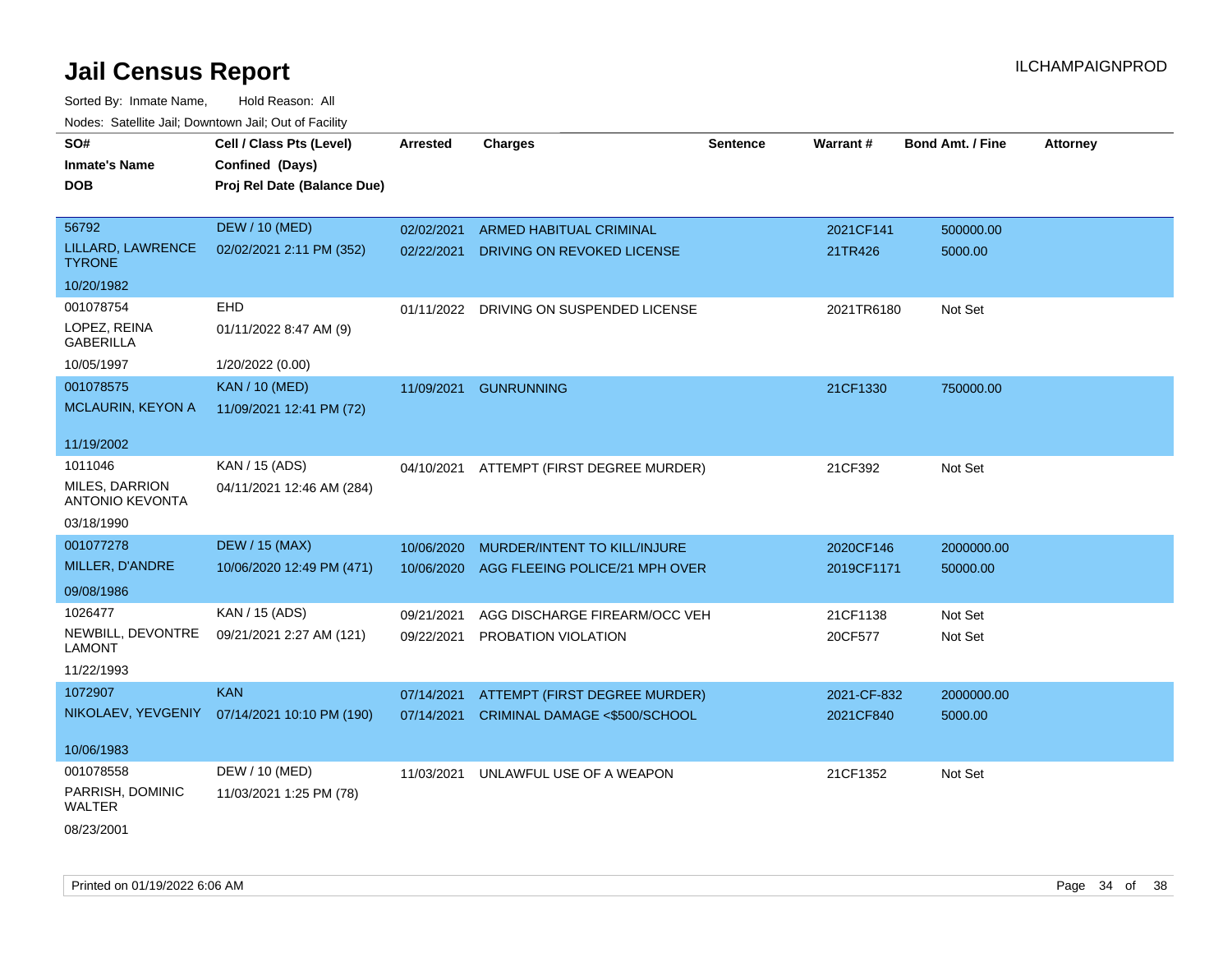| SO#                                    | Cell / Class Pts (Level)                      | <b>Arrested</b> | <b>Charges</b>                        | <b>Sentence</b> | Warrant#    | <b>Bond Amt. / Fine</b> | <b>Attorney</b> |
|----------------------------------------|-----------------------------------------------|-----------------|---------------------------------------|-----------------|-------------|-------------------------|-----------------|
| <b>Inmate's Name</b>                   | Confined (Days)                               |                 |                                       |                 |             |                         |                 |
| <b>DOB</b>                             | Proj Rel Date (Balance Due)                   |                 |                                       |                 |             |                         |                 |
|                                        |                                               |                 |                                       |                 |             |                         |                 |
| 001078063                              | <b>DEW / 15 (MAX)</b>                         | 06/15/2021      | AGG CRIM SEX ASSAULT/WEAPON           |                 | 2021CF678   | 1000000.00              |                 |
|                                        | PERRY, ROBERT Junior 06/15/2021 4:37 PM (219) | 06/15/2021      | <b>ROBBERY</b>                        |                 | 2021CF159   | 25000.00                |                 |
| 12/21/1990                             |                                               |                 |                                       |                 |             |                         |                 |
| 37559                                  | EHD                                           |                 | 01/12/2022 DRIVING ON REVOKED LICENSE |                 | 2021TR2685  | Not Set                 |                 |
| PICKENS, DAVID<br><b>EUGENE</b>        | 01/12/2022 10:16 AM (8)                       |                 |                                       |                 |             |                         |                 |
| 02/01/1973                             | 3/12/2022 (0.00)                              |                 |                                       |                 |             |                         |                 |
| 001077614                              | <b>KAN / 15 (MAX)</b>                         | 01/17/2021      | ATTEMPT (FIRST DEGREE MURDER)         |                 | 21CF66      | <b>Not Set</b>          |                 |
| <b>DEVON</b>                           | ROBINSON, DONTRELL 01/17/2021 3:08 PM (368)   |                 |                                       |                 |             |                         |                 |
| 09/22/2002                             |                                               |                 |                                       |                 |             |                         |                 |
| 1061216                                | KAN / 10 (MED)                                | 06/22/2021      | <b>HOME INVASION/FIREARM</b>          |                 | 21CF727     | Not Set                 |                 |
| RUNGE, ANDRE<br><b>MARSEAN</b>         | 06/22/2021 4:42 PM (212)                      |                 |                                       |                 |             |                         |                 |
| 12/05/1997                             |                                               |                 |                                       |                 |             |                         |                 |
| 650295                                 | <b>PIA / 50 (MAX)</b>                         | 04/22/2020      | <b>CRIMINAL SEXUAL ASSAULT</b>        |                 | 2020-CF407  | 750000.00               |                 |
| SANDAGE, JERALD                        | 04/22/2020 6:30 AM (638)                      | 04/22/2020      | <b>CRIMINAL SEXUAL ASSAULT</b>        |                 | 2020-CF408  | 750000.00               |                 |
| <b>EUGENE</b>                          |                                               | 04/22/2020      | <b>CRIMINAL SEXUAL ABUSE</b>          |                 | 2020-CF409  | 750000.00               |                 |
| 06/07/1971                             |                                               | 04/22/2020      | <b>CRIMINAL SEXUAL ASSAULT</b>        |                 | 2020-CF410  | 750000.00               |                 |
|                                        |                                               | 04/22/2020      | <b>OFFICIAL MISCONDUCT</b>            |                 | 2019-CF1811 | 25000.00                |                 |
| 1062194                                | DEW / 15 (MAX)                                | 02/27/2020      | MURDER/OTHER FORCIBLE FELONY          |                 | 20CF-247    | 1000000.00              |                 |
| SIMMONS, MICHAEL<br>JAMAL              | 02/27/2020 1:11 PM (693)                      | 09/23/2020      | AGG BATTERY/DISCHARGE FIREARM         |                 | 20CF1061    | Not Set                 |                 |
| 11/03/1997                             |                                               |                 |                                       |                 |             |                         |                 |
| 001078115                              | <b>KAN / 15 (MAX)</b>                         | 07/01/2021      | ARMED VIOLENCE/CATEGORY I             |                 | 21CF772     | Not Set                 |                 |
| <b>SMITH, JAMES</b><br>NASHAUN, Junior | 07/01/2021 2:44 PM (203)                      | 07/30/2021      | DRIVING ON SUSPENDED LICENSE          |                 | 21TR5804    | 1500.00                 |                 |
| 09/18/2000                             |                                               |                 |                                       |                 |             |                         |                 |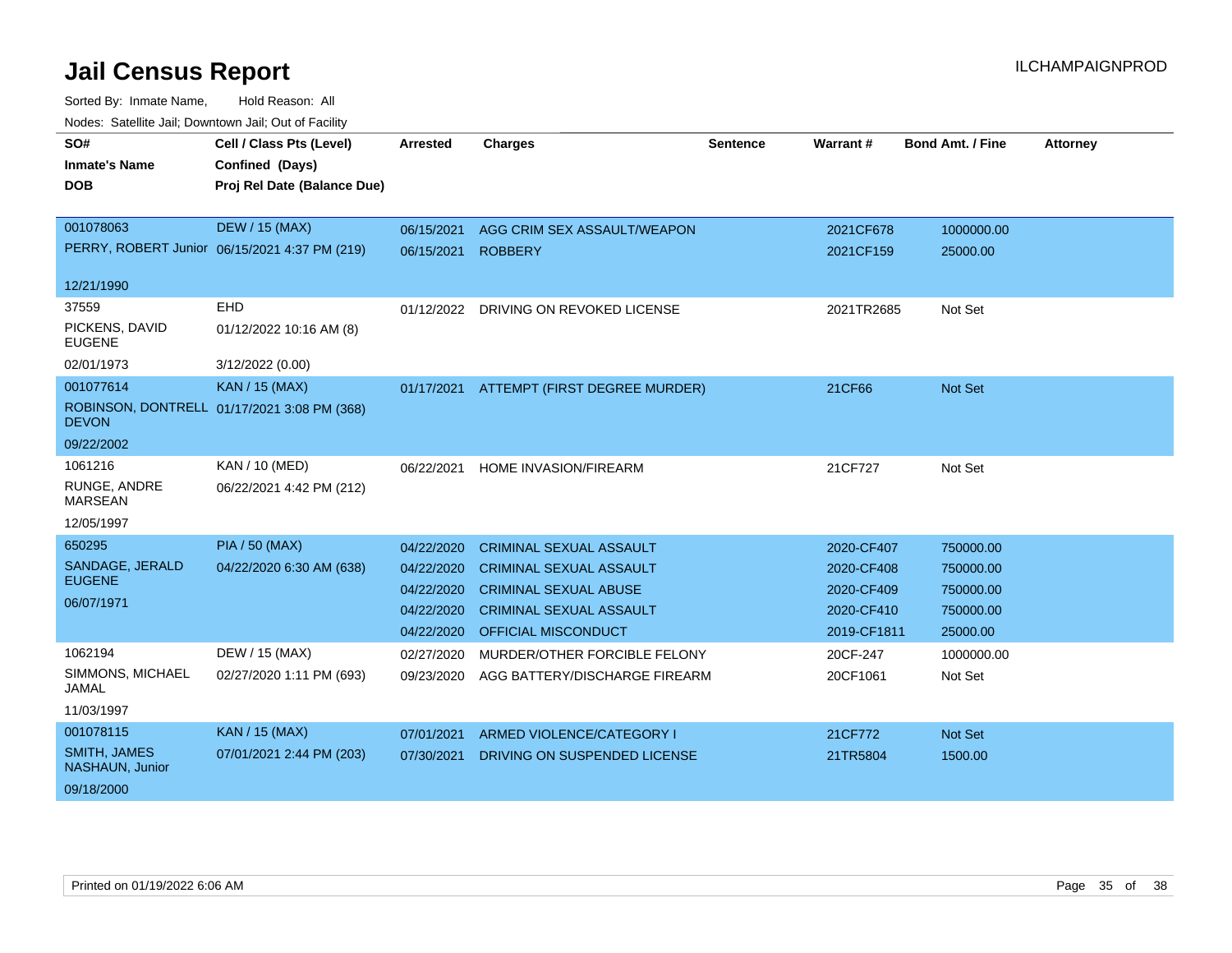| SO#<br><b>Inmate's Name</b><br><b>DOB</b> | Cell / Class Pts (Level)<br>Confined (Days)<br>Proj Rel Date (Balance Due) | <b>Arrested</b> | <b>Charges</b>                            | <b>Sentence</b>        | Warrant#   | Bond Amt. / Fine | <b>Attorney</b> |
|-------------------------------------------|----------------------------------------------------------------------------|-----------------|-------------------------------------------|------------------------|------------|------------------|-----------------|
| 001077868                                 | <b>DEW / 15 (MAX)</b>                                                      | 04/21/2021      | ARMED ROBBERY/ARMED W/FIREARM             |                        | 21CF445    | Not Set          |                 |
| SPEARMENT,<br><b>KENTRELL</b>             | 04/21/2021 9:48 PM (274)                                                   | 08/19/2021      | FLEEING/ATTEMPT ELUDE OFFICER             |                        | 2021TR1053 | 1000.00          |                 |
| 01/21/2002                                |                                                                            |                 |                                           |                        |            |                  |                 |
| 11979                                     | <b>EHD</b>                                                                 |                 | 01/11/2022 AGG FLEEING POLICE/21 MPH OVER |                        | 2021CF629  | Not Set          |                 |
| STARK, JACK LYNN                          | 01/11/2022 10:13 AM (9)                                                    |                 |                                           |                        |            |                  |                 |
| 12/31/1955                                | 4/9/2022 (0.00)                                                            |                 |                                           |                        |            |                  |                 |
| 001077854                                 | <b>EHD</b>                                                                 | 09/15/2021      | DRIVING RVK/SUSP DUI/SSS 4-9              |                        | 2021CF306  | <b>Not Set</b>   |                 |
| STUKINS, DANNY RAY                        | 09/15/2021 10:17 AM (127)                                                  |                 |                                           |                        |            |                  |                 |
| 07/05/1985                                | 3/13/2022 (0.00)                                                           |                 |                                           |                        |            |                  |                 |
| 1046632                                   | KAN / 15 (MAX)                                                             | 09/14/2021      | ARMED VIOLENCE/CATEGORY II                |                        | 21CF912    | 750000.00        |                 |
|                                           | TATE, JAVON MARQUIS 09/14/2021 12:10 PM (128)                              |                 |                                           |                        |            |                  |                 |
|                                           |                                                                            |                 |                                           |                        |            |                  |                 |
| 08/10/1996                                |                                                                            |                 |                                           |                        |            |                  |                 |
| 1033031                                   | <b>KAN / 15 (MAX)</b>                                                      | 08/19/2020      | *AGG BATTERY W/FIREARM/PERSON             |                        | 2020-CF923 | 500000.00        |                 |
| <b>TOMS, ANDREW</b><br><b>CHUCKY</b>      | 08/19/2020 5:59 PM (519)                                                   |                 |                                           |                        |            |                  |                 |
| 09/28/1978                                |                                                                            |                 |                                           |                        |            |                  |                 |
| 27007                                     | KAN / 15 (MAX)                                                             | 09/19/2021      | DOMESTIC BATTERY/OTHER PRIOR              | 2y/0m/0d (DOI 21CF1133 |            | No Bond          |                 |
| TUELL, ROBERT<br><b>STEPHEN</b>           | 09/19/2021 9:51 AM (123)                                                   |                 |                                           |                        |            |                  |                 |
| 09/25/1967                                |                                                                            |                 |                                           |                        |            |                  |                 |
| 001078263                                 | <b>KAN / 10 (ADS)</b>                                                      | 08/11/2021      | AGG FLEEING POLICE/21 MPH OVER            | 15m (DOC)              |            | 200000.00        |                 |
| <b>TURK, BRANDON</b><br><b>LARSHAWN</b>   | 08/11/2021 6:23 PM (162)                                                   |                 |                                           |                        |            |                  |                 |
| 10/18/1995                                |                                                                            |                 |                                           |                        |            |                  |                 |
| 001078386                                 | KAN / 10 (MED)                                                             | 09/14/2021      | POSSESSION OF STOLEN FIREARM              |                        | 2021CF1099 | 250000.00        |                 |
| TURNER, AMARIO                            | 09/14/2021 11:42 PM (128)                                                  |                 |                                           |                        |            |                  |                 |
| 09/23/2002                                |                                                                            |                 |                                           |                        |            |                  |                 |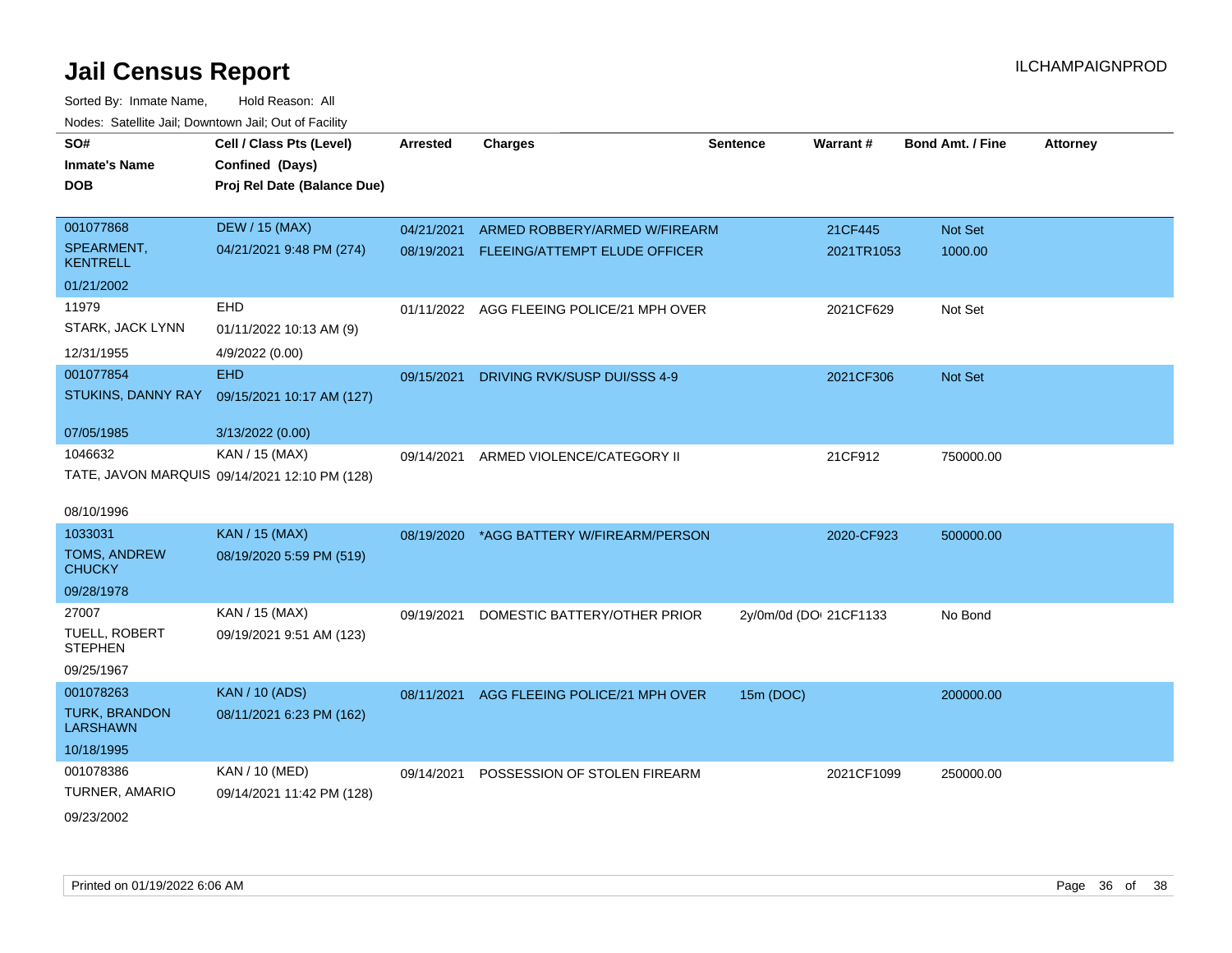Sorted By: Inmate Name, Hold Reason: All

|  |  |  | Nodes: Satellite Jail; Downtown Jail; Out of Facility |  |
|--|--|--|-------------------------------------------------------|--|
|--|--|--|-------------------------------------------------------|--|

| SO#<br><b>Inmate's Name</b><br><b>DOB</b> | Cell / Class Pts (Level)<br>Confined (Days)<br>Proj Rel Date (Balance Due) | Arrested   | <b>Charges</b>                        | <b>Sentence</b> | Warrant#      | <b>Bond Amt. / Fine</b> | <b>Attorney</b> |
|-------------------------------------------|----------------------------------------------------------------------------|------------|---------------------------------------|-----------------|---------------|-------------------------|-----------------|
| 1011886                                   | <b>EHD</b>                                                                 |            | 01/12/2022 AGG FLEEING/2+ CON DEVICES |                 | 2021CF378     | Not Set                 |                 |
| <b>TURNER, SHAWNTAY</b><br><b>EUGENE</b>  | 01/12/2022 9:25 AM (8)                                                     |            |                                       |                 |               |                         |                 |
| 01/09/1992                                | 3/11/2022 (0.00)                                                           |            |                                       |                 |               |                         |                 |
| 1040925                                   | KAN / 10 (MED)                                                             | 10/05/2021 | AGG BATTERY/DISCHARGE FIREARM         |                 | 2021CF1105    | 1000000.00              |                 |
| <b>WEATHERALL,</b><br>JOHNNY EARL JAMES   | 10/05/2021 4:17 PM (107)                                                   |            |                                       |                 |               |                         |                 |
| 04/29/1994                                |                                                                            |            |                                       |                 |               |                         |                 |
| 1062558                                   | <b>DEW / 10 (MED)</b>                                                      | 10/02/2021 | FELON POSS/USE WEAPON/FIREARM         |                 | 21CF1185      | Not Set                 |                 |
| <b>WELLS, JIAMANTE</b><br><b>AMORE</b>    | 10/02/2021 8:29 PM (110)                                                   |            |                                       |                 |               |                         |                 |
| 09/02/1995                                |                                                                            |            |                                       |                 |               |                         |                 |
| 1002033                                   | KAN / 15 (MAX)                                                             | 09/08/2021 | DRIVING ON SUSPENDED LICENSE          |                 | 2019-TR-11944 | 5000.00                 |                 |
| <b>WEST, ANTONIO</b>                      | 09/08/2021 11:01 PM (134)                                                  | 09/08/2021 | ARMED ROBBERY/ARMED W/FIREARM         |                 | 2020-CF-1406  | 500000.00               |                 |
| <b>DEONTA</b>                             |                                                                            | 09/08/2021 | AGG UNLAWFUL USE OF WEAPON/VEH        |                 | 2021-CF-AWOW  | Not Set                 |                 |
| 04/15/1992                                |                                                                            | 09/08/2021 | OBSTRCT JUSTICE/LEAVE STATE           |                 | 2021-CF-AWOW  | Not Set                 |                 |
|                                           |                                                                            | 09/08/2021 | ARMED VIOLENCE/CATEGORY I             |                 | 2021-CF-AWOW  | Not Set                 |                 |
| 1022068                                   | <b>DEW / 15 (ADS)</b>                                                      | 10/10/2021 | FELON POSS/USE WEAPON/FIREARM         |                 | 21CF1212      | Not Set                 |                 |
| <b>WILKINS, MICHAEL</b><br><b>CARL</b>    | 10/10/2021 5:07 AM (102)                                                   |            |                                       |                 |               |                         |                 |
| 07/10/1992                                |                                                                            |            |                                       |                 |               |                         |                 |
| 001077508                                 | DEW / 15 (ADS)                                                             | 12/10/2020 | MURDER/STRONG PROB KILL/INJURE        | 55y (DOC)       | 2020CF1293    | No Bond                 |                 |
| WILLIAMS, CALVIN<br><b>TIMOTHY</b>        | 12/10/2020 8:55 PM (406)                                                   |            |                                       |                 |               |                         |                 |
| 10/23/2002                                |                                                                            |            |                                       |                 |               |                         |                 |
| 539662                                    | <b>KAN / 10 (MED)</b>                                                      | 08/14/2021 | <b>AGGRAVATED BATTERY</b>             |                 | 21CF979       | No Bond                 |                 |
| <b>WILLIAMS, JAVONTAE</b>                 | 08/14/2021 1:28 AM (159)                                                   | 08/14/2021 | <b>AGGRAVATED DOMESTIC BATTERY</b>    |                 | 2020CF1098    | 25000.00                |                 |
| <b>DEMAR</b>                              |                                                                            | 08/14/2021 | DOM BTRY/CONTACT/1-2 PRECONV          |                 | 2021CF770     | 250000.00               |                 |
| 07/28/1991                                |                                                                            | 08/14/2021 | <b>CITY OV ARREST</b>                 |                 | 2017OV893     | 1000.00                 |                 |